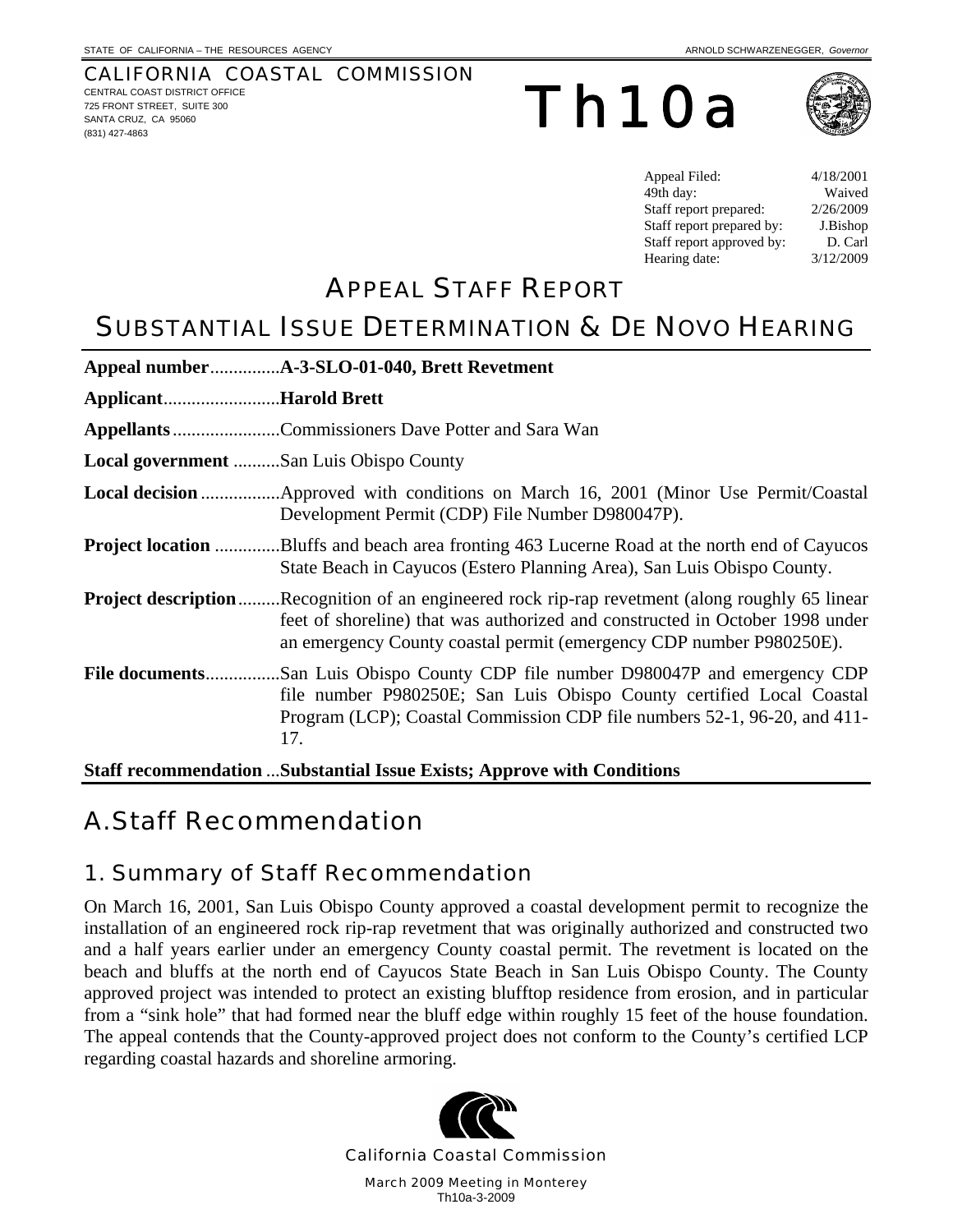The certified LCP allows shoreline protective structures only when proven necessary to protect existing structures in danger from erosion. If a shoreline protective structure is found to be the least environmentally damaging feasible option for protecting an endangered existing structure, then the LCP requires that such a project: eliminate or mitigate impacts to local sand supply; not preclude public access; be visually compatible with adjacent structures and natural features; minimize erosion impacts on adjacent properties; and not adversely affect fish and wildlife. Per the LCP, all areas seaward of permitted shoreline protective devices must be dedicated for public access.

The Commission's staff geologist has evaluated the relevant materials and has visited the site and has concluded that there is an existing residence at this site that is in danger from erosion. The erosion danger is primarily due to underground water seeps that have destabilized the bluff, where this is most obviously manifested in terms of a roughly 10-foot diameter sink hole that precipitated the original emergency permit back in 1998. Thus, there is little doubt that there is an existing structure in danger from erosion necessitating some action to protect it consistent with the LCP. The fundamental question raised by the appeal in this case is which of the various alternatives capable of providing such protection have the least impact on coastal resources, including by appropriately mitigating any unavoidable impacts associated with it.

The County-approved rip-rap revetment is inconsistent with the LCP because it is not the least environmentally damaging feasible option to protect the existing blufftop residence from erosion. The revetment can serve to protect the residence from the erosion danger, but it does not avoid and limit coastal resource impacts, and it does not mitigate for its unavoidable impacts to coastal resources. Specifically, the revetment footprint results in a direct loss of usable public beach area (in an already dedicated and accepted public access easement), it has not been sited and designed to minimize visual impacts, and the project fails to mitigate for long-term sand supply and related beach recreational access impacts at a popular beach area. In sum, although some type of protection project can be found consistent with the LCP, issues are raised with the County approval because a less environmentally damaging feasible alternative project is available that reduces, and in some cases completely avoids these impacts.

For these reasons, Staff recommends that the Commission find that **a substantial issue** exists with respect to the grounds on which the appeal has been filed and that the Commission take jurisdiction over the CDP application.

With respect to the coastal development permit, Staff is recommending an alternative structure that will protect the endangered residence from erosion but that avoids impacts to coastal resources to the maximum degree feasible, and that minimizes and mitigates those impacts that are unavoidable as required by the LCP and the Coastal Act access and recreation policies. In this case, a semi-vertical (i.e., sloped to match the original grade of the bluff) contoured concrete wall tied back to the bluff with abundant drainage to address saturation issues will protect the endangered structure while avoiding encroachment into the already dedicated and accepted lateral public access easement at the toe of the bluff. Such a wall can be camouflaged to mimic the natural bluff landform, and the blufftop area in the wall vicinity landscaped in such a way as to further stabilize bluff soils and provide natural softening and screening of the wall itself. As part of such an approved project, the existing revetment would have

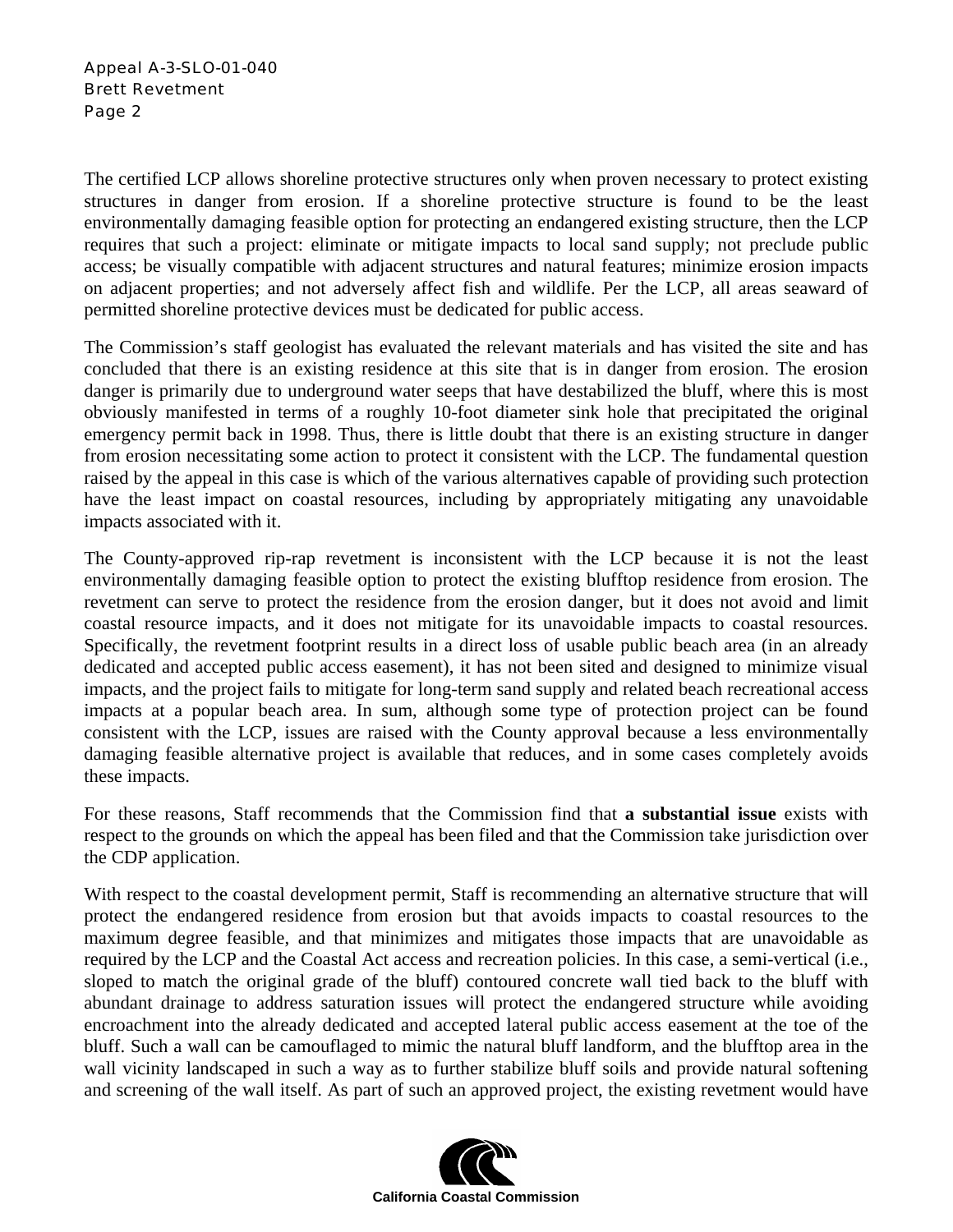to be removed, and the underlying areas (i.e., those areas not occupied by the sloped wall structure) restored back to their pre-development condition. Finally, compensatory mitigation for the impacts to sand supply and public recreational beach access is required. Lacking a program in this area to which such a project can contribute in that respect, this approval is conditioned for the Applicant to submit a fee of \$53,250, calculated using the Commission's beach sand impact methodology, to State Parks or another appropriate entity to be used exclusively for beach recreational access improvements in the immediate area. Although this fee is calculated with respect to sand supply impacts, in this case Staff believes that the fee will adequately offset sand supply and public recreational beach access impacts, including because the sand supply impact in this case is ultimately a beach recreational access impact in a public access sense. As conditioned, the project will be in conformance with the Coastal Act and with the LCP's coastal hazards and shoreline armoring policies, and staff recommends that the Commission **approve a CDP** for the project. **Motions and resolutions to find substantial issue and to approve the project subject to the staff recommendation are found below on pages 3 and 4 of this staff report.** 

## 2. Staff Recommendation on Substantial Issue

Staff recommends that the Commission determine that a **substantial issue** exists with respect to the grounds on which the appeals were filed. A finding of substantial issue would bring the project under the jurisdiction of the Commission for hearing and action.

**Motion**. I move that the Commission determine that Appeal Number A-3-SLO-01-040 raises no substantial issue with respect to the grounds on which the appeal has been filed under Section 30603 of the Coastal Act.

**Staff Recommendation of Substantial Issue.** Staff recommends a **NO** vote. Failure of this motion will result in a de novo hearing on the application, and adoption of the following resolution and findings. Passage of this motion will result in a finding of No Substantial Issue and the local action will become final and effective. The motion passes only by an affirmative vote of the majority of the appointed Commissioners present.

**Resolution to Find Substantial Issue.** The Commission hereby finds that Appeal Number A-3- SLO-01-040 presents a substantial issue with respect to the grounds on which the appeal has been filed under Section 30603 of the Coastal Act regarding consistency with the Certified Local Coastal Plan and/or the public access and recreation policies of the Coastal Act.

## 3. Staff Recommendation on CDP Application

Staff recommends that the Commission, after public hearing, approve a coastal development permit for the proposed development subject to the standard and special conditions below.

**Motion.** I move that the Commission approve Coastal Development Permit Number A-3-SLO-01-040 pursuant to the staff recommendation.

**Staff Recommendation of Approval.** Staff recommends a **YES** vote. Passage of this motion

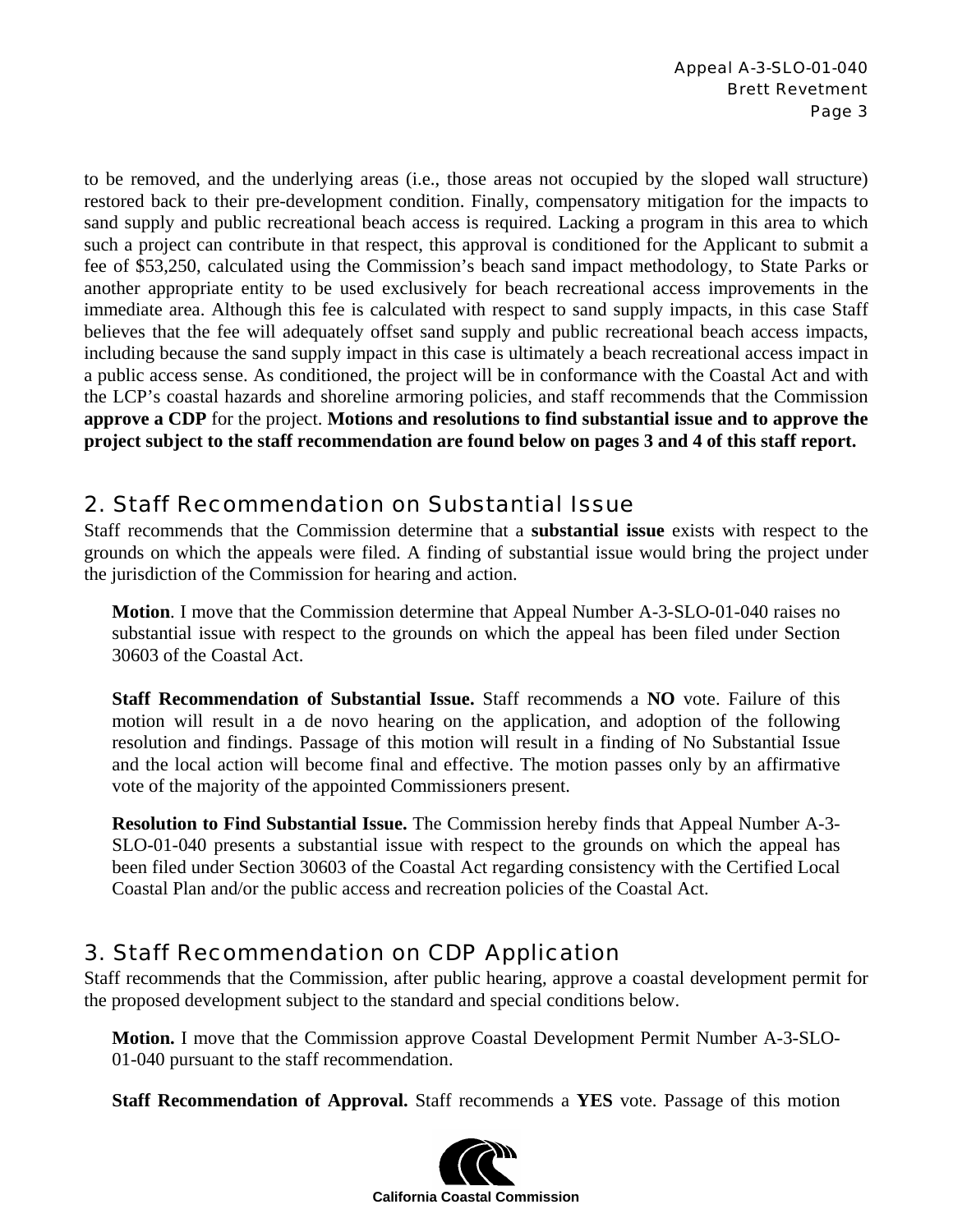> will result in approval of the coastal development permit as conditioned and adoption of the following resolution and findings. The motion passes only by affirmative vote of a majority of the Commissioners present.

> **Resolution to Approve a CDP.** The Commission hereby approves the coastal development permit on the grounds that the development as conditioned, will be in conformity with the policies of the San Luis Obispo County Local Coastal Program and the public access and recreation policies of the Coastal Act. Approval of the permit complies with the California Environmental Quality Act because either 1) feasible mitigation measures and/or alternatives have been incorporated to substantially lessen any significant adverse effects of the development on the environment, or 2) there are no further feasible mitigation measures or alternatives that would substantially lessen any significant adverse impacts of the development on the environment.

# Report Contents

|                                                            | 2. |                                                    |                           |  |
|------------------------------------------------------------|----|----------------------------------------------------|---------------------------|--|
|                                                            |    |                                                    |                           |  |
| B.                                                         |    |                                                    |                           |  |
|                                                            |    |                                                    |                           |  |
|                                                            |    |                                                    |                           |  |
|                                                            | 3. |                                                    |                           |  |
|                                                            | 4. |                                                    |                           |  |
|                                                            |    |                                                    |                           |  |
|                                                            |    |                                                    |                           |  |
|                                                            |    |                                                    |                           |  |
|                                                            | 8. |                                                    |                           |  |
|                                                            |    |                                                    |                           |  |
|                                                            |    |                                                    |                           |  |
|                                                            |    |                                                    |                           |  |
| C. Exhibits                                                |    |                                                    |                           |  |
|                                                            |    | A. Location and Vicinity Map                       |                           |  |
|                                                            |    | <b>B.</b> Project Plans                            | Click on the link at left |  |
|                                                            |    | C. Site Photos                                     | to go to the exhibits.    |  |
| D. San Luis Obispo County Emergency CDP Request (P980250E) |    |                                                    |                           |  |
| E. San Luis Obispo County Regular CDP Approval (D980047P)  |    |                                                    |                           |  |
|                                                            |    | F. Appeals Received                                |                           |  |
|                                                            |    | G. CDP 52-1 for construction of existing residence |                           |  |
|                                                            |    | H. CDP 411-17 for an addition to the residence     |                           |  |

- I. Accepted 1980 Public Access Easement Documents
- J. [Memo from Coastal Commission Geologist Mark Johnsson 6/14/04](http://documents.coastal.ca.gov/reports/2009/3/Th10a-3-2009-a1.pdf)
- K. Correspondence Received

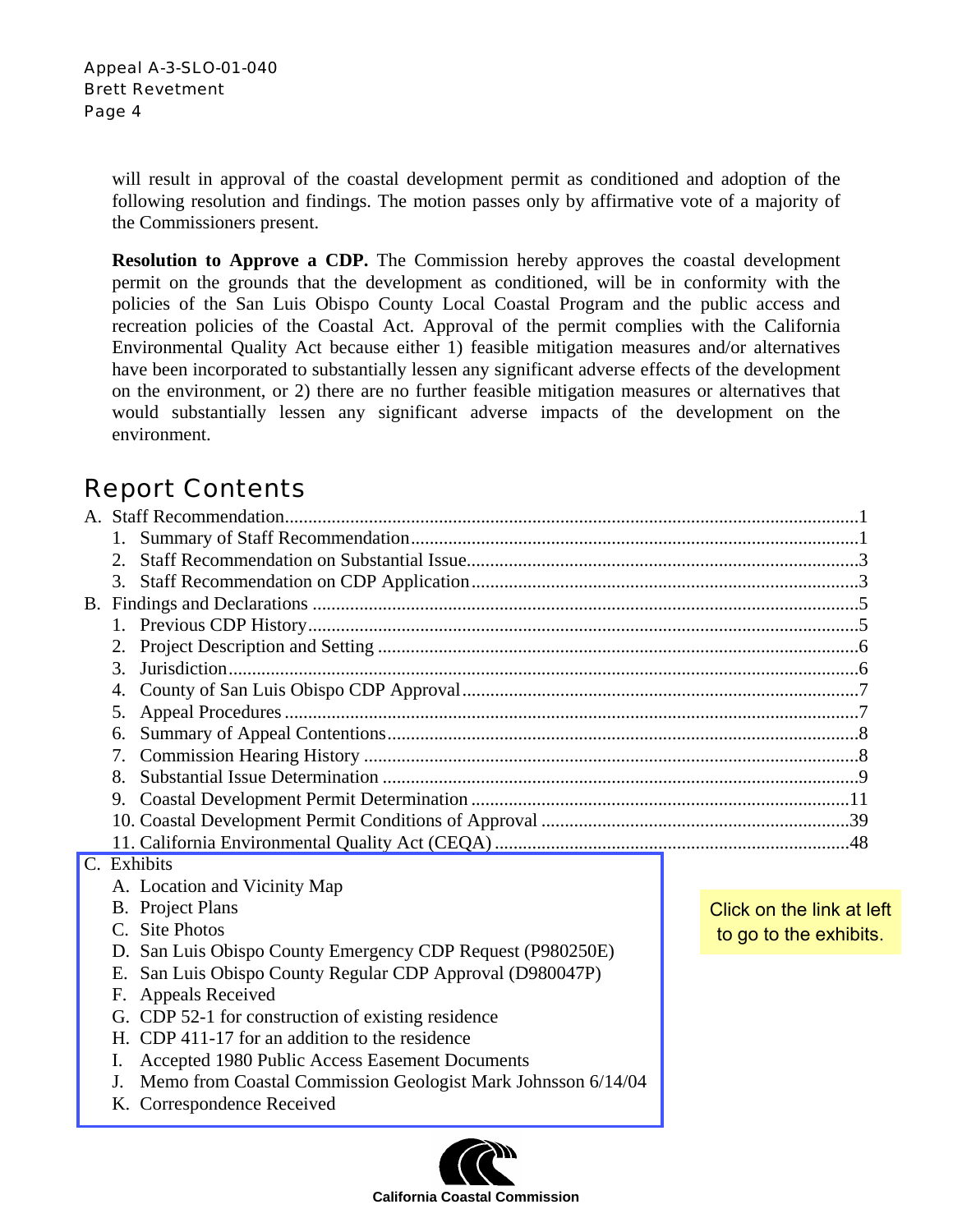# B. Findings and Declarations

The Commission finds and declares as follows:

## 1. Previous CDP History

The onsite two-story residential development was originally approved by the Commission on June 26, 1975 (CDP 52-1). At that time, the Commission found that the project would "dominate the bluff front view" resulting in "adverse but not substantial visual impact on the coastal zone" because the large "box-like structure" would be seen from public areas around Cayucos Pier and Cayucos State Beach. To address these and related concerns and issues, the Commission's approval was conditioned to provide a rear setback of 25 feet from the top of bluff and submittal of a drainage plan prior to construction.

When CDP 52-1 was approved, the Commission was aware that the Applicant intended to add a carport after the residence was completed. Although the project as proposed did not specifically include a carport or garage, the foundation and retaining wall for the garage were laid at the time the residence was under construction (erection of the garage at the proposed location required a County variance to allow a two foot front yard setback on the lot). This variance was granted on June 8, 1976 (Resolution 76-479). Subsequent to the completion of the residence and garage foundation, the Applicant began construction on the garage without a valid CDP. The project was nearly complete when the Applicant was notified by the Commission (by letter dated August 27, 1976) that development of the garage was a violation and was advised to stop construction. Construction was ceased and the Applicant submitted an application to allow for completion of the project. The Commission approved completion of the project on November 4, 1976 (CDP 96-20).

On March 7, 1980 the Commission approved development of a 320 square foot one-story addition to the existing onsite residence (CDP 411-17). Approval of the addition project was subject to three Special Conditions. First, the Applicant agreed that the authorized development shall not prejudice any subsequent assertion of public rights (e.g. prescriptive rights, public trust, etc). Second, the Applicant was required to record a deed restriction providing that: a) the Applicant understands that the site is subject to extraordinary hazards from waves during storms and from erosion; b) the Applicant unconditionally waives any claim of liability on the part of the Commission or any other regulatory agency for any damage from such hazards; and c) the Applicant understands that construction in the face of these known hazards may make them ineligible for public disaster funds or loans for repair, replacement, or rehabilitation of the property in the event of storms and landslides. Third, the approval required the Applicant to record an offer to dedicate (OTD) an easement for public access and passive recreational use running from the mean high tide line to the toe of the bluff (OTD number 25130). The County of San Luis Obispo accepted the OTD on December 18, 1996 (acceptance number 1997- 072256), which the Coastal Commission acknowledged on November, 14, 1997.

See Exhibits G, H, and I for copies of past permits and the recorded lateral public access and recreation property restrictions.

## 2. Project Description and Setting

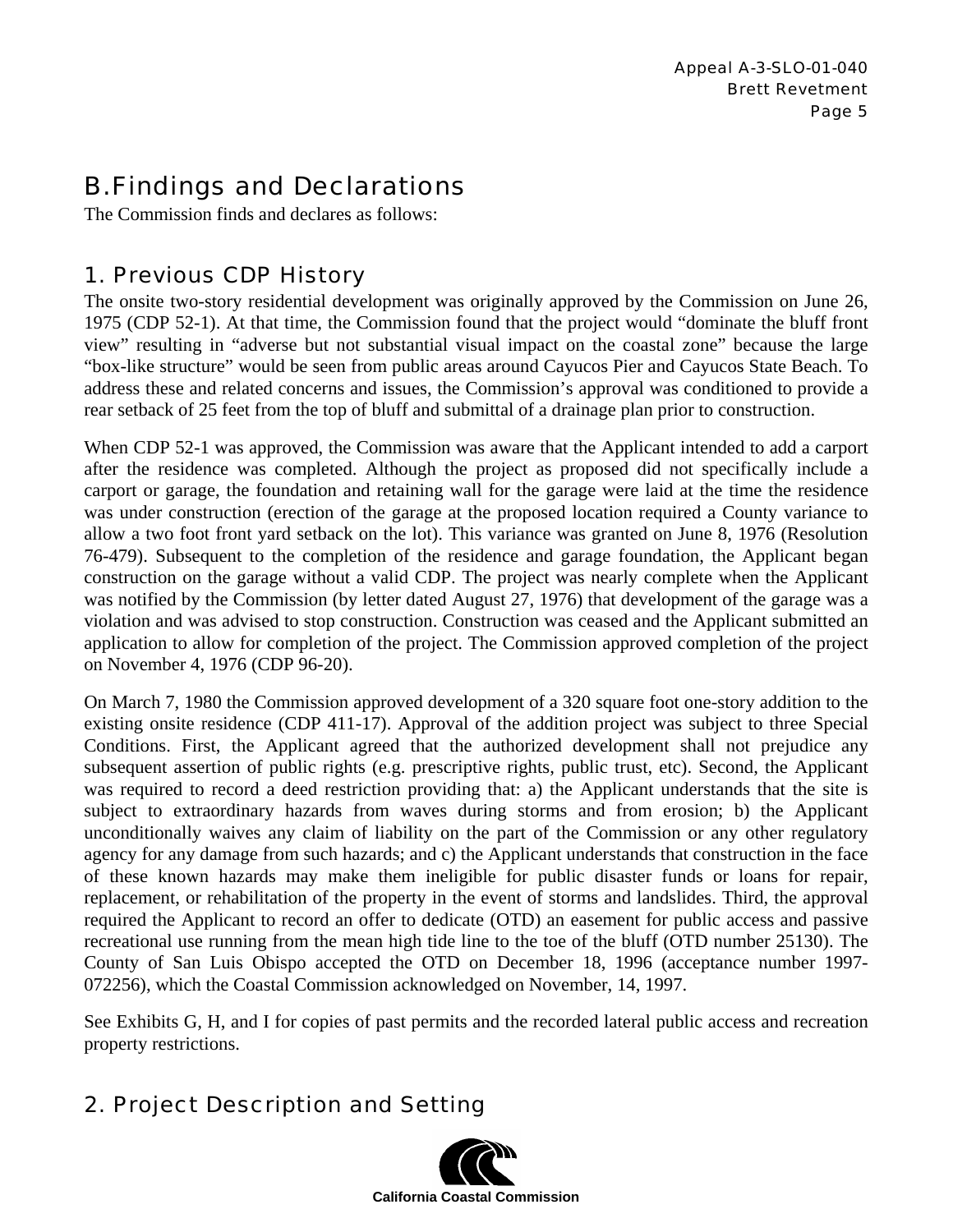The proposed rock rip-rap revetment is located on the beach and bluffs fronting Cayucos State Beach at 463 Lucerne Road in the community of Cayucos in San Luis Obispo County (see Exhibit A). Because the revetment was approved on a temporary basis pursuant to a County emergency permit, the proposed development has already been constructed on the bluff and beach seaward of the Applicant's residence, and has been in place for over a decade since 1998.

On October 28, 1998, citing bluff erosion conditions, potential loss or severe damage to the existing residence, and the length of the regular permit processing time frame in relation to the immediate threat of the sink hole adjacent to the residence, the County issued an emergency permit for the proposed revetment (emergency CDP number D980047P). Subsequently, the County processed the required follow-up coastal development permit to recognize the emergency revetment as permanent, approving the permit on March 16, 2001. Thus, the specific development proposed consists of an engineered rock rip-rap revetment (approximately 65 feet long and 30 feet high) keyed into bedrock at the base of the bluff, combined with a piped drainage system and blufftop landscaping (see Exhibits B and C).

The revetment is designed to protect an existing residence located on top of the nearly vertical coastal bluff (approximately 30 feet high). The bluff face consists of about 25 feet of exposed bedrock topped by a 5-6 foot layer of marine terrace deposits and vegetation. At the base of the bluff is a narrow stretch of sandy/cobbly beach where the proposed revetment would be (has been) constructed. This beach transitions into the rocky intertidal and surf zone seaward and to the north. The beach area is an extension of the larger Cayucos State Beach that is located north of the Cayucos Pier. The beach fronting the bluff and stretching downcoast from the project site is a much used public beach and a popular area for tidepooling. Rocky intertidal areas extend south and well to the north and are backed by bluffs similar to the project site (see Exhibit C).

Because the County approved the revetment as an emergency, the "proposed" project has already been constructed. However, for the Commission's CDP review purposes, the revetment must be treated as a proposed revetment. Where appropriate, though, on the ground observations and information about the project as constructed are provided.

## 3. Jurisdiction

The Commission retains coastal permit jurisdiction over tidelands, submerged lands, and/or public trust lands. Other areas within the County's coastal zone are within the County's delegated coastal permit jurisdiction. Historically, it has been relatively difficult to determine the precise jurisdictional boundary with respect to shoreline armoring projects (like revetments), and this case is no different. There is some question as to whether the proposed revetment would encroach on public lands, including an area below the mean high tide line (MHTL). This uncertainty was also part of the basis of the appeal that was submitted (see Exhibit F).

Documentation submitted by the applicant shows that a portion of the project, in particular the area of the "keyway" trenched into bedrock, apparently extends below the MHTL shown on the plans. Although the applicant's consulting engineer has surveyed the site and indicates that the rock was placed above the MHTL, the State Lands Commission has not evaluated this survey, and it is not clear at this time

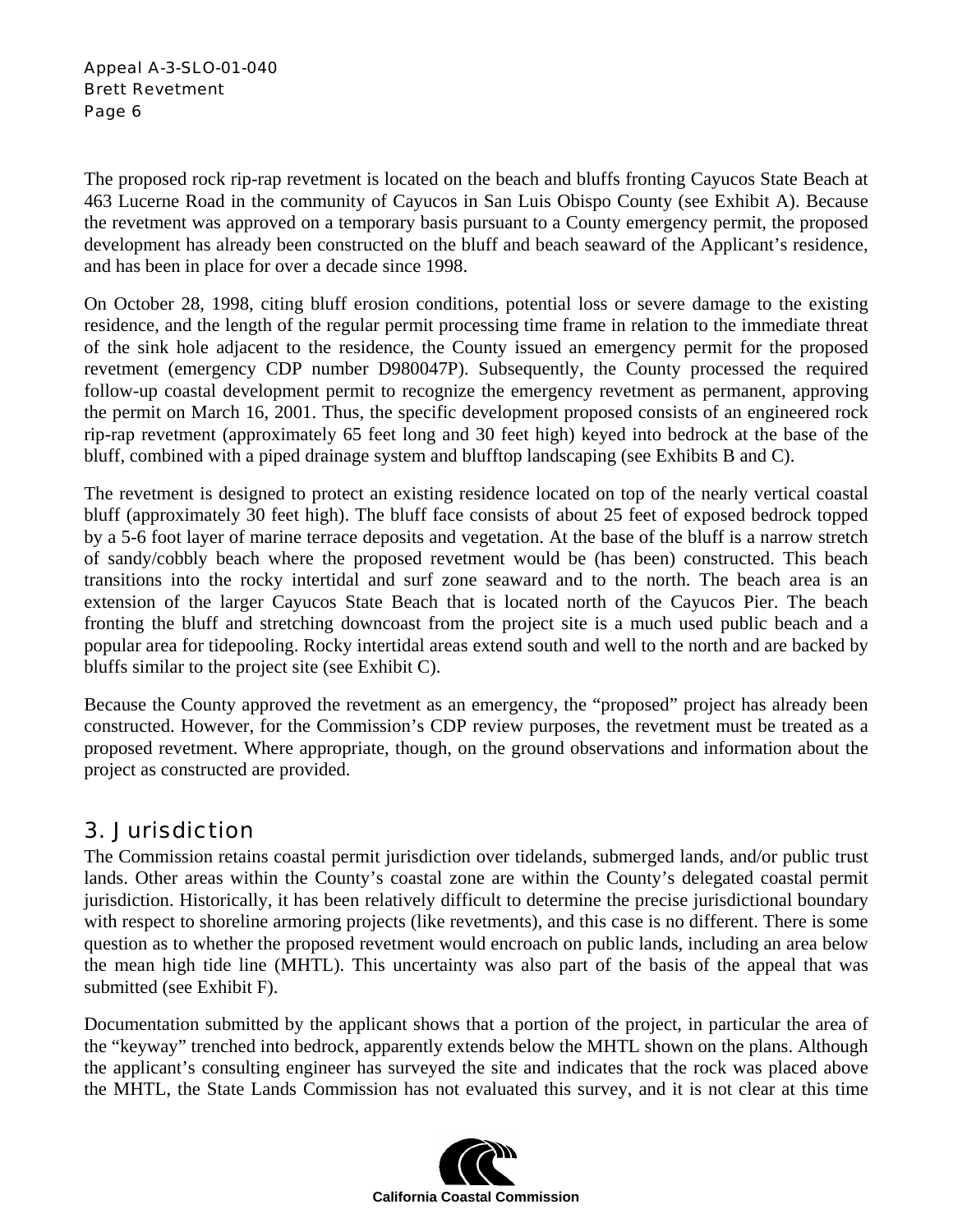whether that is the case. In addition, the location of the MHTL is ambulatory, meaning that at certain times of the year, the revetment may sit below the mean high tide. Thus, although the information to date on the jurisdictional boundary line is inconclusive, it appears that the project is likely located within the Commission's retained coastal permit jurisdiction.

If the project is located within the Commission's coastal permit jurisdiction, then the County does not have the legal authority to approve a coastal permit for the project, and its action would be deemed moot for that reason, and the applicant would instead need to apply to the Commission directly for the proposed project. Given that the evidence presented to date regarding the Commission's jurisdiction is inconclusive, however, the Commission will analyze the project as it has been presented, but it in no way waives the right to assert jurisdiction over the original coastal development permit if evidence is presented that shows that the project is located within the Commission's retained coastal permit jurisdiction.

Thus, the standard of review for this coastal development permit determination is the San Luis Obispo County LCP and, because the project lies between the first public road and the sea, the public access and recreation policies of the Coastal Act.

## 4. San Luis Obispo County CDP Approval

On March 16, 2001, San Luis Obispo County approved a Minor Use Permit/CDP to recognize an engineered rock rip-rap revetment subject to conditions (see Exhibit E for the County's adopted findings, conditions, and related materials supporting this action). A Negative Declaration under CEQA was completed for the project on March 24, 2000, and was approved at the same time. Notice of the County's action on the project was received in the Commission's Central Coast District Office on April 4, 2001. The Commission's ten-working day appeal period began on April 5, 2001 and concluded at 5pm on April 18, 2001. One valid appeal was received during the appeal period (see below).

## 5. Appeal Procedures

Coastal Act Section 30603 provides for the appeal to the Coastal Commission of certain CDP decisions in jurisdictions with certified LCPs. The following categories of local CDP decisions are appealable: (a) approval of CDPs for development that is located (1) between the sea and the first public road paralleling the sea or within 300 feet of the inland extent of any beach or of the mean high tide line of the sea where there is no beach, whichever is the greater distance, (2) on tidelands, submerged lands, public trust lands, within 100 feet of any wetland, estuary, or stream, or within 300 feet of the top of the seaward face of any coastal bluff, and (3) in a sensitive coastal resource area; or (b) for counties, approval of CDPs for development that is not designated as the principal permitted use under the LCP. In addition, any local action (approval or denial) on a CDP for a major public works project (including a publicly financed recreational facility and/or a special district development) or an energy facility is appealable to the Commission. This project is appealable because it is located between the sea and the first public road, it is located within 300 feet of the top of the seaward face of a coastal bluff, and because a shoreline protective structure is not a principally-permitted use under the LCP.

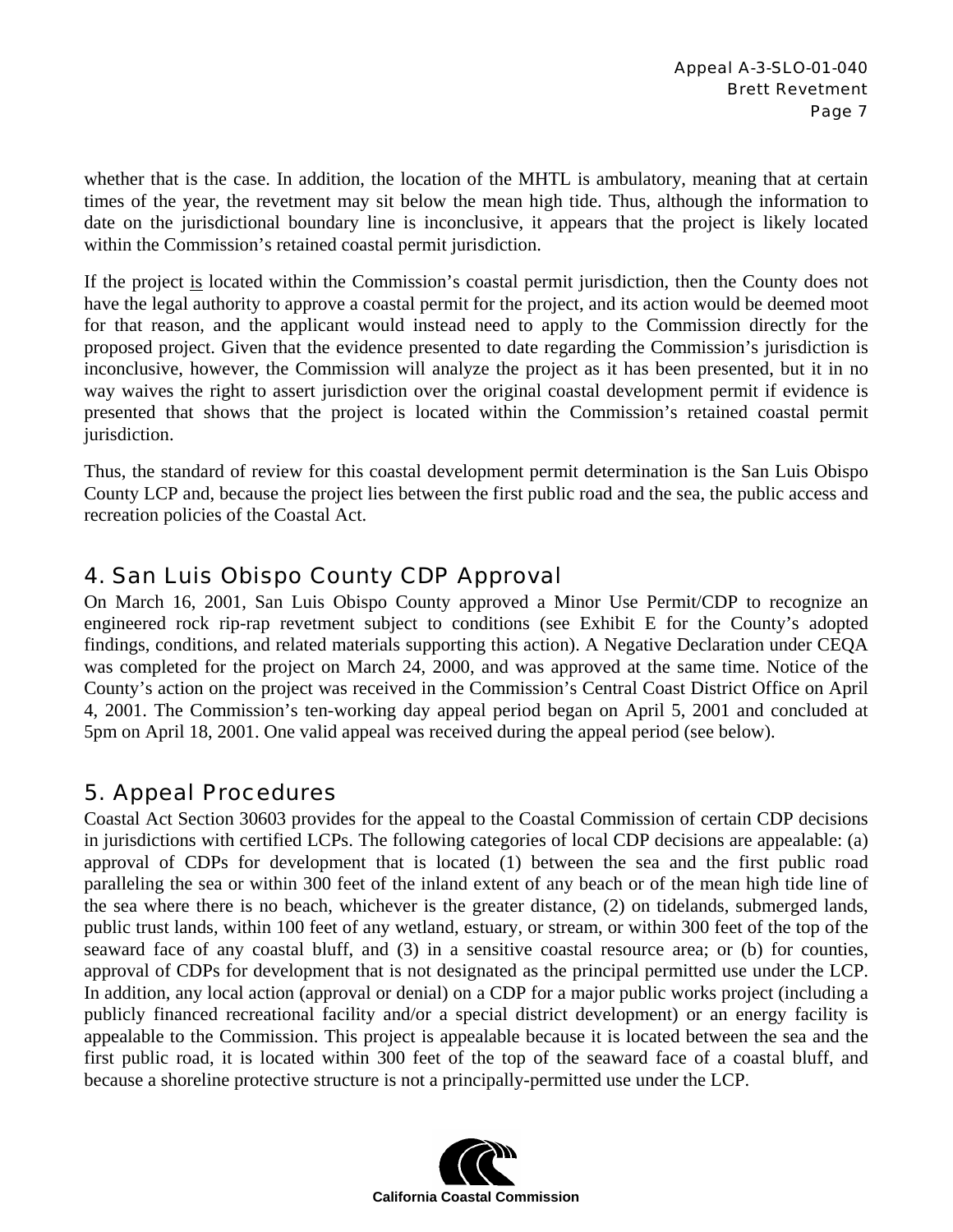The grounds for appeal under Section 30603 are limited to allegations that the development does not conform to the certified LCP or to the public access policies of the Coastal Act. Section 30625(b) of the Coastal Act requires the Commission to conduct a de novo CDP hearing on an appealed project unless a majority of the Commission finds that "no substantial issue" is raised by such allegations. Under Section 30604(b), if the Commission conducts a de novo hearing and ultimately approves a CDP for a project, the Commission must find that the proposed development is in conformity with the certified LCP. If a CDP is approved for a project that is located between the nearest public road and the sea or the shoreline of any body of water located within the coastal zone, Section 30604(c) also requires an additional specific finding that the development is in conformity with the public access and recreation policies of Chapter 3 of the Coastal Act. This project is located between the nearest public road and the sea, and thus this additional finding must be made if the Commission approves the project following a de novo hearing.

The only persons qualified to testify before the Commission on the substantial issue question are the applicant, persons who made their views known before the local government (or their representatives), and the local government. Testimony from other persons regarding substantial issue must be submitted in writing. Any person may testify during the de novo CDP determination stage of an appeal.

## 6. Summary of Appeal Contentions

The Appellants contend that the County-approved project is inconsistent with the LCP's hazard policies and ordinances. In sum, the Appellants contend that even if erosion danger can be clearly demonstrated at this site, the engineered rock rip-rap revetment is not the least environmentally damaging feasible alternative to abate the danger to the blufftop residence. The Appellants further contend that the revetment was not sited and designed to avoid impacts to coastal resources, including sand supply, visual resources, and public access and recreation. See Appellants' complete appeal document in Exhibit  $\mathrm{F.}^1$ 

## 7. Commission Hearing History

1

The appeal was filed on April 14, 2001. Pursuant to Section 30621 of the Coastal Act, an appeal hearing must be set within 49 days from the date that an appeal is filed. The 49th day in this case was June 6, 2001. On May 29, 2001, the applicant waived the right for a hearing to be set within the 49-day period. The matter was subsequently set for a July 2001 hearing. On June 23, 2001, the Applicant exercised his one right to postpone the de novo hearing on their application<sup>2</sup> so that he could develop additional information for consideration by the Commission. Several years later, this information was provided to Commission staff for review. Additional technical information was requested by Commission staff in

<sup>2</sup> Pursuant to California Code of Regulations (CCR) Section 13073(a).



<sup>&</sup>lt;sup>1</sup> In addition, the Appellants question whether the project is located in the Coastal Commission's retained coastal permit jurisdiction as opposed to the County's delegated coastal permit jurisdiction, and thus question whether the County had the legal authority to process a coastal permit for this project. This latter contention is not an LCP conformance question per se, but rather is a fact-based question under the Coastal Act and related post-certification mapping requirements. Thus although the issue is a valid one, it is not a proper grounds for appeal in terms of LCP conformance, and it is not further evaluated in that context in this report (for more information see the "Jurisdiction" section above).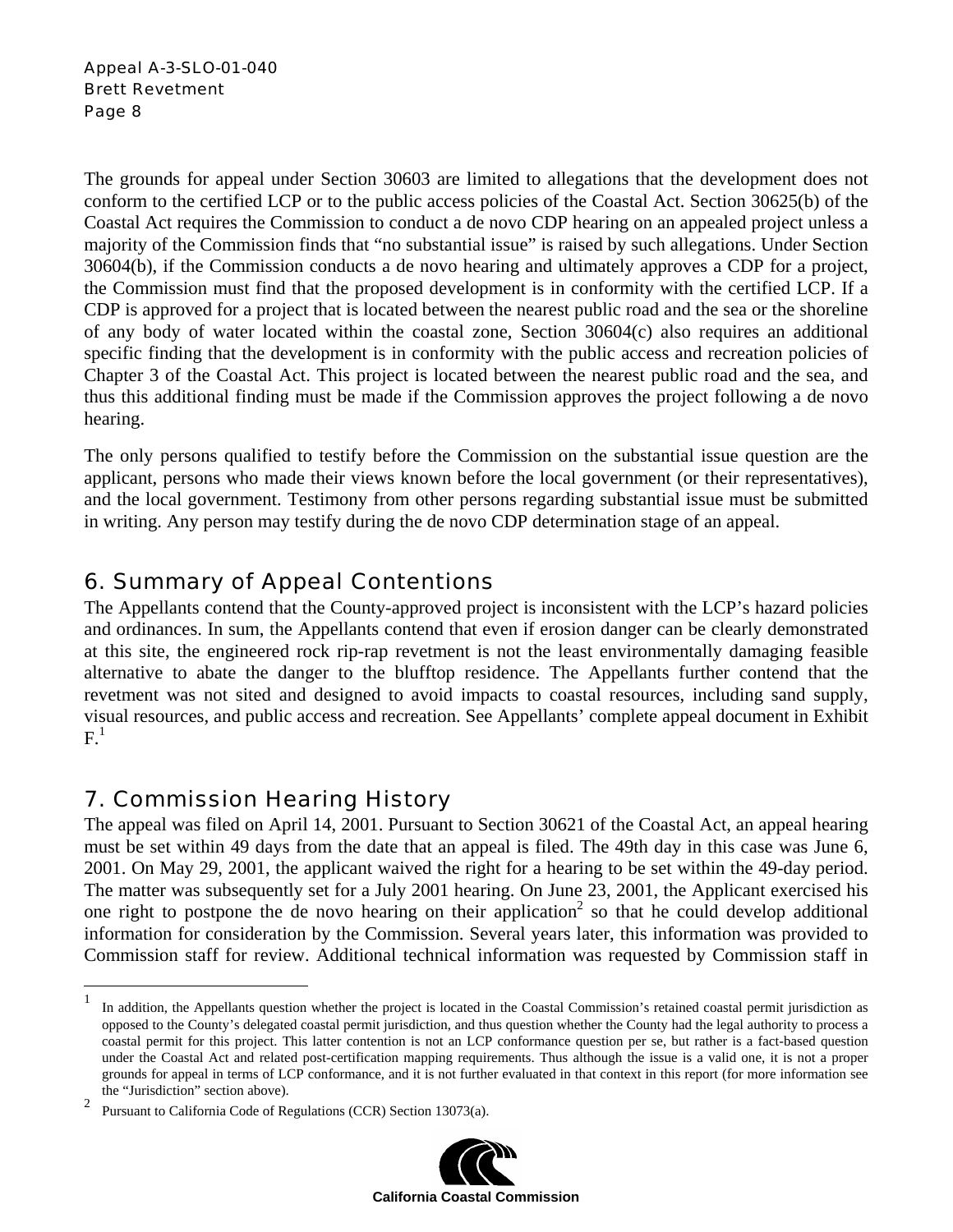order to adequately analyze the project for LCP and Coastal Act conformance. It wasn't until more recently that the Applicant completed and submitted this material, which has been considered in this report, and the item was set for the Commission's March 2009 hearing calendar.

### 8. Substantial Issue Determination

As discussed below, the Commission finds that the project as approved by the County raises substantial issues of conformity with the San Luis Obispo County LCP. Section 9 of this report, Coastal Development Permit Determination, provides further details concerning these Substantial Issue Determination findings, and these Coastal Development Permit Determination findings are incorporated in full herein by reference.

#### Applicable Policies<sup>3</sup>

LCP Hazard Policy 4 and Coastal Zone Land Use Ordinance (CZLUO) Section 23.05.090 limit shoreline structures to those necessary for the protection of existing endangered structures where no less environmentally damaging alternative exists. If a shoreline protective structure is found to be the least environmentally damaging feasible option for protecting an endangered existing structure, then the LCP requires that such a project: 1) eliminate or mitigate impact to local sand supply; 2) not preclude public access; 3) be visually compatible with adjacent structures and natural features; 4) minimize erosion impacts on adjacent properties; 5) not adversely impact fish and wildlife; and 6) utilize non-structural methods of protection when feasible. Per the LCP, areas seaward of permitted shoreline protective devices must be dedicated for public access.

#### Substantial Issue Analysis

The existing single-family residence is located approximately 20 feet from the edge of the bluff. The County recognized in its findings that a revetment is normally not allowed when a 20-foot bluff setback exists. However, due to site-specific bluff erosion conditions, including what the County describes as a 10 cubic yard rock fall and "sink hole" located between the house and the bluff edge, the County found that immediate action was necessary and approved the installation of the rip-rap revetment on an emergency basis in  $1998<sup>4</sup>$  According to the County, the sink hole apparently opened on the property sometime between July and October 1998. Evidence was submitted in support of the proposed emergency permit for the proposed revetment showing an undermined area near the bluff edge, and within approximately 15 feet of the house on the property (see Exhibit D). The emergency revetment was constructed in November 1998. At or near this time, the undermined area and any emergent sinkhole was apparently back-filled, but the manner and method of filling remains in question. The County subsequently recognized the emergency development as permanent through its action on CDP number D980047P.

The Commission's staff geologist has evaluated the relevant materials and has visited the site and has concluded that there is an existing residence at this site that is in danger from erosion. The erosion danger is primarily due to underground water seeps that have destabilized the bluff, where this is most

1



<sup>3</sup> See Coastal Development Permit Determination findings for text of referenced policies.

<sup>4</sup> County emergency CDP number P980250E.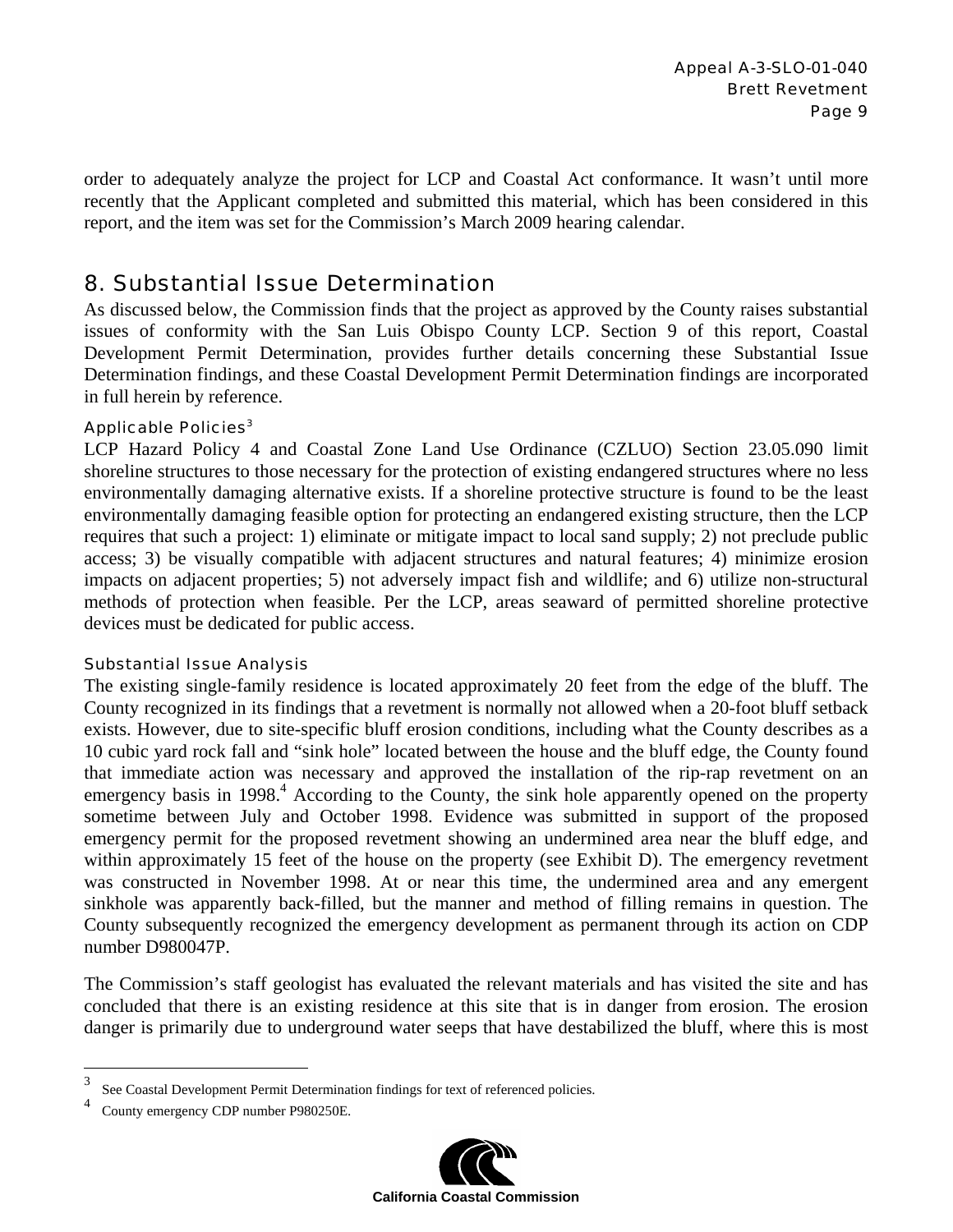obviously manifested in terms of a roughly 10-foot diameter sink hole that precipitated the original emergency permit back in 1998. Thus, there is little doubt that there is an existing structure in danger from erosion necessitating some action to protect it, consistent with the LCP. The fundamental question raised by the appeal in this case is which of the various alternatives capable of providing such protection have the least impact on coastal resources, including by appropriately mitigating any unavoidable impacts associated with it.

While the threat to an existing structure has been established, the County-approved project remains inconsistent with LCP Hazards Policy 4 and CZLUO Section 23.05.090 because the rip-rap revetment spanning the entire 65-foot long coastal bluff fronting the Applicant's residence appears to go beyond the minimum project necessary to abate the threat to the residence. Pursuant to the LCP, shoreline protective devices may only be approved if alternatives, including non-structural methods of protection (e.g., sand nourishment, bluff stabilizing vegetation and drainage controls, relocation of endangered structures, etc.), have been proven impractical or infeasible. If non-structural solutions are deemed infeasible, then an evaluation of feasible alternatives to protect endangered structures is required. The least environmentally damaging feasible alternative is then required by the LCP. While the County analysis determined that beach nourishment and relocation would not be feasible, it did not address the full spectrum of options available to abate the risk to the existing residence past the revetment. In this case, there are less environmentally damaging alternatives available to fix the sink hole, to stabilize the bluff, and to reduce the threat to the residence. For example, filling the sink hole in conjunction with the implementation of groundwater controls, surface drainage improvements, and less intrusive armoring techniques, are feasible alternatives that have not been adequately evaluated.

In addition, the LCP requires that shoreline structures be designed and sited to not preclude public access to and along the coast. According to the consulting engineering geologist's December 17, 2007 assessment, the County approved revetment encroaches onto approximately 230 square feet of beach and rocky intertidal area, resulting in direct and indirect losses of usable beach space. The size of the beach area encroachment, or revetment "footprint," was calculated using figures showing a revetment base width of about 3.5 feet along 65 linear feet of bluff. A review of other materials, however, indicates that 230 square feet is a conservative estimate. Based on the *Compliance Report of Final Construction* prepared by GeoSolutions and dated December 1, 1998, the completed project included excavation of a 6-foot wide keyway across the toe of the bluff, which would result in a footprint of approximately 390 square feet (see Exhibit K). In addition, Commission staff assessment in the field indicates that the revetment appeared to extend out from the bluff face onto the beach area roughly 6-10 feet, which would translate into a footprint of between 390 and 650 square feet.<sup>5</sup> In sum, there is some uncertainty regarding the amount of beach coverage associated with the revetment. The conservative approach would estimate such coverage at the high end (i.e., above 650 square feet), or even at the middle end based on the as-built compliance report numbers (i.e., 390 square feet), but the Applicant's low end estimate is 230 square feet. Due to the lack of precision survey data collected before and after construction of the emergency rip-rap revetment, and so as not to unduly penalize the Applicant for this

<sup>5</sup> 5 Commission staff made a site visit on May 1, 2008. Staff notes that the revetment extended below the beach sand on May 1, 2008, and it was difficult to determine how far back or "deep" the toe of the bluff was located beyond the first row of rocks on the beach. Because the field observations on that day were above the beach sand, they likely underestimate the actual width of the base of the revetment.

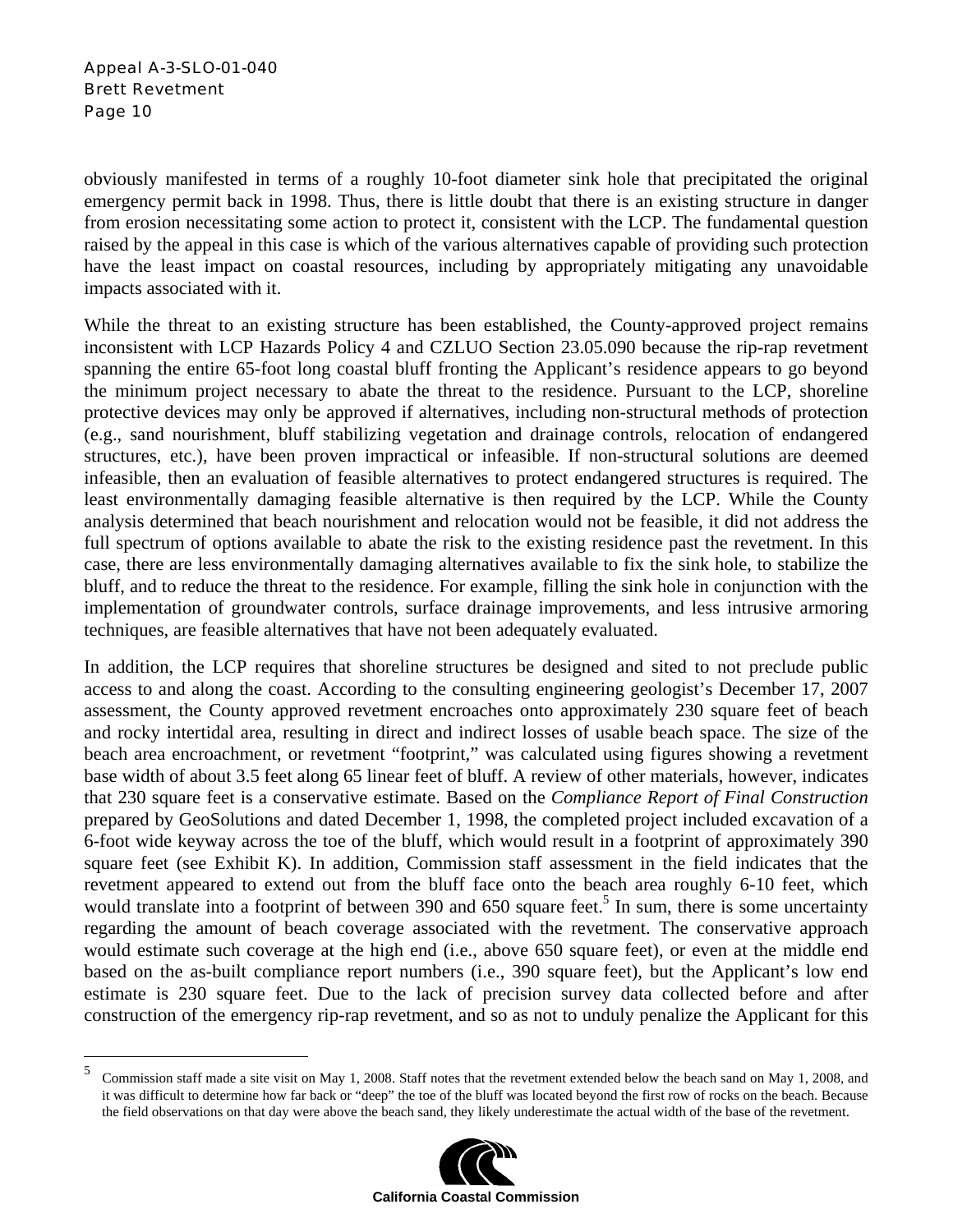uncertainty, it is reasonable to rely on the consulting geologist's low estimation of 230 square feet because it is consistent among the estimates and thus subject to a certain level of agreement (i.e., all estimates are at least 230 square feet). Thus the 230 square foot figure will be used for analytical purposes throughout the remainder of this report.

The revetment, including the excavated keyway and rocks stacked seaward of the toe of the bluff, interfere with lateral public access along the shoreline. It is important to note that the revetment footprint occupies an area of the beach previously dedicated and deed-restricted by the Applicant for public access and passive recreation, and that this easement was long ago accepted by the County (see Exhibit I for a copy of the easement). Moreover, the project fails to mitigate distinct and quantifiable sand supply impacts as required by the LCP.

In addition, the County approved revetment is not visually compatible with the natural bluff features in the area. The mass of stacked rocks are visible from public viewing areas along the fronting state beach and are visible from the downcoast Cayucos Pier. While the Applicant selected rocks to mimic the color of the intertidal zone, the dark colored stones are in stark contrast with the light colors of natural bluffs in the area. In addition, the pile of stones is not consistent with the natural landform found along this stretch of coast, and appears unnatural and out of place as a result. As such, the County approved revetment is inconsistent with the LCP's shoreline structure provisions with respect to visual compatibility.

#### Substantial Issue Determination Conclusion

In sum, there is an existing structure in danger from erosion necessitating some action to protect it, consistent with the LCP. The fundamental question raised by the appeal in this case is which of the various alternatives capable of providing such protection have the least impact on coastal resources, including by appropriately mitigating any unavoidable impacts associated with it. Although some type of protection project can be found consistent with the LCP, issues are raised with the County approval because a less environmentally damaging feasible alternative project appears to be available that lessens, and in some cases completely avoids, coastal resource impacts. For these reasons**,** the Commission finds that a **substantial issue exists** with respect to the project's conformance with the certified San Luis Obispo County LCP.

### 9. Coastal Development Permit Determination

The standards of review for this application are the County of San Luis Obispo certified LCP and the public access and recreation policies of the Coastal Act. All Substantial Issue Determination findings above are incorporated herein by reference.

### 1. Hazards

#### 1.1 Applicable Policies

Hazards Policy 1, 2, 4 and 5 of the County LCP address the use and design of shoreline protective

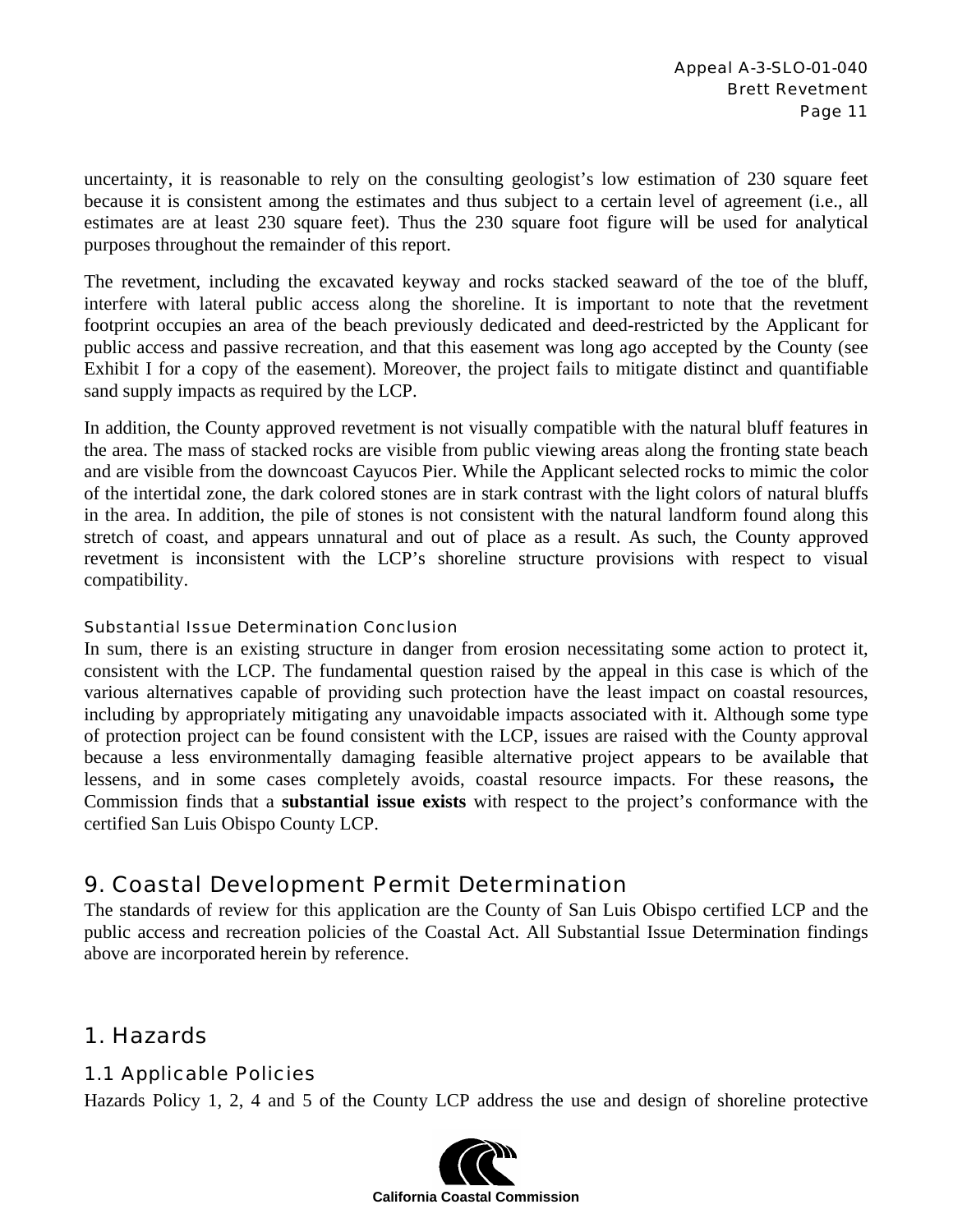devices:

*Hazards Policy 1: New Development. All new development proposed within areas subject to natural hazards from geologic or flood conditions (including beach erosion) shall be located and designed to minimize risks to human life and property. Along the shoreline new development (with the exception of coastal-dependent uses or public recreation facilities) shall be designed so that shoreline protective devices (such as seawalls, cliff retaining walls, revetments, breakwaters, groins) that would substantially alter landforms or natural shoreline processes, will not be needed for the life of the structure. Construction of permanent structures on the beach shall be prohibited except for facilities necessary for public health and safety such as lifeguard towers. [THIS POLICY SHALL BE IMPLEMENTED AS A STANDARD.]*

*Hazards Policy 2: Erosion and Geologic Stability. New development shall ensure structural stability while not creating or contributing to erosion or geological instability. [THIS POLICY SHALL BE IMPLEMENTED AS A STANDARD AND PURSUANT TO SECTION 23.07.086 OF THE CZLUO].* 

*Hazards Policy 4: Limitations on the Construction of Shoreline Structures. Construction of shoreline structures that would substantially alter existing landforms shall be limited to projects necessary for:* 

- *a. protection of existing development (new development must ensure stability without depending upon shoreline protection devices);*
- *b. public beaches and recreation areas in danger of erosion;*
- *c. coastal dependant uses;*
- *d. existing public roadway facilities to public beaches and recreation areas where no alternative routes are feasible.*

*These structures shall be permitted provided they are sited and designed to eliminate or mitigate adverse impacts on local shoreline sand supply, fish and wildlife provided that non-structural methods (e.g., artificial nourishment) have been proven to be infeasible or impracticable.* 

*Shoreline structures include revetments, breakwaters, groins, harbor channels, seawalls, cliffretaining walls and other such structures that alter natural shoreline processes. Retaining walls shall be permitted only where necessary to stabilize bluffs where no less environmentally damaging alternative exists or where necessary for those projects defined above. Where shoreline structures are necessary to serve the above, siting shall not preclude public access to and along the shore and shall be sited to minimize the visual impacts, erosive impacts on adjacent unprotected property, encroachment onto the beach and to provide public overlooks where feasible and safe. The area seaward of the protective devices shall be dedicated for lateral public access. The protective devices shall utilize materials which require minimum maintenance and shall specify within the plans the agencies or persons responsible for maintenance.* 

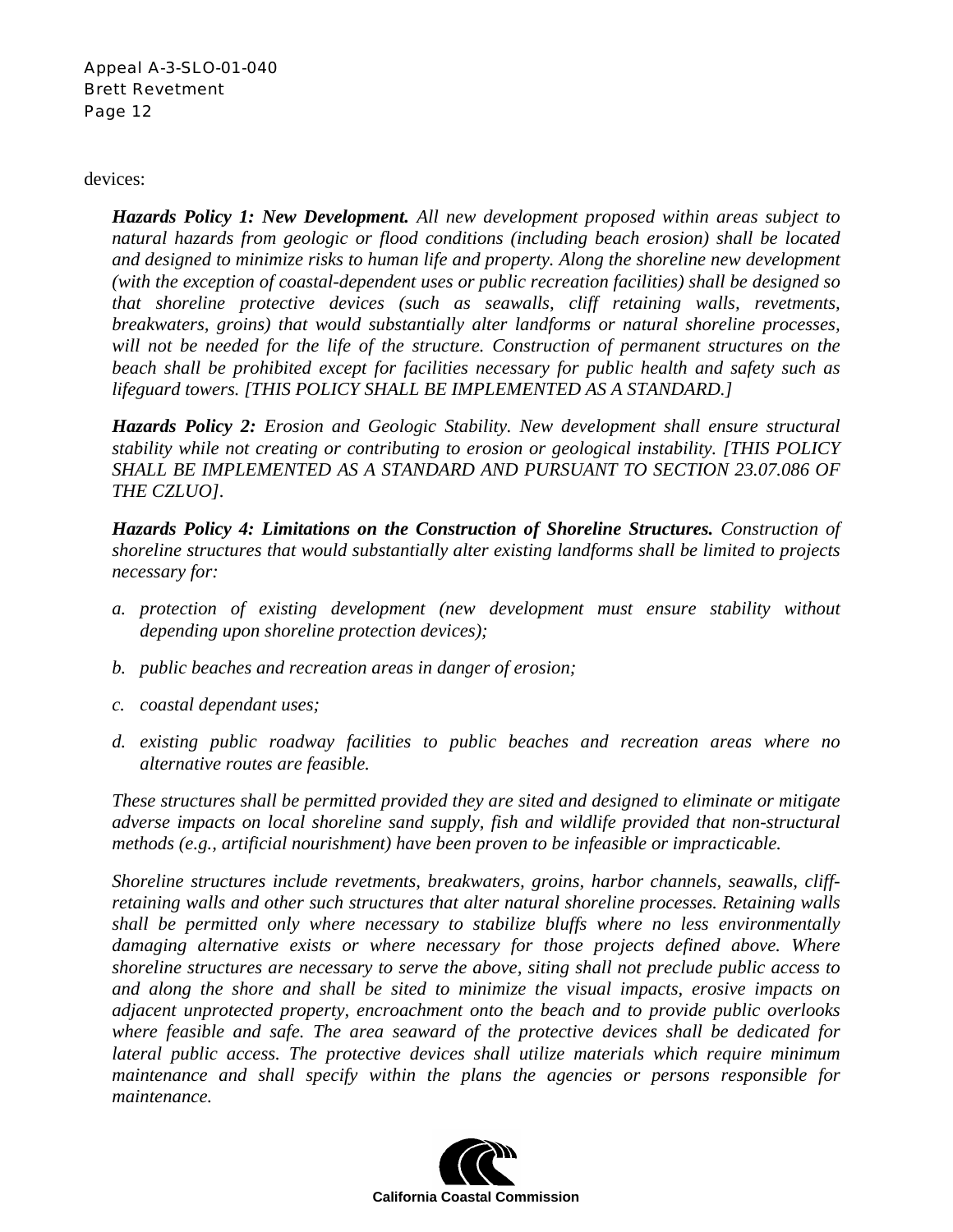*In addition to county review, most shoreline structures require review by federal and state agencies. These may include permits required by the federal Environmental Protection Agency, U.S. Army Corps of Engineers, U.S. Department of Fish and Wildlife, California Regional Water Quality Control Board, State Lands Commission, California Coastal Commission, etc. [THIS POLICY SHALL BE IMPLEMENTED AS A STANDARD.]*

*Hazards Policy 5: Design and Construction of Shoreline Structures. Shoreline structures developed consistent with Policy 4 (including projects for maintenance and repair) shall be designed and constructed to mitigate or eliminate effects on local shoreline sand movement and supply. Construction activities shall be carefully managed to minimize unnecessary effects on natural landforms and shoreline processes. Upland grading and drainage shall be designed and constructed to avoid adverse impacts on bluff lines by channeling drainage away from the bluff where feasible. [THIS POLICY SHALL BE IMPLEMENTED AS A STANDARD AND PURSUANT TO SECTION 23.05.090 OF THE CZLUO.]*

Hazards Policy 5 is implemented as a standard (above) and also pursuant to Section 23.05.090 of the CZLUO:

*CZLUO Section 23.05.090 – Shoreline Structures. Seawalls, cliff retaining walls, revetments, breakwaters and groins and other shoreline protective devices are subject to the following requirements.* 

- *a. Where allowed: Construction of shoreline structures that would substantially alter existing landforms shall be limited to projects necessary for:* 
	- *(1) Protection of existing coastal development; or*
	- *(2) Protection of public beaches and recreation areas in danger of erosion;*
	- *(3) Coastal dependent uses; or*
	- *(4) Existing public roadway facilities to public beaches and recreation areas where no alternative routes are feasible.*
- *b. Permit requirement. Minor Use Permit, unless a Development Plan is otherwise required by Chapters 23.03 or 23.08 of this title or planning area standards of the Land Use Element for the proposed use of the site. Structures located below mean high tide line or within the Coastal Commission's original permit authority may also require a permit from the California Coastal Commission.*
- *c. Required findings. In order to approve a land use permit for a shoreline structure, the Planning Director or other applicable review body shall first find that the structure is designed and sited to:* 
	- *(1) Eliminate or mitigate adverse impacts on the local shoreline sand supply as determined by a registered civil engineer or other qualified professional; and*

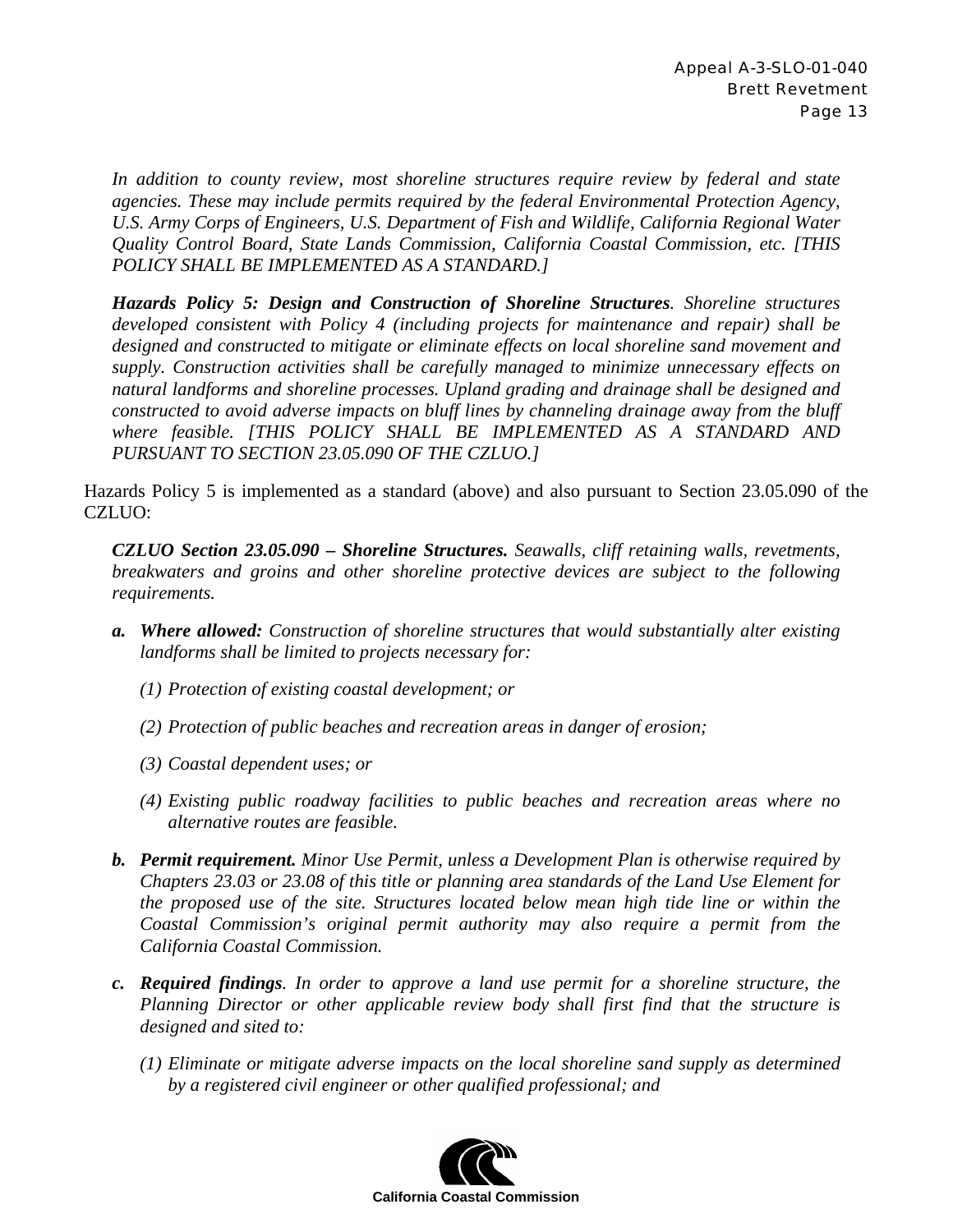- *(2) Not preclude public access to and along the coast where an accessway is consistent with the provision of Section 23.04.420 (Coastal Access Required); and*
- *(3) Be visually compatible with adjacent structures and natural features to the maximum extent feasible; and*
- *(4) Minimize erosion impacts on adjacent properties that may be caused by the structure; and*
- *(5) Not adversely impact fish and wildlife; and*
- *(6) That non-structural methods of protection (artificial sand nourishment or replacement) have been proven to be impractical or infeasible.*

### 1.2 Geologic Hazard Analysis

#### A. Allowing Shoreline Armoring

The LCP sections cited above acknowledge that seawalls, revetments, cliff retaining walls, groins and other such structural or "hard" methods designed to forestall erosion also alter natural landforms and natural shoreline processes. Accordingly, with the exception of new coastal-dependent uses, the LCP limits the construction of shoreline protective works to those required to protect existing structures or public beaches in danger from erosion.<sup>6</sup> The LCP provides these limitations because shoreline structures can have a variety of negative impacts on coastal resources including adverse affects on sand supply, public access, coastal views, natural landforms, and overall shoreline beach dynamics on and off site, ultimately resulting in the loss of beach.

LCP Policy 4 and CZLUO Section 23.05.090 provide specific requirements for development of seawalls and other shoreline protective devices. As applicable to this case, the LCP limits the construction of shoreline structures to those necessary to protect existing structures in danger from erosion.

Under LCP Policy 4, permits for shoreline protective devices may only be approved if (1) found to eliminate or mitigate impact to local sand supply; (2) not preclude public access; (3) be visually compatible with adjacent structures and natural features; (4) minimize erosion impacts on adjacent properties; (5) not adversely affect fish and wildlife; and (6) if non-structural methods of protection have been proven to be impracticable or infeasible. LCP Policy 4 also provides that areas seaward of permitted shoreline protective devices shall be dedicated for public access.

Under the LCP, new armoring may be approved if: (1) there is an existing structure; (2) the existing structure is in danger from erosion; (3) shoreline-altering construction is required to protect the existing threatened structure; and (4) the required protection is designed to eliminate or mitigate the adverse impacts on shoreline sand supply. The first three questions relate to whether the proposed armoring is necessary, while the fourth question applies to mitigating some of the impacts from it.

<sup>6</sup> The LCP also includes "existing public roadway facilities to public beaches and recreation areas where no alternative routes are feasible" as an allowable protection category. This category is not applicable in this case.

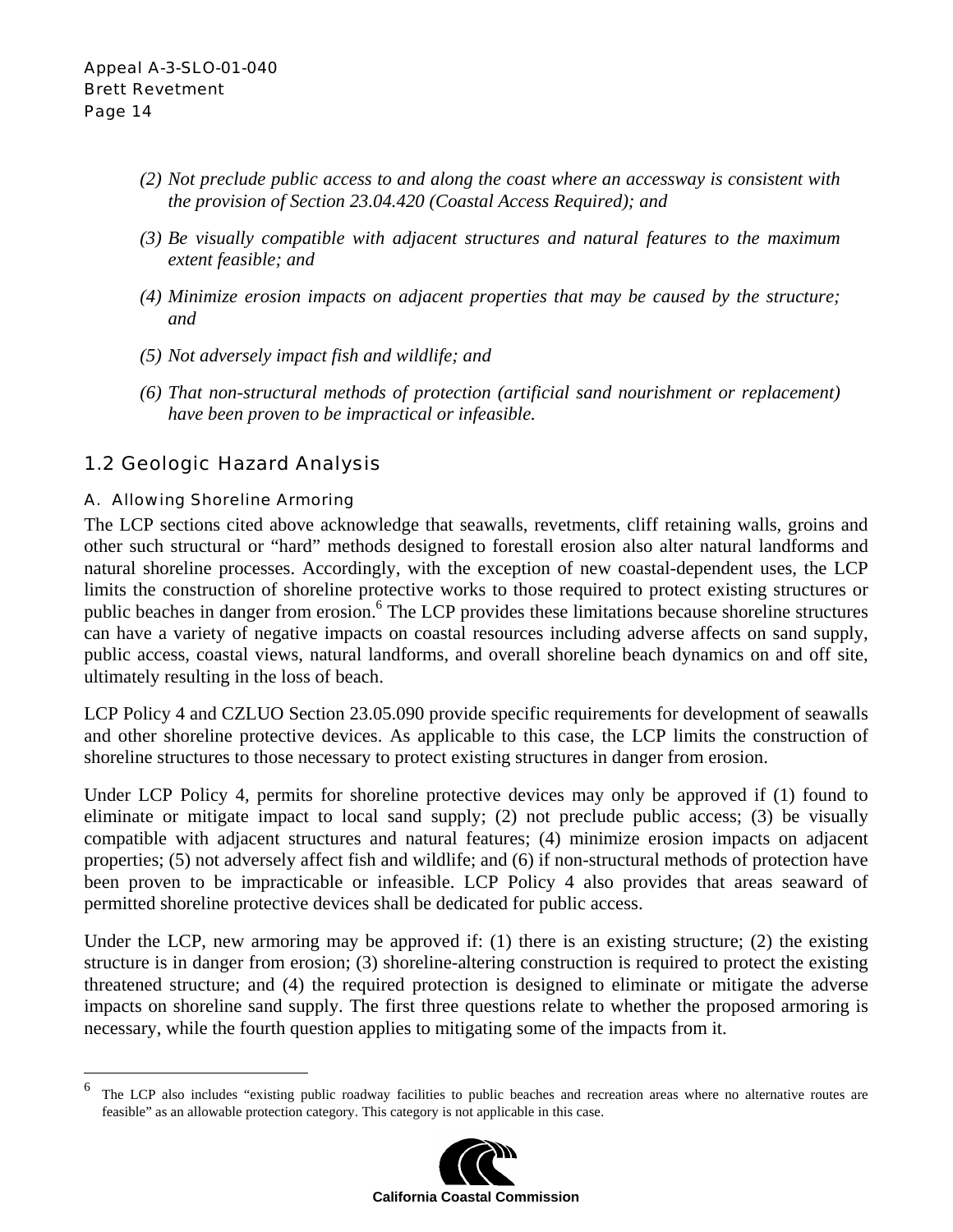#### Existing Structure to be Protected

For the purposes of shoreline protective structures, the LCP distinguishes between development that is allowed shoreline armoring, and development that is not. Under LCP Hazards Policy 1, new development is to be designed, sited, and built to allow the natural process of erosion to occur without creating a need for a shoreline protective device. Coastal development permittees for new shorefront development are thus making a commitment to the public (through the approved action of the Commission and San Luis Obispo County) that, in return for building their project, the public will not lose public beach access, offshore recreational access, sand supply, visual resources, and natural landforms, and that the public will not be held responsible for any future stability problems.

In addition, the Commission has generally interpreted the LCP to apply only to existing principal structures. The Commission must always consider the specifics of each individual project, but has generally found that accessory structures (such as patios, decks, gazebos, stairways, etc.) are not required to be protected under the LCP, or can be protected from erosion by relocation or other means that do not involve shoreline armoring. The Commission has generally historically permitted at grade structures within geologic setback areas recognizing that they are expendable and capable of being removed rather than requiring a protective device that would alter natural landforms and processes along bluffs, cliffs, and beaches.

LCP Policy 4 and CZLUO Section 23.05.090 allow for shoreline protection in certain circumstances (if warranted and otherwise consistent with other LCP policies) for "existing" structures. One class of "existing structures" refers to those structures in place prior to the effective date of the Coastal Act. Coastal zone development approved and constructed prior to the time the Coastal Act went into effect was not subject to Coastal Act and LCP requirements. Although some local hazard policies may have been in effect prior to the Coastal Act, these pre-Coastal Act structures have not necessarily been built in such a way as to avoid the future need for shoreline protection (in contrast to those evaluated pursuant to LCP Policy 4).

A second class of existing structures refers to those structures that have been permitted since the effective date of the Coastal Act. There has long been discussion that these structures should not constitute "existing structures" for purposes of Section 30235 because they were developed pursuant to 30253 (and/or similar LCP) standards so as not to require shoreline armoring in the future. The Commission, though, has, in some cases, interpreted "existing" to mean structures existing at the time the armoring proposal is being considered, whether these structures were originally constructed before or after the Coastal Act, and has not limited consideration of armoring only to those structures constructed prior to the Coastal Act.

In more recent years, the Commission has required applicants for blufftop structures to waive any right to a seawall that may exist pursuant to Section 30235; in other words to stipulate that they are not existing structures for 30235 purposes because the structures have been sited and designed to not need shoreline armoring in the future (pursuant to Section 30253 and LCP counterpart policies).

In this case, the structure for which protective armoring is being considered is the Commissionapproved single-family residence. This structure was originally approved in 1975, and an addition to it was approved in 1980. This residence is the "existing structure" to be protected in this case pursuant to

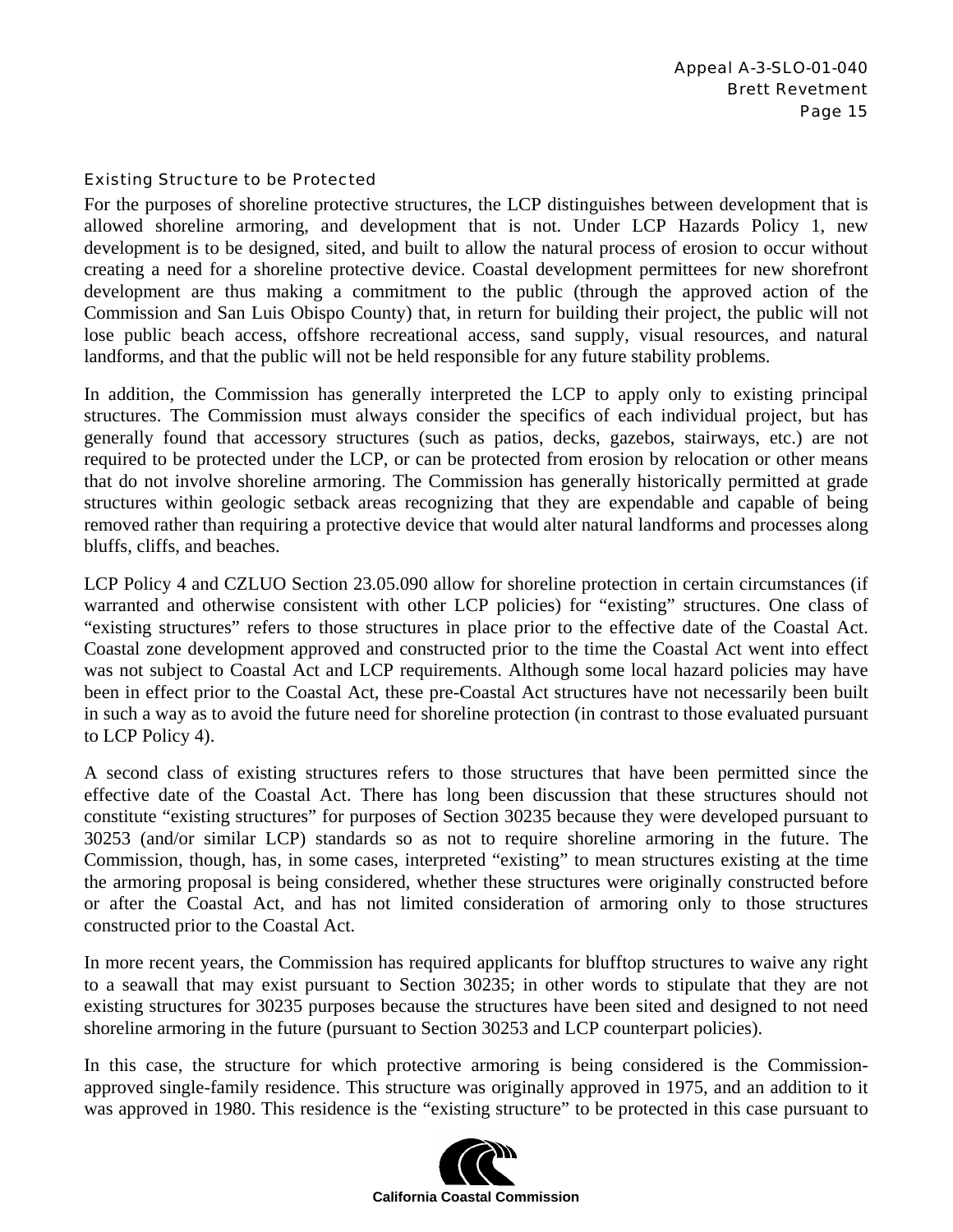LCP Policy 4 and CZLUO Section 23.05.090.

#### Danger from Erosion

1

The LCP allows shoreline armoring to protect existing structures in danger from erosion, but doesn't define the term "in danger." There is a certain amount of risk in maintaining development along a California coastline that is actively eroding and can be directly subject to violent storms, large waves, flooding, earthquakes, and other geologic hazards. These risks can be exacerbated by such factors as sea level rise and localized geography that can focus storm energy at particular stretches of coastline. As a result, some would say that all development along the immediate California coastline is in a certain amount of "danger." It is the degree of threat that distinguishes between danger that represents an ordinary and acceptable risk, and danger that requires shoreline armoring per the LCP.

Lacking a LCP definition, the Commission's long practice has been to evaluate the immediacy of any threat in order to make a determination as to whether an existing structure is "in danger." While each case is evaluated based upon its own particular set of facts, the Commission has generally interpreted "in danger" to mean that an existing structure would be unsafe to occupy in the next two or three storm cycles (generally, the next few years) if nothing were to be done (i.e., the no project alternative). In this case, the Applicant has explicitly acknowledged this danger through the previously described deed restriction on the property that states that the site "is subject to extraordinary hazards from waves during storms and from erosion." Through this property restriction, the Applicant has knowingly assumed responsibility for the hazards of building along an eroding shoreline.

A number of the geotechnical studies have been submitted by the Applicant to support the allegation that the existing residence is in danger from erosion.7 A letter from the project engineer indicates the residence is setback approximately 20.4 feet from the bluff edge. The engineer used aerial photographs to estimate bluff retreat rates between 1952 and 1992 at a site approximately 100 feet west of the site. Due to the lack of reference features, only a 1978 and 1992 photograph could be use to estimate retreat rates, which for that interval apparently averaged approximately 6 inches per year. It should be noted

<sup>&</sup>lt;sup>7</sup> The project site has been well-reviewed from an engineering and geotechnical standpoint during the course of the Commission's original permit review, the County's review, as well as with materials developed since the project was appealed to the Commission. Important studies include: 1) Cotton, Shires and Associates, Inc. 2005, "Geotechnical Analysis – Stone Revetment"; 2) GeoSolutions Inc. 2002, "Alternative analysis for rock revetment, 463 Lucerne Road, Cayucos Area, San Luis Obispo, California", a 4 page letter report dated 15 April 2002 and signed by J. M. D. Kammer (CEG 2118 CHG 502); 3) Westland Engineering Company 2001, "Rock revetment on Brett property", a 2 page letter to John Belsher dated 31 October 2001 and signed by T. K. Orton (PE 21807); 4) GeoSolutions Inc. 2001, "Review of coastal bluff geologic conditions, 463 Lucerne Road, Cayucos Area, San Luis Obispo, California", a 3 page letter report dated 5 September 2001 and signed by J. M. D. Kammer (CEG 2118 CHG 502); 5) Westland Engineering Company 2001, "Brett Minor use permit D980047P", a 1 page letter to Martha Neder dated 19 January 2001 and signed by T. K. Orton (PE 21807); 6) GeoSolutions Inc. 1998, "Compliance report of final construction, rock revetment structure, 463 Lucerne Road, Cayucos area, San Luis Obispo County, California", a 3 page geologic report dated 1 December 1998 and signed by J. M. D. Kammer (CHG 502) and R. A. Pfost (CEG 1281); 7) Westland Engineering Company 1998, "Emergency permit for Brett property", a 1 page letter to Lauren LaJoie dated 13 October 1998 and signed by T. K. Orton (PE 21807); 8) GeoSolutions Inc. 1998, "Geologic assessment of bluff erosion and sea cliff retreat, 463 Lucerne Road, Cayucos area of San Luis Obispo County, California", a 14 page geologic report dated 16 July 1998 and signed by J. M. D. Kammer (CHG 502) and R. A. Pfost (CEG 1281); 9) John H. Wiese, 1980, "Construction of addition to Harold Brett residence, Lot 2, Locarno Tract (3 Lucerne Road), Cayucos, California", a 2 page letter to South Central Regional Coastal Commission dated 29 January 1980 and signed by J. H. Wiese (CEG 279); and 10) Central Coast Laboratories 1975, "Examination of geologic conditions, residential site near Seacliff, Lot 2, Locarno Tract, Cayucos, San Luis Obispo, California", a 4 page geologic report dated 1 April 1975 and signed by J. H. Wiese (CEG 279).

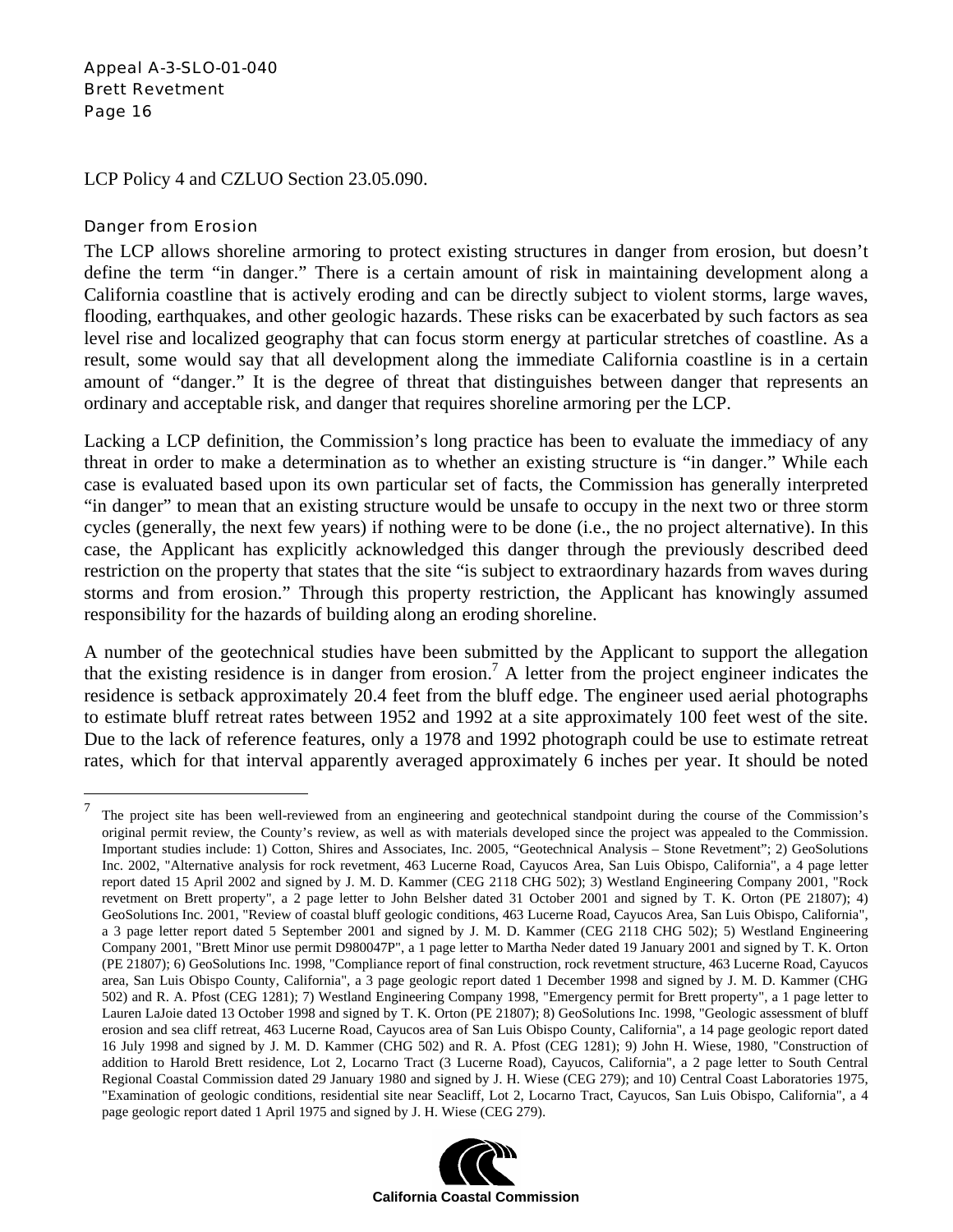that a time interval of only 14 years is not long enough to unambiguously assess long-term bluff retreat rates, but these results are roughly consistent with the results obtained from the other geotechnical bluff studies in the general area. No period of especially rapid bluff retreat was noted in the studies other than a "recent" block fall of approximately 10 cubic yards from the bluff edge at the southwesterly portion of the site.

The studies provide abundant evidence that groundwater processes are active at the site. A spring is noted in the July 16, 1998 GeoSolutions Inc. report, emerging from the contact between the marine terrace deposits and the underlying Franciscan Formation sandstone bedrock at the site. The ensuing saturated conditions are cited in this report as a significant contributor to bluff weakness and erosion. Further, surface drainage at the site generally flows over the bluff edge, exacerbating erosion. The report indicates that there is much that could be done to improve site stability by controlling surface and subsurface drainage.

A sinkhole opened on the property apparently sometime between July and October 1998. A letter from the consulting engineer contains a figure showing an undermined area near the bluff edge, and apparently within 15 feet of the house on the property. The revetment was constructed shortly thereafter in November 1998. At or near this time, the undermined area and any emergent sinkhole were apparently filled, but the manner and method of filling is not described in detail in any of the submitted reports, nor was it known to the project's geologist when discussed with Commission staff.

In addition to the erosion and bluff retreat process described above, coastal bluffs are subject to landslides, which have the capacity to place structures on bluff tops at risk. Measuring the degree of threat thus also requires evaluating the stability of the bluff materials themselves and their ability to resist failure. A landslide occurs because a number of factors come together; these include the overall geometry of the hillside (or bluff), decreases in the effective normal stress at depth caused by increased water in the slope (buoyancy forces), and the strength of the bluff materials themselves. Landslides on coastal bluffs occur at least partly because marine erosion continually undermines the toe of the bluff, creating an unsupported geometry that is prone to landsliding. The risk of landslide can be quantified, to some extent, by taking the forces resisting a landslide (principally the strength of the materials along a potential slide plane) and dividing them by the forces driving a landslide (principally the weight of the materials as projected onto the potential slide plane). If the quotient, called the factor of safety, is 1.0, failure is imminent. The factor of safety should never, in theory, be below 1.0, as a slide would have already occurred. A factor of safety greater than 1.0 leads to increasing confidence that the bluff is safe from failure.

Slope stability can be evaluated quantitatively by a "slope stability analysis." In practice, hundreds of potential slide planes are typically evaluated. The one with the lowest factor of safety is the one on which failure will occur. So the potential slide plane with the minimum factor of safety is the appropriate one to design for. If one steps back far enough from the edge of the bluff, potential slide planes intersecting the top of the bluff generally will have higher and higher factors of safety. A factor of safety of greater than or equal to 1.5 is the industry standard for new development to be "safe" from a landslide.

During an earthquake, additional forces act on the bluff, and a landslide is more likely. To test for the

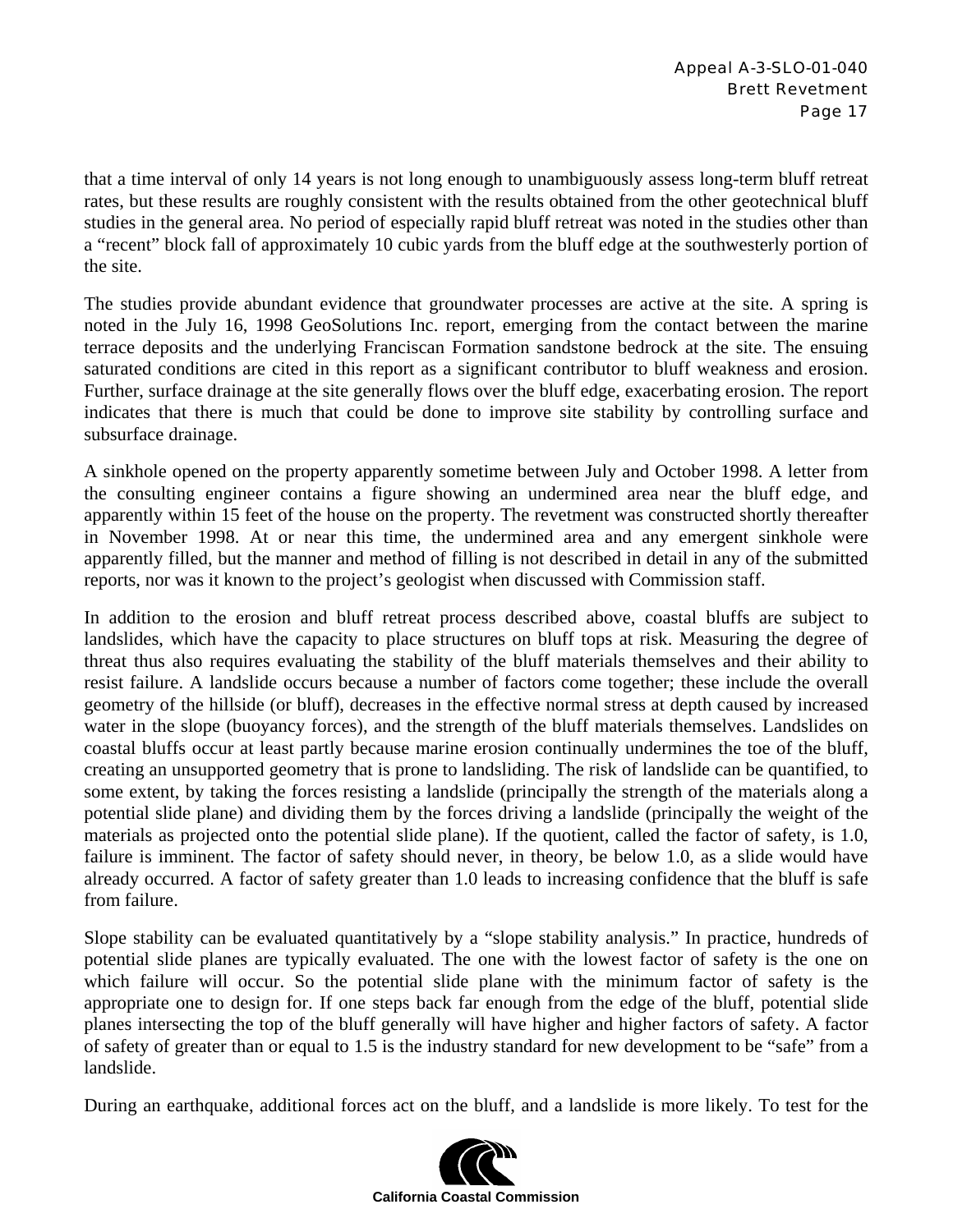1

stability during an earthquake, a "pseudostatic" slope stability analysis can be performed. This analysis is rather crude, but the standard methodology is to apply a "seismic coefficient" of 15% of the force of gravity (0.15g), the force of which is added to the forces driving the landslide. The standard for new development in California is to assure a minimum factor of safety greater than or equal to 1.1 in the pseudostatic case.

In this case, a quantitative slope stability analysis was performed (Cotton, Shires and Associates, Inc., April 19, 2005) to help assess the degree of danger to the existing residence. The slope/bluff at this location is made up of Franciscan complex greywacke overtopped by a roughly 5 to 6 foot layer of terrace deposit material. Some amount of Franciscan complex serpentinite is also embedded deeper in the slope/bluff. The Cotton, Shires and Associates slope stability analysis concludes that without a revetment, the slope face failure plane daylights between 40 and 64 feet (depending on the factor of safety) landward from the slope/blufftop edge. Such an event would be enough to undermine the existing residence. The analysis further concludes that the stone revetment buttress results in reducing the upslope projection of hypothetical unstable slope conditions by approximately 40 feet. In sum, the report concludes that the revetment provides necessary buttressing support for protection of the residence and substantially reduces the potential for an additional landslide/bluff failure. The conclusions go on to recommend that surface water around the residence be collected and discharged into the municipal storm drain system if possible. Finally, the report recommends installation of an array of survey monuments which can be easily monitored on a regular basis in order to detect potential slope instability prior to a full-scale failure.

Also applicable to the threat analysis is that it is generally understood and accepted that sea level is slowly rising. Although there are a variety of estimates, an upper bound estimate for future sea level rise is that it may rise by an additional 3 feet over the next  $100$  years.<sup>8</sup> Because a rise in sea level will intensify coastal erosion conditions (moving the intensity of ocean storms inland because shallow water is encountered by such storms closer inland than today), $\frac{5}{9}$  more intense storms and a possible increase in erosion are possible. In addition, the frequency of damaging storms (i.e., storms that can damage the

A second concern with global warming and sea level rise is that the climatic changes could cause changes to the storm patterns and wave climate for the entire coast. As water elevations change, the transformation of waves from deep water will be altered and points of energy convergence and divergence could shift. The new locations of energy convergence would become the new erosion "hot spots" while the divergence points may experience accretion or stability. It is highly likely that portions of the coast will experience more frequent storms and the historic "100-year storm" may occur more often.



<sup>&</sup>lt;sup>8</sup> The closest tidal stations with an adequate record to use for a 100-year projection were San Francisco and Santa Monica. Both those locations could, by the year 2100, have a rise in sea level approaching 3 feet, with a 10% probability that it would be higher than that, based on estimates of historic and future sea level change provided by the U.S. Environmental Protection Agency in Titus and Narayanan (1995) "The Probability of Sea Level Rise" (EPA 230-R-95-008). Thus the future 100 year-change in mean sea level for the Cayucos area may be higher than the estimated 2.7 feet (for San Francisco) or the estimated 2.85 feet (for Santa Monica), for both of which there is a 10% probability of being exceeded.

<sup>9</sup> With global warming and sea level rise, increased relative wave heights and wave energy are expected. Along much of the California coast, the bottom depth controls the nearshore wave heights, with bigger waves occurring in deeper water. Since wave energy increases with the square of the wave height, a small increase in water depth and wave height can cause a significant increase in wave energy and wave damage. So, combined with the physical increase in water elevation, a small rise in sea level can expose previously protected back shore development to both inundation and wave attack, and those areas that are already exposed to wave attack will be exposed to more frequent wave attack with higher wave forces. Structures that are adequate for current storm conditions may not provide as much protection in the future.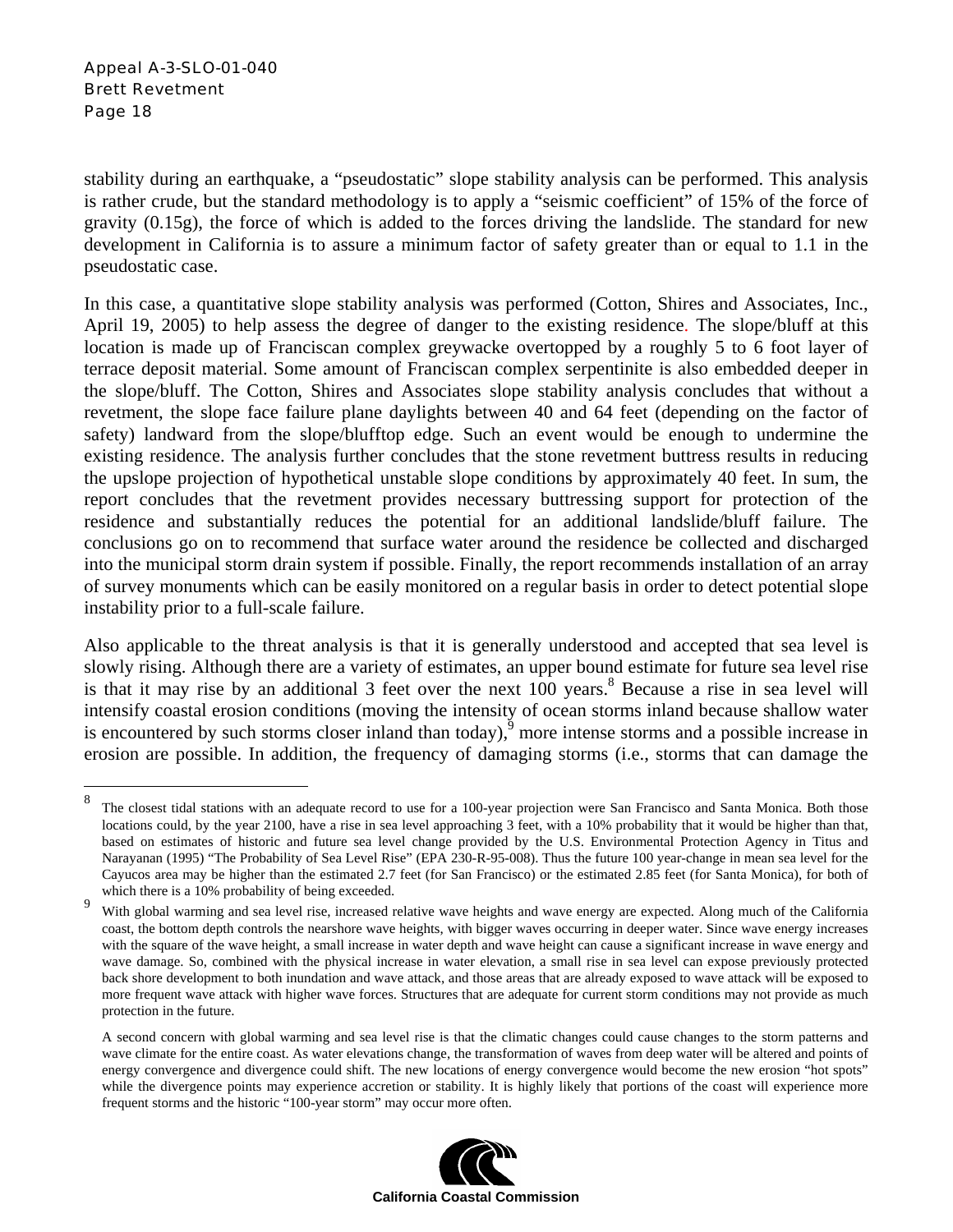site) would be expected to increase from the historical averages so that more storms, and more intense storms, would be expected to occur at the site more often than has occurred in the past. The result is that future erosion danger will only increase as sea level rises relative to today.

The Commission's geologist has reviewed the slope stability and geologic analyses and has concluded that the conclusions are valid in light of the subterranean water piping failures and documented sinkhole collapse. The conclusions point to the real possibility of a slope failure threatening the residence. The Commission's geologist has concluded that the existing residential structure is "in danger" as that term is understood in an LCP context. As such, the blufftop residence qualifies as an existing structure in danger from erosion for the purposes of LCP Policy 4 and CZLUO Section 23.05.090.

#### Feasible Protection Alternatives to a Shoreline Structure

The next test under the LCP that must be met is that the proposal to alter the shoreline must be "required" to protect the existing threatened structure. Although LCP Policy 4 allows for the protection of structures in danger from erosion, revetments are not allowed unless they are also the "necessary" solution. CZLUO Section 23.05.090a(1) states in part:

*23.05.090a: Construction of shoreline structures that would substantially alter existing landforms shall be limited to projects necessary for: (1) Protection of existing coastal development; …* 

In other words, under the standards of the LCP, shoreline armoring shall be permitted if it is the least environmentally damaging feasible alternative capable of protecting the structure.<sup>10</sup> Other alternatives typically considered include: the "no project" alternative; abandonment of threatened structures; relocation of the threatened structures; a sand replenishment program; and other drainage and maintenance programs on or within the bluff itself. Because the no project alternative does not protect the existing endangered structure, it is not feasible.

The Applicant's geotechnical/coastal engineer evaluated a number of alternatives, including armoring alternatives (partial armoring, micropiles, retaining walls, caissons, soil nails and shotcrete facing, gravity walls, etc.) and non-armoring alternatives. In terms of non-armoring alternatives, the engineer evaluated the types of alternatives typically considered by the Commission.

#### Alternative Evaluation Study

 $\overline{a}$ 

The Applicant has submitted an analysis of a series of alternatives to protect the residence (see Exhibit K). The alternatives analysis summarizes each alternative presented by the Applicant's engineer and its impact on a range of coastal issues, as follows:

**1. Relocate the Residence Landward.** The option of moving the residence landward is constrained by a lack of space on the inland side of the property. As described previously, a variance to the front

 $10$  Section 21080.5(d)(2)(A) of CEQA likewise prohibits a proposed development from being approved if there are feasible alternatives or feasible mitigation measures available that would substantially lessen any significant adverse effect that the activity may have on the environment. Any action the Coastal Commission may be required to take to continue protecting existing structures at this location must be consistent with this section of CEQA as well as the Coastal Act and LCP.

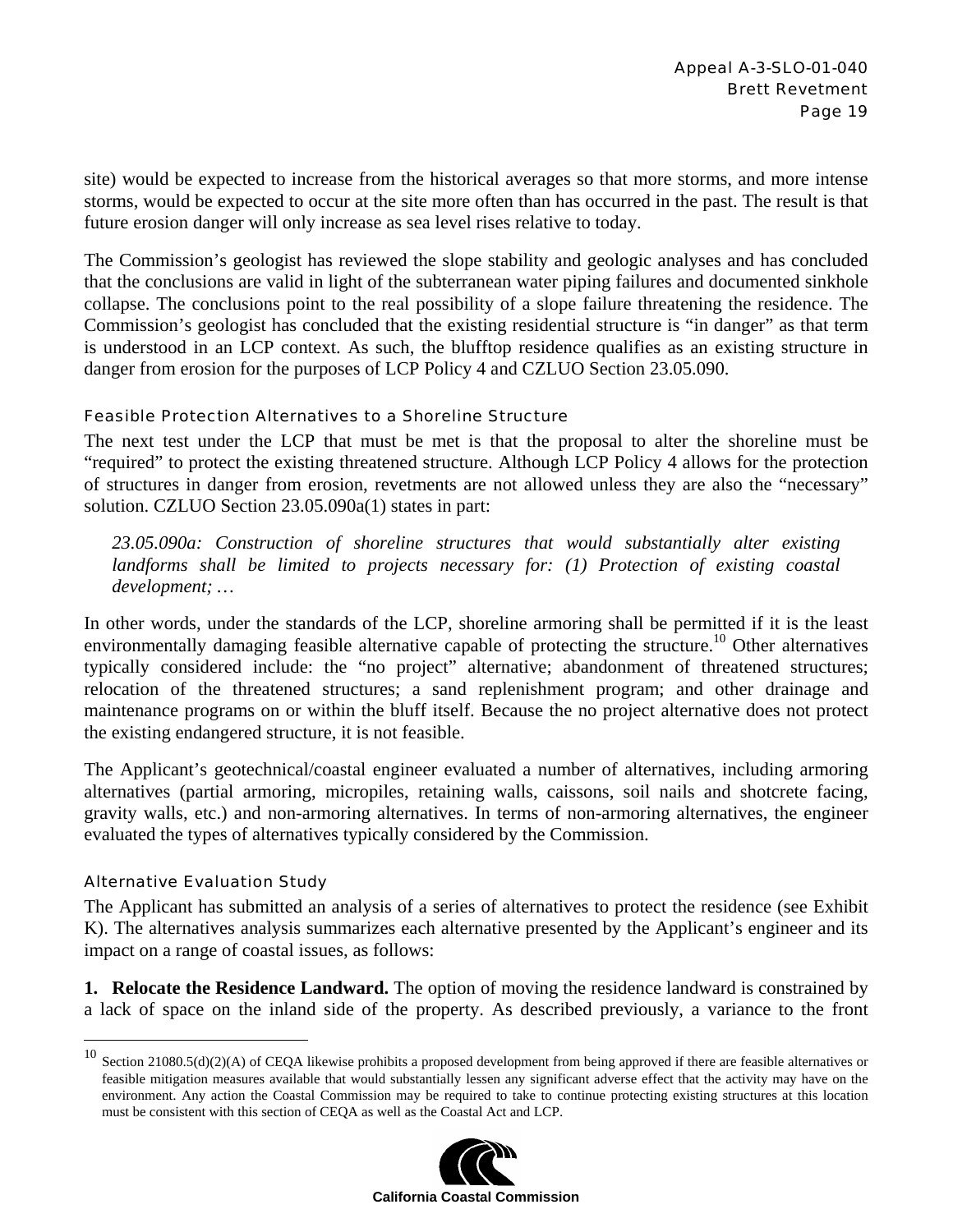setback was already granted under an earlier CDP for the residence as a means to move development as far inland as possible so as to avoid bluff erosion issues. Although the component of the house added in 1980 (i.e., the 320 square foot addition) could possibly be relocated, thus increasing the setback by roughly 20 feet, this solution still does not address slope instability on the seaward half of the site. In other words, even if the existing residence were reconstructed in this way, it would still be endangered. In addition, the Applicant's structural engineer states that it is not feasible to move/relocate the residence landward because it is constructed on a concrete slab, making it "impractical to move."

**2. Subsurface Drainage Measures Only.** The subsurface drainage option evaluated involves installation of horizontal drains into the base of the bluff. While beneficial in reducing water pressures, the Applicant's engineer contends that they would only address one aspect of slope instability and would likely be destroyed overtime by factors such as weak geologic materials and seismic shaking. The Applicant's engineer also highlights that a large number of drains would have to be installed in this case to be successful. Because of variability in the bluff materials, the Applicant's engineer questions the success of these measures alone. The Applicant's engineer believes that subsurface drains alone would not alleviate stability problems, and concludes that in order to be successful they must be installed in combination with a stabilization measure such as a wall or revetment.

**3. Micropiles.** According to the Applicant's engineer, micropiles could be used to underpin the residence. However, the engineer concludes that micropiles alone do not have sufficient lateral loadcarrying capacity to resist slumping or slope failures and would likely be compromised in the event of headward migration of the bluff instability, particularly under seismic loading. The Applicant's engineer believes that micropiles do not address the sinkhole, which would significantly weaken the bluff. The Applicant's engineer further concludes that micropiles would have no beach area footprint and a lifespan of 5 to 20 years depending on the geologic conditions at each pile location. The long-term shoreline retreat rate would continue and the system would continue to generate sand from the erosion.

**4. Drilled Caissons**. Drilled caissons would provide lateral load-carrying capacity, but would allow the bluff to retreat until the caissons eventually became exposed. The Applicant's engineer contends that eventually a seawall would have to be built to retain the material from eroding between the caissons. Underpinning the house with caissons raises structural compatibility issues with the existing slab-ongrade foundation, and the Applicant's engineer asserts that the entire house foundation may have to be replaced if this alternative was pursued. With drilled caissons, there would be no beach area footprint and this alternative's anticipated life would equal the life of the structure. The long-term shoreline retreat rate would continue and the system would continue to generate sand from the erosion.

**5. Vertical Retaining Wall with Tiebacks.** According to the Applicant's engineer, because of the height of the bluff face and weak materials involved, any vertical structure would likely require the use of tieback anchors. According to the engineer, the effectiveness of tie backs are an unknown until they are drilled and are dependent on the type of material encountered. With the known void (sinkhole) in the bluff, the Applicant's engineer asserts that conventional construction practice would not use tiebacks for this area. The engineer notes that such a wall would be very expensive and would have some visual impacts, but that such a project could be built to achieve slope stability. The beach area footprint is estimated by the engineer to be roughly 860 square feet based on a footing width of 15 feet. The

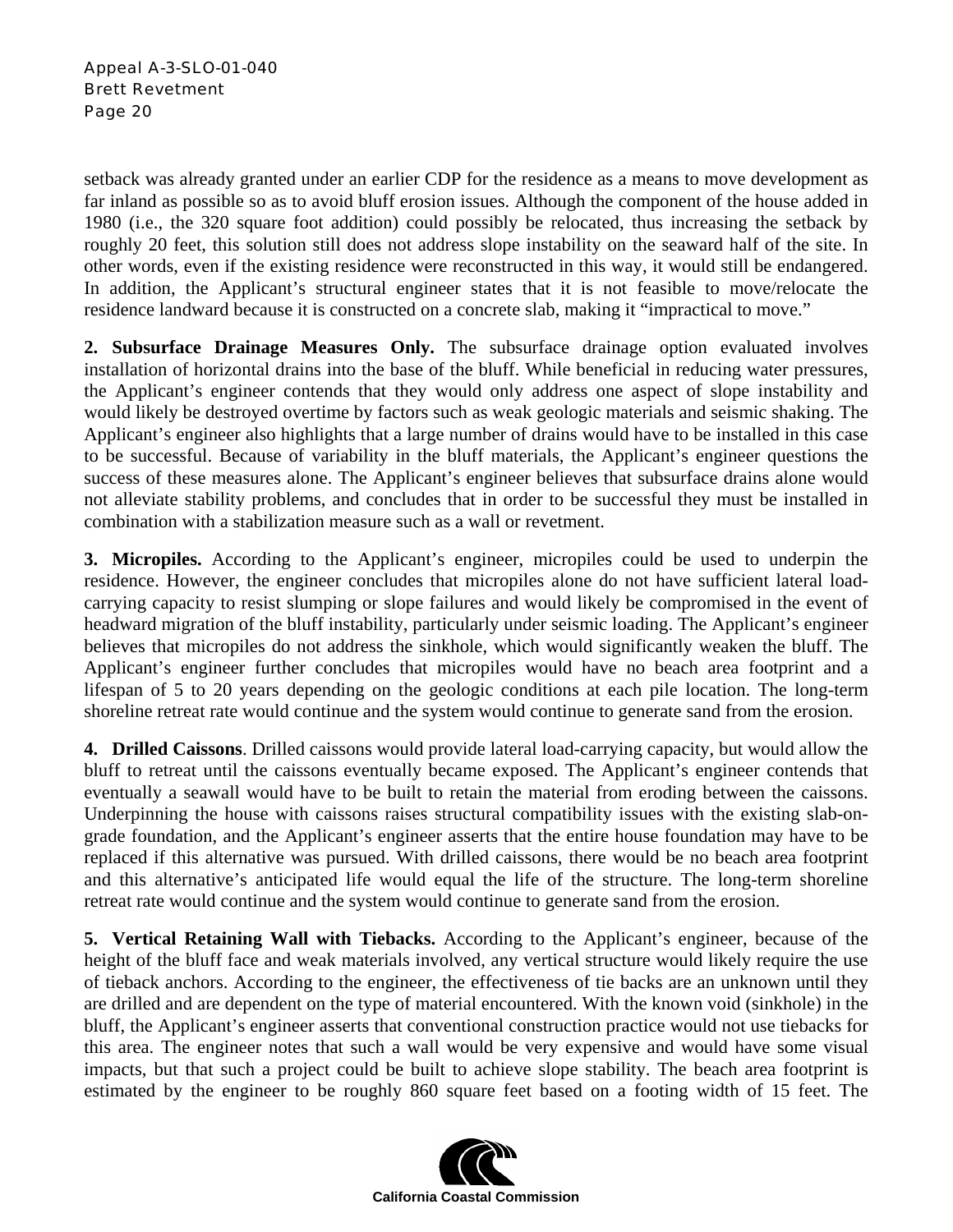anticipated life (with annual maintenance) would be 50 years. Without maintenance, the life span could be as low as 10 years, depending on wave and storm activity. According to the Applicant's engineer, long-term shoreline retreat would be negligible if such a wall is maintained and such a device would not allow the generation of beach sand from erosion.

**6. Soil Nails and Shotcrete Facing.** According to the Applicant's engineer, soil nails could be drilled in the bluff with shotcrete facing. However, the engineer asserts that this alternative is costly, and the slope would have to be layed back first before the soil nails could be installed. In addition, the shotcrete would have to be keyed into bedrock at the base of the bluff and the thickness and reinforcing would have to be designed to resist wave attack. Maintenance of this alternative is considered high and aesthetics is also an issue raised by the engineer. According to the engineer, conventional construction practice would not use soils nails for the same reason tiebacks are not favored here. The beach area footprint is estimated by the engineer to be approximately 290 square feet based on a footing width of 5 feet. The anticipated life of such a structure with maintenance would be 25 to 50 years. With maintenance the long term shoreline retreat rate would be negligible and would generate approximately 5% of sand from erosion.

**7. Gravity Wall.** Gravity walls include rock revetments, gabion walls, concrete walls, etc. The Applicant's engineer asserts that the rock revetment is the preferred type of gravity wall, but does not completely evaluate other types. The Applicant's engineer asserts that the beach area footprint of the revetment is 230 square feet. The anticipated life of the revetment is estimated to be 75 to 100 years. According to the Applicant's engineer, a stone revetment is estimated to provide about 30% of sand from erosion, as the granite used for the revetment will breakdown to sand overtime.

**8. Beach Replenishment.** The Applicant's consultants evaluated beach replenishment but concluded that it would be insufficient to protect the endangered structure in this case, including because of cost, feasibility, and unknown success probability, etc.

#### Alternative Analysis Conclusion

In this case, the "no project" alternative is not viable because the existing threatened structure would not be protected without some form of project that fixes the sinkhole, addresses the water piping failure in the vicinity of the house foundation, and that resolves the bluff stability issues associated with the geology of this site. In light of the specific geological factors at play in this case, "soft" solutions are likewise infeasible. It is clear that there are some non-armoring alternatives that could be pursued at this location, but it is equally clear that they are either infeasible or would not be sufficient to protect existing endangered structures for any length of time. Rather, they are alternatives that could extend the useful life of setbacks at this location. But, given the limited amount of space available, and the degree of threat currently to the structure (and as would continue in the future absent armoring), the useful life of the setback would not be expanded significantly in this case – and certainly not enough to protect the structure.

Given the geological danger area that applies to about half the site, and thus the infeasibility of moving the house or even major portions of it out of harms way, some form of a hard armoring project is necessary in this case. Based on the evaluations of the site, including the Applicant's alternatives

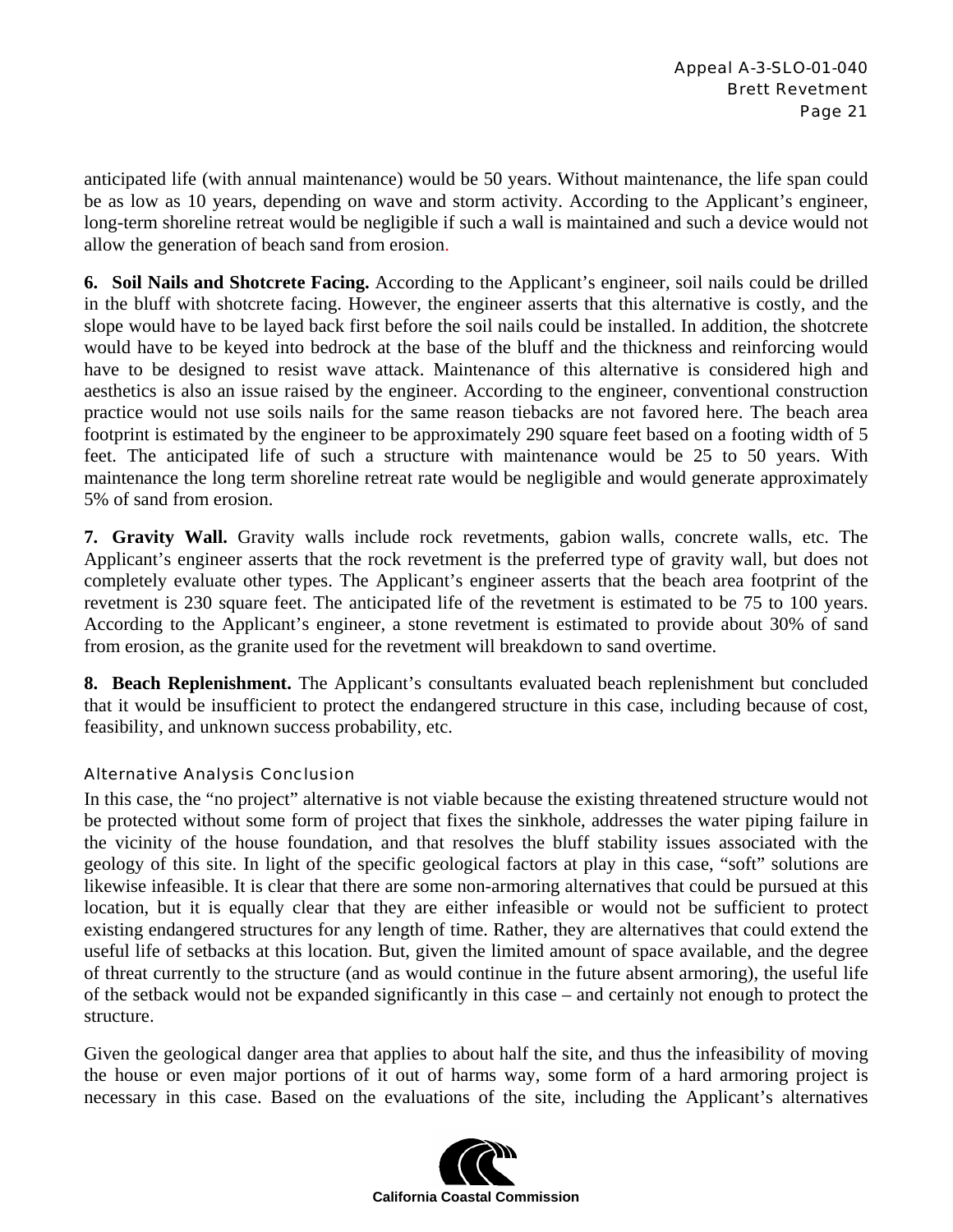analyses, the nature of the bluff materials and the ground water conditions present in the bluff dictate that an approvable alternative needs to address slope stability, subsurface and surface drainage control, and landscaping to help stabilize exposed soils. In designing such a structure, the intent is to ensure that it is the least environmentally damaging feasible alternative in that respect (see also findings that follow). It is clear that a sloped-vertical (i.e., matching the original grade of the bluff slope) concrete wall with tie backs would best form the basis for an approvable project. It would occupy the least amount of beach space and could be colored and contoured to mimic the bluff landform at this location. Such a wall would have to be tall enough to protect the bluff face from erosive wave forces and to provide the necessary buttress, where the height would in part depend on the nature of the drainage installed in the bluff itself. Thus, in this case, the Commission can only approve an engineered drainage system and sloped-vertical wall with tie-backs, consistent with the third test of the LCP. The Commission's coastal engineer and geologist have reviewed the relevant studies and concur that such a project must include the following components:

Sloped-vertical concrete wall. The sloped-vertical (i.e., sloped to match the bluff slope) wall shall be constructed of reinforced concrete designed to match the bluff landform in slope, integral color and undulation; shall be the minimum width and height necessary to protect the bluff face and provide the required slope buttress (with a wall height high enough to provide stability and protection from wave forces, but no taller than the height of the bluff itself); shall be embedded in the toe of the slope so as to avoid any undercutting or scour of the toe of the slope; and shall include sufficient structural tiebacks into the bluff to ensure its long term stability and effectiveness. The foundation shall conform to the general contours of the bluff toe and shore platform and with sufficient embedment to achieve stability and prevent undercutting or scour. Wall foundations such as this are typically no wider than 2 feet, and there is no compelling evidence in the record to suggest that a wider foundation would be necessary. Thus, the wall foundation has been conditioned to be the minimum feasible width.

As noted earlier, the Applicant's engineer has expressed some concern about the use of tie-backs in this area, but has concluded that, while costly, they can be effective. The proposed drainage system should reduce the soil piping and subsurface drainage and reduce the uncertainty about the long-term stability of the tie-back system. Subsurface sampling can be used to determine soil cohesion and develop the necessary tie-back parameters. An expanding tie-back design or anchoring system can also be considered. The Commission has experience with tie-back walls in poorly indurated rocks such as compromise the bluff here, and has found them to perform adequately in the past. When combined with proper drainage control, the Commission's geologist concludes that a comprehensive tie-back/concrete wall system is feasible at this location.

• Drainage. Drainage shall consist of a combination of a curtain drain near the bluff edge, and/or a series of drainage wells extending roughly parallel to the bluff edge that are equipped with sump pumps (or equivalent), and/or by drainage built into the vertical wall itself, where all such drainage mechanisms are designed to intercept subsurface water piping through the site and to direct it away from the bluff edge. There shall be as many such drainage mechanisms as is necessary to intercept enough of the subsurface drainage so that it doesn't collect to such a

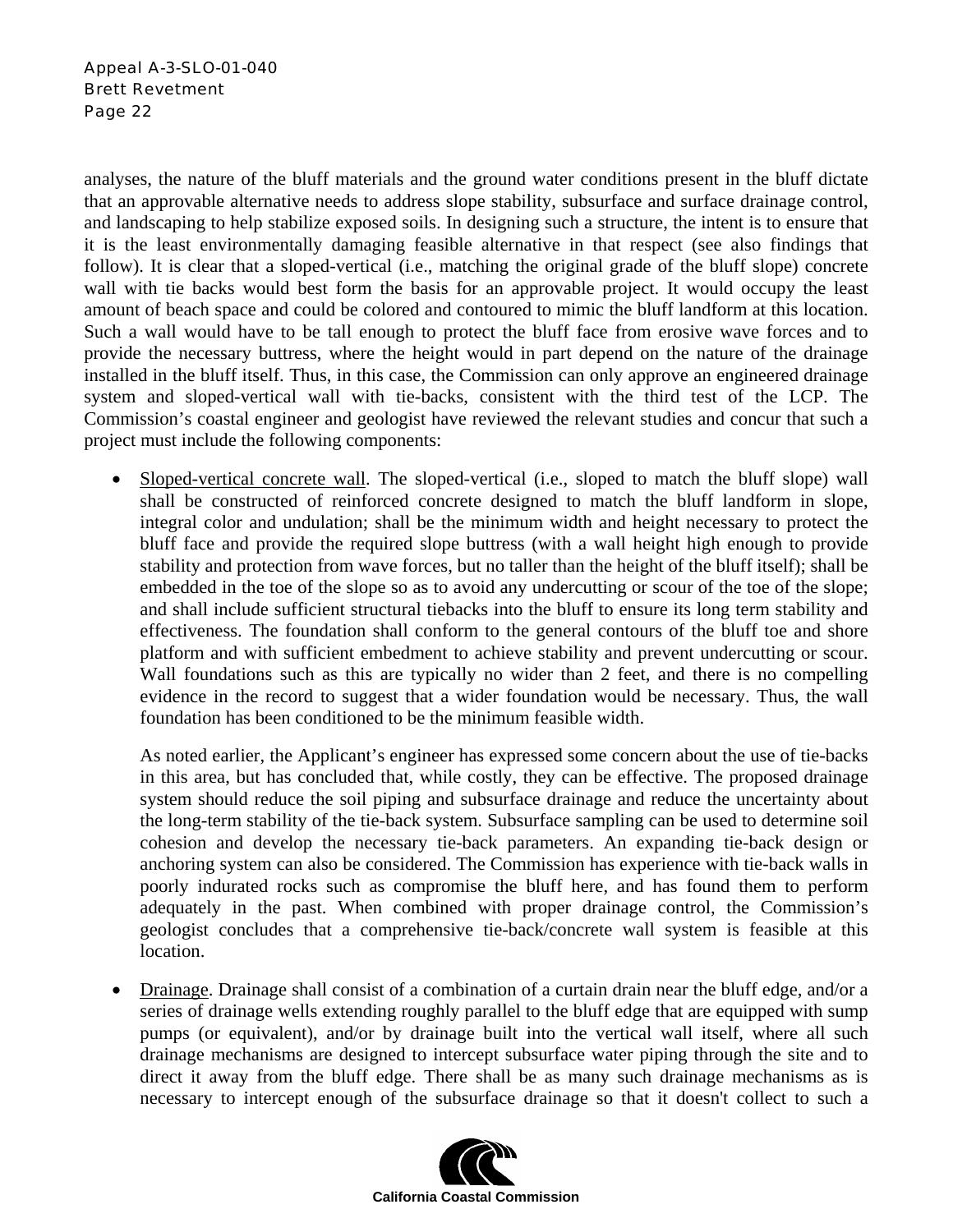degree behind the vertical wall as to cause structural stability problems to the wall. If more wells or larger curtain drains can be used as a means to limit the height of the vertical wall, then preference shall be given to installing more wells and larger curtain drains. The wells' drainage mechanisms shall be supplemented by a surface drainage collection system designed to collect surface drainage before it can pool at or flow over the blufftop edge. All drainage, with the exception of weep holes in the wall itself necessary for its proper function, shall not be directed seaward of the blufftop edge, but rather shall be directed inland to appropriate collection areas (whether for use in on site irrigation or directed to street collection systems) if it is feasible. If it is not feasible, then such drainage shall be directed as inconspicuously as possible into a drainage swale in a manner that avoids exacerbating erosion.

• Landscaping. All areas between the top of the vertical wall and a line 5 feet inland from the blufftop edge shall be vigorously landscaped with bluff species native to the Cayucos area. Nonnative and invasive species shall be removed.

Thus, in this case, the Commission finds that a hard structure is required to protect the existing structure in danger, but that the only hard structure that can be found consistent with the LCP in this regard is the above-described semi-vertical contoured wall, drainage, and landscaping project.

As noted in Special Condition 1, engineered plans for the sloped vertical wall with tie backs, and the comprehensive drainage system that are in substantial conformance with this general direction shall be provided for review and approval of the Executive Director. Plans shall include the drainage plan, the wall and tie-back plan, foundation embedment plan, and any interconnections between the drainage system and the sloped vertical wall. The plans shall be accompanied by calculations of the 100-year runoff event and other drainage design elements, calculations for the tie-back system, calculations of the anticipated wave forces and estimates of future scour. A general monitoring and maintenance plan shall also be developed that will insure the stability of the drainage system and sloped vertical tie-back wall for the 50-year life of the structure.

The drainage system and sloped vertical tie-back wall alternative is environmentally superior to the proposed rip-rap revetment because it protects the endangered structure at the same time as it avoids a significant beach area footprint, is less visually intrusive, and eliminates concerns surrounding lateral public access and recreation impacts. As part of any approval of the vertical wall project, the rip-rap revetment must also be removed, and the area that is exposed from under the revetment (and not covered by the vertical wall) restored to its pre-revetment installation condition or better.

#### Sand Supply Impacts

Additional tests under LCP Policies 4, 5, and CZLUO Section 23.05.090c(1) require that shoreline structures be designed to eliminate or mitigate adverse impacts to local shoreline sand supply.

#### Shoreline Processes

Beach material comes to the shoreline from inland areas, carried by rivers and streams; from offshore deposits, carried by waves; and from coastal dunes and bluffs, becoming beach material when the bluffs or dunes lose material due to wave attack, landslides, surface erosion, gullying, et cetera. Coastal dunes

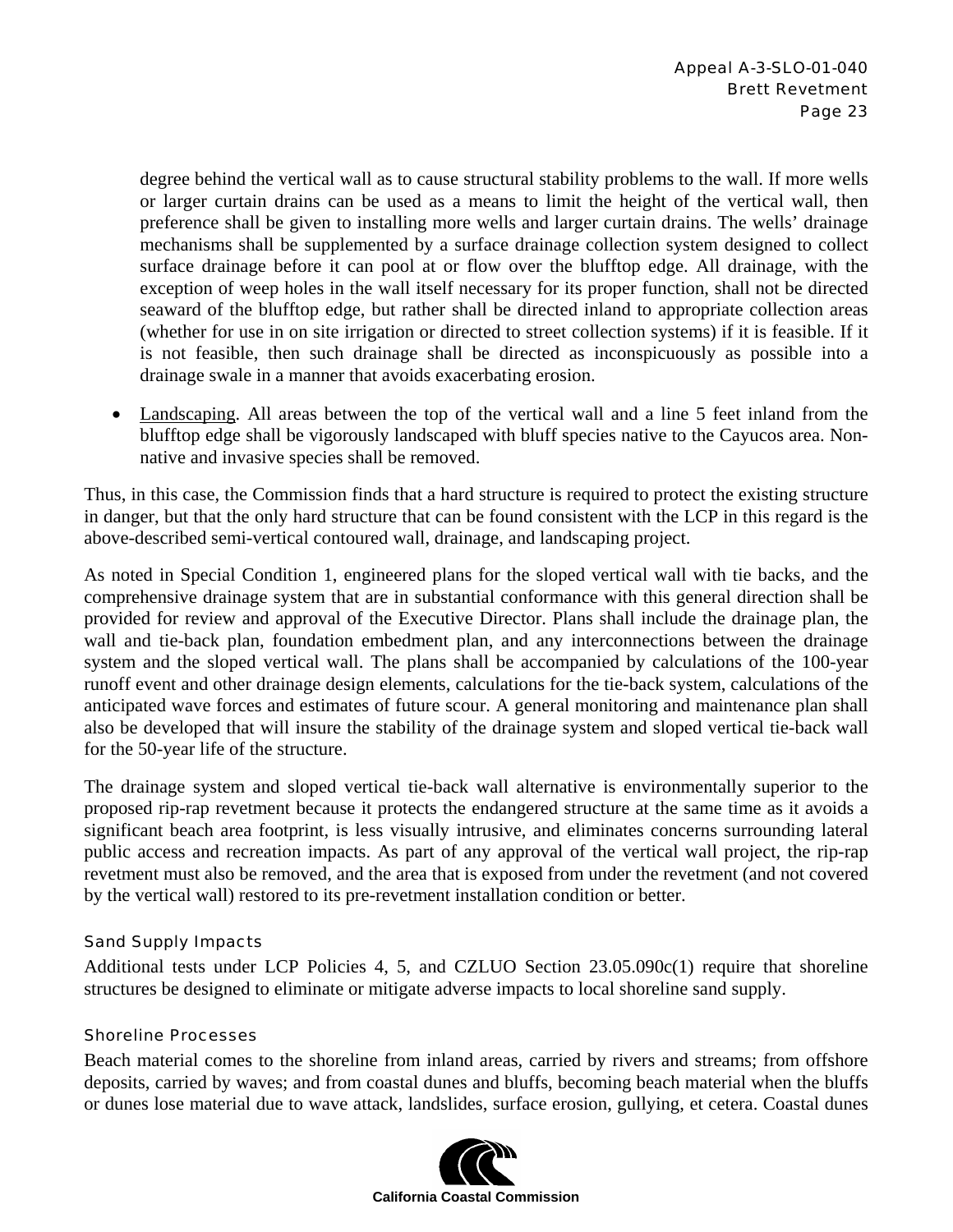are almost entirely beach sand, and wind and wave action often provide an on-going mix and exchange of material between beaches and dunes. Many coastal bluffs are marine terraces – ancient beaches that formed when land and sea levels differed from current conditions. Since the marine terraces were once beaches, much of the material in the terraces is often beach quality sand or cobble, and a valuable contribution to the littoral system when it is added to the beach. While beaches can become marine terraces over geologic time, the normal exchange of material between beaches and bluffs is for bluff erosion to provide beach material. Bluff retreat and erosion is a natural process resulting from many different factors such as erosion by wave action causing cave formation, enlargement and eventual collapse, saturation of the bluff soil from ground water causing the bluff to slough off and natural bluff deterioration. When a shoreline protective device protects the back-beach or bluff, the natural exchange of material either between the beach and dune or from the bluff to the beach will be interrupted and, if the shoreline is eroding, there will be a measurable loss of material to the beach. Since sand and larger grain material is the most important component of most beaches, only the sand portion of the bluff or dune material is quantified as beach material.

These natural shoreline processes affecting the formation and retention of beaches can be significantly altered by the construction of shoreline armoring structures since bluff retreat is one of several ways that beach quality sand is added to the shoreline. Bluff retreat and erosion is a natural process resulting from many different factors (such as erosion by wave action causing cave formation, enlargement and eventual collapse, saturation of the bluff soil from ground water causing the bluff to slough off and natural bluff deterioration); shoreline armoring directly impedes these natural processes.

The subject site is located within the Morro Bay Littoral Cell. The main source of sediment for the Morro Bay Cell is coastal streams such as Arroyo de la Cruz, Santa Rosa Creek, Chorro Creek, and likely from Cayucos Creek just downcoast of the project site. The dominant direction of sediment transport is to the south. The main sediment sinks are the dunes immediately south of Piedras Blancas, the Morro Dunes, and the Morro Bay Harbor. Over centuries, there have been many millions of cubic yards of sand added to the dune features. On average, 120,000 cubic yards of sand are dredged annually from the Morro Bay Harbor Channel, indicating the approximate volume of material that is being transported and deposited there. If sediment in the Morro Bay Cell is not trapped in the dunes or the Bay, it is transported further south and becomes a source of sediment for the Santa Maria Cell. Approximately 125,000 cubic yards of sediment is deposited onto the Pismo/Nipomo dune system annually. Sources of this sediment include 40,000 cubic yards from streams and the remainder from offshore sources.<sup>11</sup>

Some of the effects of engineered armoring structures on the beach (such as scour, end effects and modification to the beach profile) are temporary or are difficult to distinguish from all the other actions that modify the shoreline. Others are more qualitative (e.g., impacts to the character of the shoreline and visual quality). Some of the effects that a shoreline structure may have on natural shoreline processes can be quantified, however, including: (1) the loss of the beach area on which the structure is located; (2) the long-term loss of beach which will result when the back beach location is fixed on an eroding

 $11\,$ <sup>11</sup> From John Meisenbach, 1974, Pismo State Beach and Pismo Dunes Stave Vehicular Recreation Area General Development Plan, California Department of Parks and Recreation, April 1975.

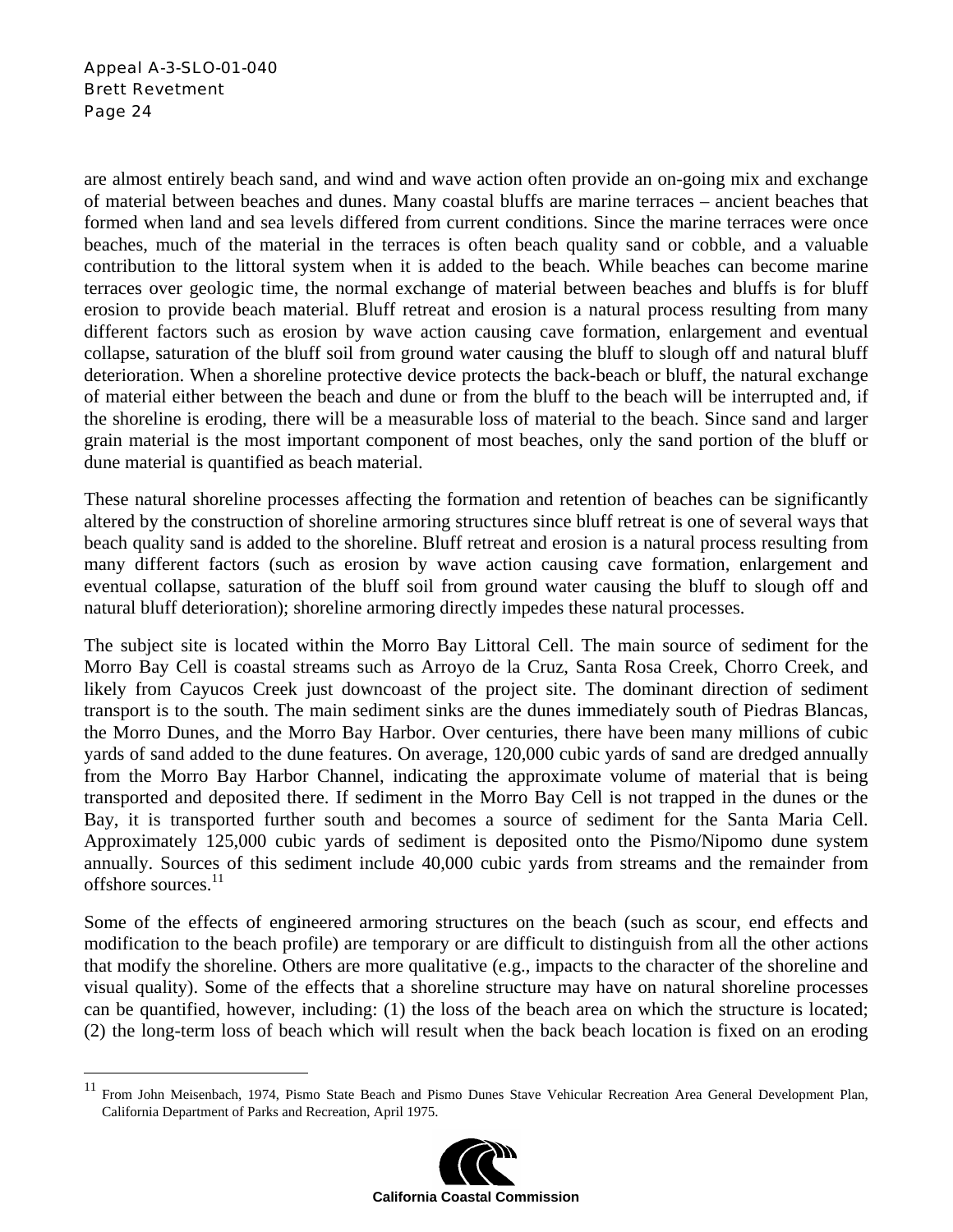shoreline; and (3) the amount of material which would have been supplied to the beach if the back beach or bluff were to erode naturally. In this case, the sand supply impacts relate to both the temporary placement of the emergency rip-rap revetment that exists today (i.e., the impacts due to this revetment over the past 10 years), and the long-term placement of the alternative seawall approved under this permit. $^{12}$ 

#### Fixing the back beach

<u>.</u>

Experts generally agree that where the shoreline is eroding and armoring is installed, as is the case here, the armoring will eventually define the boundary between the sea and the upland. On an eroding shoreline fronted by a beach, the beach will be present as long as some sand is supplied to the shoreline and the beach is not submerged by sea level rise. As erosion proceeds, the profile of the beach also retreats. This process stops, however, when the retreating shoreline comes to a revetment or a seawall. In such instance, while the shoreline on either side of the armor continues to retreat, shoreline retreat in front of the armor stops. Eventually, the shoreline fronting the armor protrudes into the water, with the mean high tide line fixed at the base of the structure. In the case of an eroding shoreline, this represents the loss of a beach as a direct result of the armor.

In addition, sea level has been rising slightly for many years. Also, there is a growing body of evidence that there has been an increase in global temperature and that acceleration in the rate of sea level can be expected to accompany this increase in temperature (some shoreline experts have indicated that sea levels could rise as much as 3 feet by the year 2100). Mean water level affects shoreline erosion several ways and an increase in the average sea level will exacerbate all these conditions. On the California coast the effect of a rise in sea level will be the landward migration of the intersection of the ocean with the shore. This, too, leads to loss of the beach as a direct result of the armor. These effects are also known as "passive erosion."

The Commission has established a methodology for calculating the long-term loss of public beach sand due to fixing the back beach, this impact being equal to the long-term erosion rate multiplied by the width of property that has been fixed by a resistant shoreline protective device.<sup>13</sup> In this case, the methodology used for calculating the long-term loss of beach must be calculated twice. This is due to the placement of the emergency rip-rap revetment at the project site in late November1998 that has remained in place until today (10 years), and then the armoring of the site with a vertical seawall approved under this permit moving forward for the design life of the replacement seawall (in this case, presumed to be 50 years<sup>14</sup>).

<sup>&</sup>lt;sup>14</sup> Shoreline structure design life varies considerably. In general, though, seawalls are typically understood to have a design life of 50 to the Second Life of 50 to the Second Life of 50 to the Second Life of Second Lif 100 years. With repair and maintenance over time, some have argued that design life is even longer than this. In this case, 50 years (i.e., the lower end of the range) is identified based on the Commission's general practice of using an estimated 50-year lifetime for a seawall when none is otherwise clearly specified.



<sup>&</sup>lt;sup>12</sup> The sand supply impact refers to the way in which the project impacts creation and maintenance of beach sand. Although this ultimately translates into beach recreational access impacts, the discussion here is focused on the first part of the issue and the way in which the proposed project would impact sand supply processes.

<sup>&</sup>lt;sup>13</sup> The area of beach lost due to long-term erosion (Aw) is equal to the long-term average annual erosion rate (R) times the number of years that the back-beach or bluff will be fixed (L) times the width of the property that will be protected (W). This can be expressed by the following equation:  $Aw = R \times L \times W$ .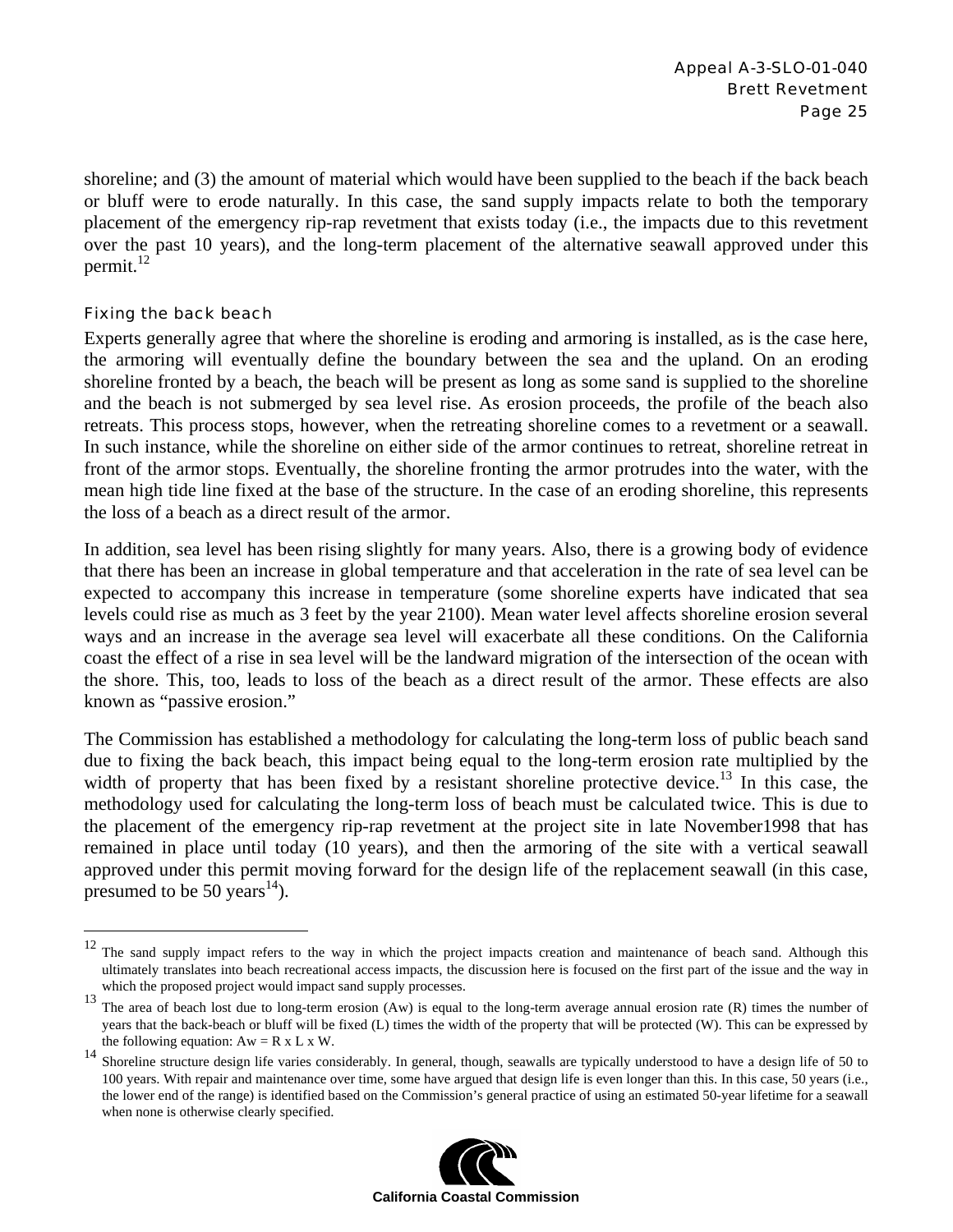Using this calculation for the temporary emergency revetment, the impact over the past ten years would translate in this case to 325 square feet.<sup>15</sup> To convert the 325 square foot loss of beach per year into the volume of sand necessary to restore the beach commensurately in cubic yards, coastal engineers use a conversion value representing units of cubic yards per square foot of beach.<sup>16</sup> In this case, the Commission has not been able to establish an actual conversion factor the Cayucos State Beach vicinity. However, if a 1.0 conversion factor is used (i.e., the low end of the spectrum of values typically assumed by coastal engineers), a conservative estimate of cubic yard equivalent of 325 square feet can be calculated. Using the sand conversion factor of 1.0, the direct loss of beach due to fixing the back beach (i.e., "passive erosion") translates into an impact of 325 cubic yards of sand due to the ten years that the rip-rap revetment has been in place.<sup>17</sup>

Using this same calculation for the vertical wall approved under this permit, the impact going forward would translate in this case to 1,625 square feet.<sup>18</sup> To convert the 1,625 square foot loss of beach per year into the volume of sand necessary to restore the beach commensurately in cubic yards, again a conversion factor of 1.0 is used. For the approved vertical seawall project, the direct loss of beach due to fixing the back beach translates into an impact of 1,625 cubic yards of sand.

Thus the total passive erosion sand impact translates to 325 cubic yards of sand for the revetment and 1,625 cubic yards of sand for the seawall, for total impact of 1,950 cubic yards of sand.

#### Encroachment on the Beach

Shoreline protective devices such as the seawall and revetment proposed are all physical structures that occupy space. When a shoreline protective device is placed on a beach area, the underlying beach area cannot be used as beach. This generally results in a loss of public access. The area where the structure is placed will be altered from the time the protective device is constructed, and the extent or area occupied by the device will remain the same over time, until the structure is removed or moved from its initial location, or in the case of a revetment, as it spreads seaward over time. The beach area located beneath a shoreline protective device, referred to as the encroachment area, is the area of the structure's footprint.

As discussed previously, the revetment has a footprint of roughly 230 square feet.<sup>19</sup> This revetment was placed on top of bedrock, cobbled rocky intertidal areas, and some amount of beach sand. This material

 $\overline{a}$ 



<sup>15</sup> That is, 6 inches per year (the long term average annual erosion rate used by the Applicant and the Applicant's consultants for demonstrating threat), multiplied by the 10 years the bluff has been fixed, multiplied by the 65 linear feet of bluff fronted by the revetment equals 325 square feet.

<sup>&</sup>lt;sup>16</sup> This conversion value is based on the regional beach and nearshore profiles, and overall characteristics. When there is no regional data to better quantify this value, it is often assumed to be between 1 and 1.5, the idea being that to build a beach seaward one foot, there must be enough sand to provide a one-foot wedge of sand through the entire region of onshore-offshore transport. If the range of reversible sediment movement is from -30 feet msl to +10 feet msl, then a one-foot beach addition must be added for the full range from -30 to +10 feet, or 40 feet total. This 40-foot by 1 foot square parallelogram could be built with 1.5 cubic yards of sand (40 cubic feet divided by 27 cubic feet per cubic yard). If the range of reversible sediment transport is less than 40 feet, it will take less than 1.5 cubic yards of sand to rebuild one square foot of beach; if the range of reversible sediment transport is larger than 40 feet, it will take more than 1.5 cubic yards of sand to rebuild one square foot of beach.

<sup>17</sup> Passive erosion was not quantified by the County, the Applicant, nor their consultants.

<sup>&</sup>lt;sup>18</sup> That is, 6 inches per year x 50 years x 65 feet = 1,625 square feet.

<sup>19</sup> Id.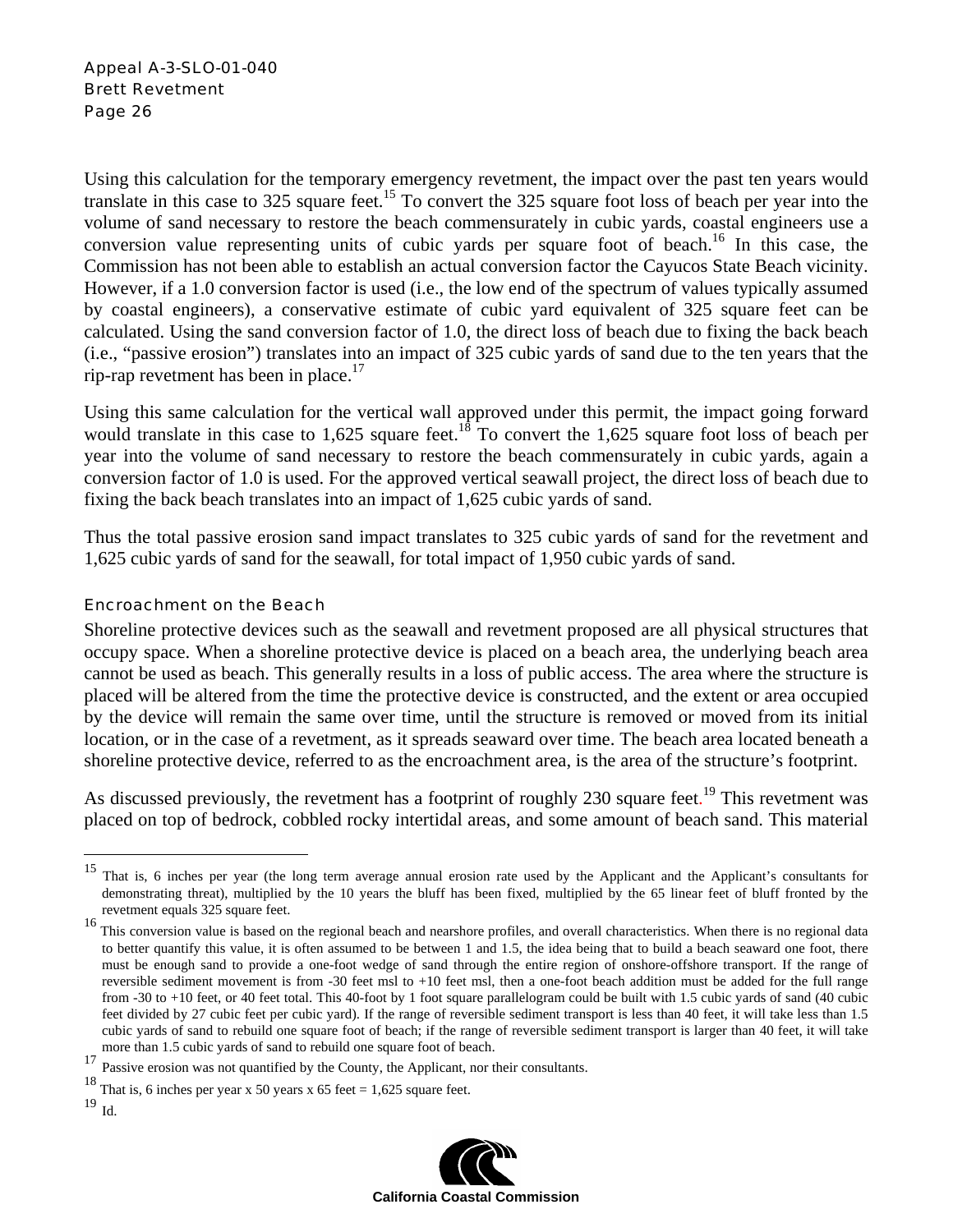would have (had the revetment not been placed) been part of the public beach area. While the emergency revetment has encroached on the bedrock, rocky intertidal and beach for 10 years, the impacts specifically to the beach area have not been quantified. The beach encroachment area wouldn't be a permanent encroachment impact because the revetment is to be removed and replaced with a vertical wall that does not encroach onto usable beach space. It would be difficult to quantify the onetime impact for encroachment onto the beach due to the variability of features upon which the emergency revetment was placed. Therefore, it can be concluded that the rip-rap revetment (for the time since it was installed in February 1998 until the seawall were to take its place), has resulted (and would result) in some negligible loss of beach area due to its footprint.

For a different reason, the approved seawall would likewise have a negligible footprint impact on sand materials. In this case it is because the seawall would be constructed in such a way as to have little to no footprint at the toe of the slope here. Rather, the base of the seawall would be cut into the toe of the slope as necessary to avoid any encroachment onto the beach area seaward of it. To the extent the seawall foundation required a wider footprint (i.e., a scour apron or equivalent), this footprint could be embedded in the underlying materials and contoured in such a way as to continue to accommodate access atop it, including when beach sand covered any such footprint/apron. In either case, it would not have a significant encroachment onto the beach. Thus, for both the revetment (for ten years) and the seawall, the encroachment impact is negligible and not included in the mitigation calculation.<sup>20</sup>

#### Retention of Potential Beach Material

 $\overline{a}$ 

If natural erosion were allowed to continue (absent the proposed armoring), some amount of beach material would be added to the Cayucos State Beach and larger littoral cell sand supply system from the bluffs. In addition to the 10 years that has lapsed since the rip-rap revetment was installed, the volume of total material that would have gone into the sand supply system over the lifetime of the shoreline structure would be the volume of material between (a) the likely future bluff face location with shoreline protection; and (b) the likely future bluff location without shoreline protection. Since the main concern is with the sand component of this bluff material, the total material lost must be multiplied by the percentage of bluff material that is beach sand, giving the total amount of sand that would have been supplied to the littoral system for beach deposition if the proposed device were not installed. The Commission has established a methodology for identifying this impact.<sup>21</sup>

<sup>&</sup>lt;sup>21</sup> The equation is Vb = (S x W x L) x [(R x hs) + (1/2hu x (R + (Rcu - Rcs)))]/27. Where: Vb is the volume of beach material that would have been supplied to the beach if natural erosion continued (this is equivalent to the long-term reduction in the supply of bluff material to the beach resulting from the structure); S is the fraction of beach quality material in the bluff material; W is the width of property to be armored; L is the design life of structure (again, 50 years assumed, though its lifetime can also be considered indefinite) or, if assumed a value of 1, an annual amount is calculated; R is the long term average annual erosion rate; hs is the height of the shoreline structure; hu is the height of the unprotected upper bluff; Rcu is the predicted rate of retreat of the crest of the bluff during the period that the shoreline structure would be in place, assuming no seawall were installed (this value can be assumed to be the same as R unless the Applicant provides site-specific geotechnical information supporting a different value); Rcs is the predicted rate of retreat of the crest of the bluff, during the period that the seawall would be in place, assuming the seawall has been installed (this value will be assumed to be zero unless the Applicant provides site-specific geotechnical information supporting a different value); and divide by 27



 $20$  This is also appropriate inasmuch as there is some uncertainty as to the current revetment footprint (as indicated previously), and the precise seawall footprint is dependent upon revised plans where, as indicated, its footprint would be limited to the maximum degree feasible.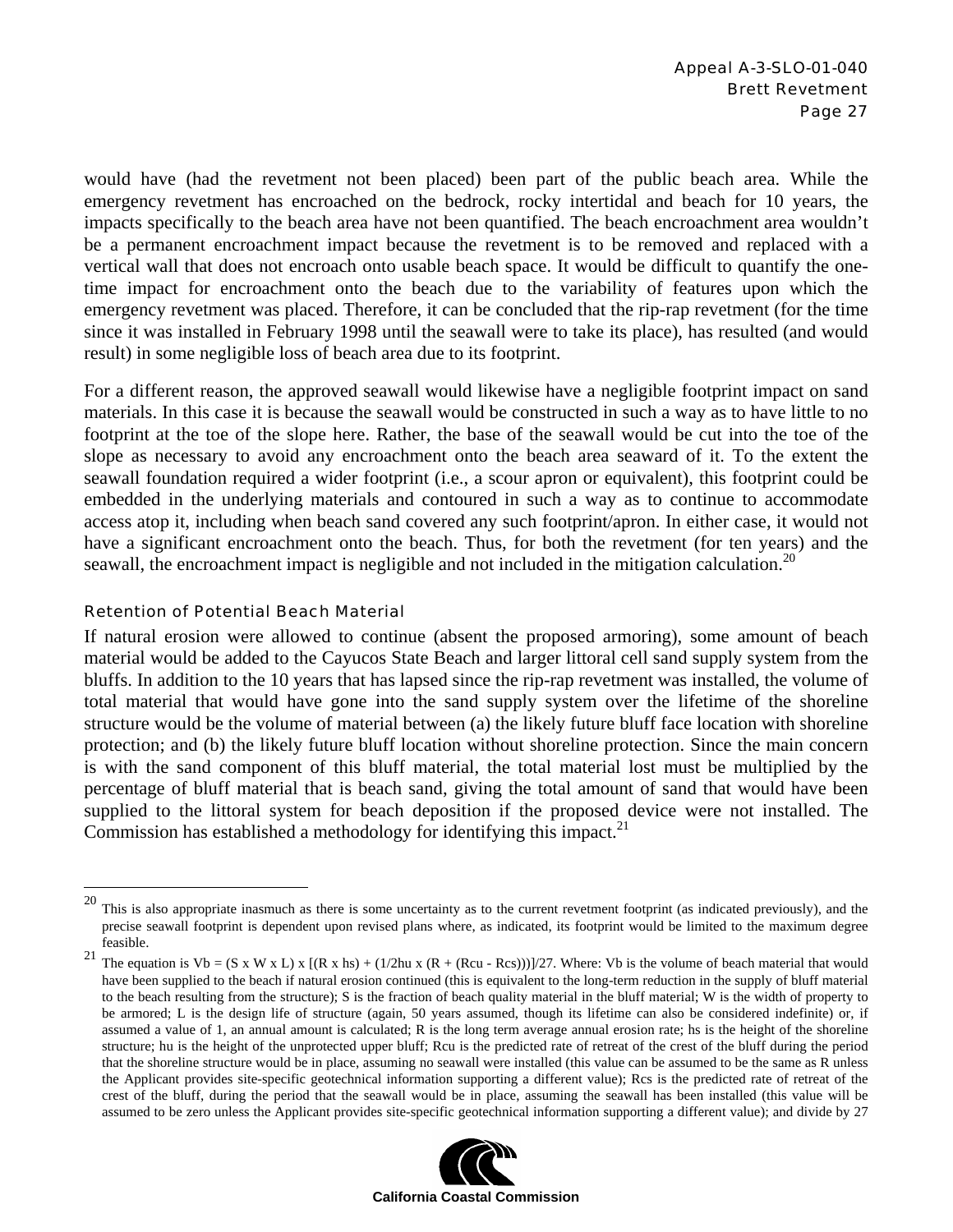In this case, the Applicant's consultants have estimated this impact to be approximately 3 cubic yards of sand per year that would be retained based on a retreat rate of 6 inches per year. Given only the top 5 or 6 feet of the bluffs are terrace deposits, this seems a reasonable accounting of the sand retention per year due to armoring at this location.

Therefore, applying that 3 cubic yard per year figure, the revetment has retained 30 cubic yards of sand (in ten years), and the seawall would retain an additional 150 cubic yards of sand over its design lifetime (again, 50 years) for total retention impact of 180 cubic yards of sand.

#### Sand Supply Impacts Conclusion

Therefore, totaling the impacts just identified, the project would be expected to result in quantifiable beach access and sand supply impacts totaling  $2,130$  cubic yards.<sup>22</sup> Although relatively small in comparison to the total amount of littoral drift overtime, these impacts are not eliminated and constitute impacts for purposes of the LCP and the Coastal Act. The Applicant and his consultants indicate that that the project's effect on beach access and sand supply is not significant, and offer no mitigation directly tied to this impact.

It has proven difficult over the years to identify appropriate mitigation for such impacts. Partly this is due to the fact that creating an offsetting beach area is not an easy task, and finding appropriate properties that could be set aside to become beach area over time (through natural processes, including erosion) is difficult both due to a lack of such readily available properties and the cost of such coastal real estate more broadly. As a proxy, other types of mitigation typically required by the Commission for such direct sand supply impacts has been in-lieu fees and/or beach nourishment, and in some cases compensatory beach access improvements. With regards to beach nourishment, a formal sand replenishment strategy can introduce an equivalent amount of sandy material back into the system over time to mitigate the loss of sand that would be caused by a protective device over its lifetime. Obviously, such an introduction of sand, if properly planned, can feed into the Morro Bay Littoral Cell sand system to mitigate the impact of the project. However, as opposed to other areas with established programs (e.g., SANDAG in San Diego) there are not currently any existing beach nourishment programs directed at this beach area. Absent a comprehensive program that provides a means to coordinate and maximize the benefits of mitigation efforts in the area now and in the future, the success of piecemeal mitigation efforts, such as an Applicant-only project to drop equivalent amounts of sand over time at this location, is questionable.

With respect to using beach access improvements to offset impacts, such mitigation is typically applied by the Commission to public agencies that are in the beach management business when they have applied for armoring projects.<sup>23</sup> It is more difficult to put the burden for a public project on a private

 $^{22}$  1,950 cubic yards due to fixing the back beach and 180 cubic yards of lost sand to the beach system.<br><sup>23</sup> For example, as recently required with respect to recreational access improvements along the Pleasure Point Cruz County as part of the Commission's approval of a seawall fronting East Cliff Drive (CDPs A-3-SCO-07-015 and 3-07-019, approved December 13, 2007).



 <sup>(</sup>since the dimensions and retreat rates are given in feet and volume of sand is usually given in cubic yards, the total volume of sand must be divided by 27 to provide this volume in cubic yards, rather than cubic feet).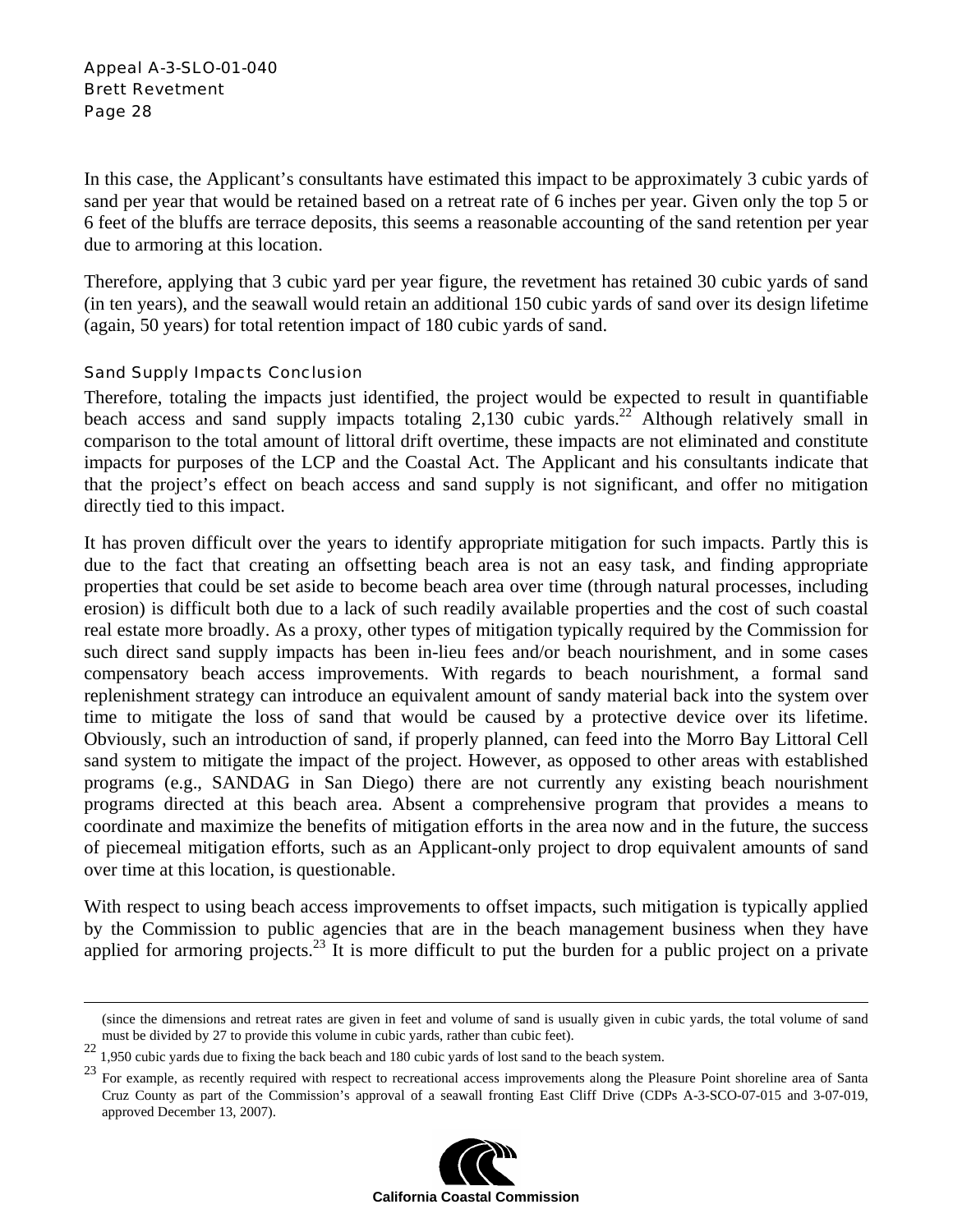applicant and thus such mitigation is atypical. $^{24}$  In addition, the Commission is currently unaware of any specific projects in the Cayucos State Beach area that could benefit from such mitigation at this time.

As an alternative mitigation mechanism, the Commission oftentimes uses an in-lieu fee when in-kind mitigation of impacts is not available.<sup>25</sup> In situations where ongoing sand replenishment or other appropriate mitigation programs are not yet in place, the in-lieu mitigation fee is deposited into an account until such time as an appropriate program is developed and the fees can then be used to offset the designated impacts. When mitigation funds are pooled in this way for multiple projects in a certain area, the cumulative impacts can also be better addressed inasmuch as the pooled resources can sometimes provide for a greater mitigation impact than a series of smaller mitigations based on individual impacts and fees. In this case, the Commission finds that an in-lieu fee is the most appropriate and reasonable mitigation method given the above described factors.

Thus, in order to mitigate for the project's identified beach access and sand supply impact (and others related to it that are linked to beach recreational access loss and public view impacts),  $^{26}$  this approval is conditioned for an in-lieu fee (see Special Condition 4). The fee is based on the volume of sand equivalent to the quantified impacts and the cost to replace this volume of sand.<sup>27</sup> The cost to supply beach quality sand varies widely, and averages about \$25 per cubic yard in the Cayucos area.<sup>28</sup> Based on the cost estimates to supply sand to this location of \$25 per cubic yard, the 2,130 cubic yards of sand translates into a fee of \$53,250 to be paid into a fund for beach access improvements. In this case the \$53,250 fee amount is premised on a 50-year presumed life of the structure. Consistent with current Commission practice regarding shoreline protective devices, at the end of the anticipated life of the structure the structure would need to be removed or replaced, and the need for a new fee (or similar mitigation) evaluated. Under special condition 4 the fee must be deposited into an interest-bearing account to be established and managed by State Parks or another appropriate entity. The sole purpose of the fee/account shall be for public beach recreational access improvements at Cayucos State Beach.

As conditioned, the project thus satisfies the tests of the LCP regarding required mitigation for sand

1

<sup>28</sup> This figure is based on estimates from four commercial sand suppliers in the vicinity of the project (Cambria Rock; Winsor Construction; Santa Barbara Stone; and Air-Vol Block), as well as from other experiences the Commission has had calculating sand supply costs statewide. The four commercial quotes range in price from \$20 per cubic yard to \$44 per cubic yard. Other factors to consider include the cost of delivery, availability of materials, as well as possible economies of scale that could be achieved from larger-scale regional sand nourishment programs. For example, the City of Encinitas gets about 5,000 cubic yards of sand each year for a public volleyball beach area and they pay roughly \$30 per cubic yard for sorted and washed sand. The general fee for sand for larger beach nourishment projects is closer to \$12 per cubic yard. Based on the specific characteristics of this project, as well as comparisons to other similar type projects, a cost of \$25 per cubic foot of beach sand delivered to the project site is reasonable.



Although the Commission has applied such a requirement for this type of impact before (see, for example, CDP 3-02-107, Podesto).

<sup>25</sup> See, for example, CDP 3-98-102 (Panattoni) and CDP 3-97-065 (Motroni-Bardwell).

<sup>26</sup> See also public viewshed findings, and public access and recreation findings that follow.

 $27$  As previously noted, the Applicant has not identified any impact to beach sand resources or any proposed mitigation. The sand supply method has been used in many cases by the Commission, although other methods have also been used, such as recent cases where beach surveys have been used to establish recreational values of beaches. In this case, beach use data and survey information is not readily available for this beach area, and it would be both costly and difficult to develop such information now. As a result, and as has been done in the past by the Commission, the sand replacement cost method is applied to this case.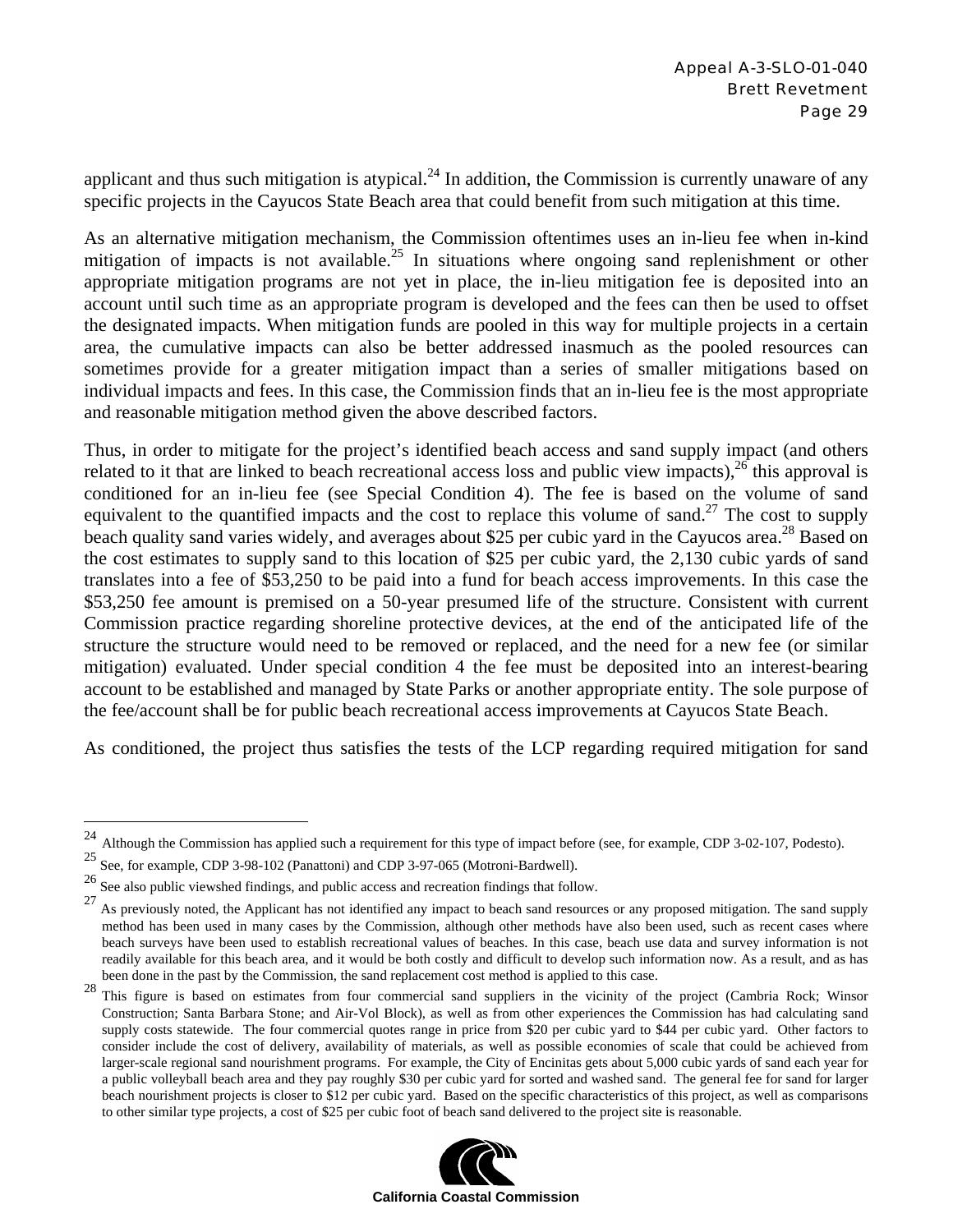supply impacts.<sup>29</sup>

### B. Assumption of Risk

The Commission's experience in evaluating the consistency of proposed developments with LCP policies regarding development in areas subject to hazards, has been that development has continued to occur despite periodic episodes of heavy storm damage and other such occurrences. Development in such dynamic environments is susceptible to damage due to such long-term and episodic processes. Past occurrences statewide have resulted in public costs (through low interest loans, grants, subsidies, direct assistance, etc.) in the millions of dollars. As a means of allowing continued development in areas subject to these hazards while avoiding placing the economic burden for damages onto the people of the State of California, applicants are regularly required to acknowledge site hazards and agree to waive any claims of liability on the part of the Commission for allowing the development to proceed.

There are inherent risks associated with development on and around seawalls and eroding bluffs in a dynamic coastal bluff environment; this applies to the project proposed as well as for the development landward of the bluffs themselves. The approved project, and all development inland of it, is likely to be affected by shoreline erosion in the future. Although the Commission has sought to minimize the risks associated with the development proposed in this application (and in past actions with new development on this property), the risks cannot be eliminated entirely. Given that the Applicant has chosen to pursue the development despite these risks, the Applicant must again assume these risks. Accordingly, this approval is conditioned for the Applicant to assume all risks for developing at this location (see Special Condition 7(e)).

#### C. Off-site Impacts

 $\overline{a}$ 

Oftentimes there are also concerns that installing shoreline armoring where adjacent properties are not armored, such as is the case here at the upcoast (northern) end of the project, can result in increased erosion or other "end effects" at that location. This can lead to structural stability issues off-site. It should be noted that a sea cave has already formed upcoast of the existing revetment on the adjacent property. This effect is reduced downcoast of the project because rock armoring has already been placed there. In this case, based on the Applicant's geotechnical consultant's conclusions in this regard, and absent any evidence to the contrary, the proposed project would not be expected to result in any significant offsite end effects.

#### D. Monitoring, Maintenance, and Long-Term Stability

If the seawall were damaged in the future (e.g. as a result of wave action, storms, landsliding, etc.) it could threaten the stability of the site, which could lead to need for more bluff alteration and/or additional or more substantive armoring. In addition, the upper bluff soils must be adequately stabilized with vegetation, and upper bluff drainage controlled, to ensure overall stability. Long-rooted noninvasive native plant species should be used for this purpose. In a bluff setting, these species can help to stabilize bluff soils, minimize irrigation of the bluff (again helping to stabilize the bluff), and can help to avoid bluff failure and sloughing in some cases (e.g., mats of invasive and non-native iceplant can

<sup>&</sup>lt;sup>29</sup> Note that the proposed project, on the other hand, cannot be found consistent in this respect because it lacks sand supply mitigation.

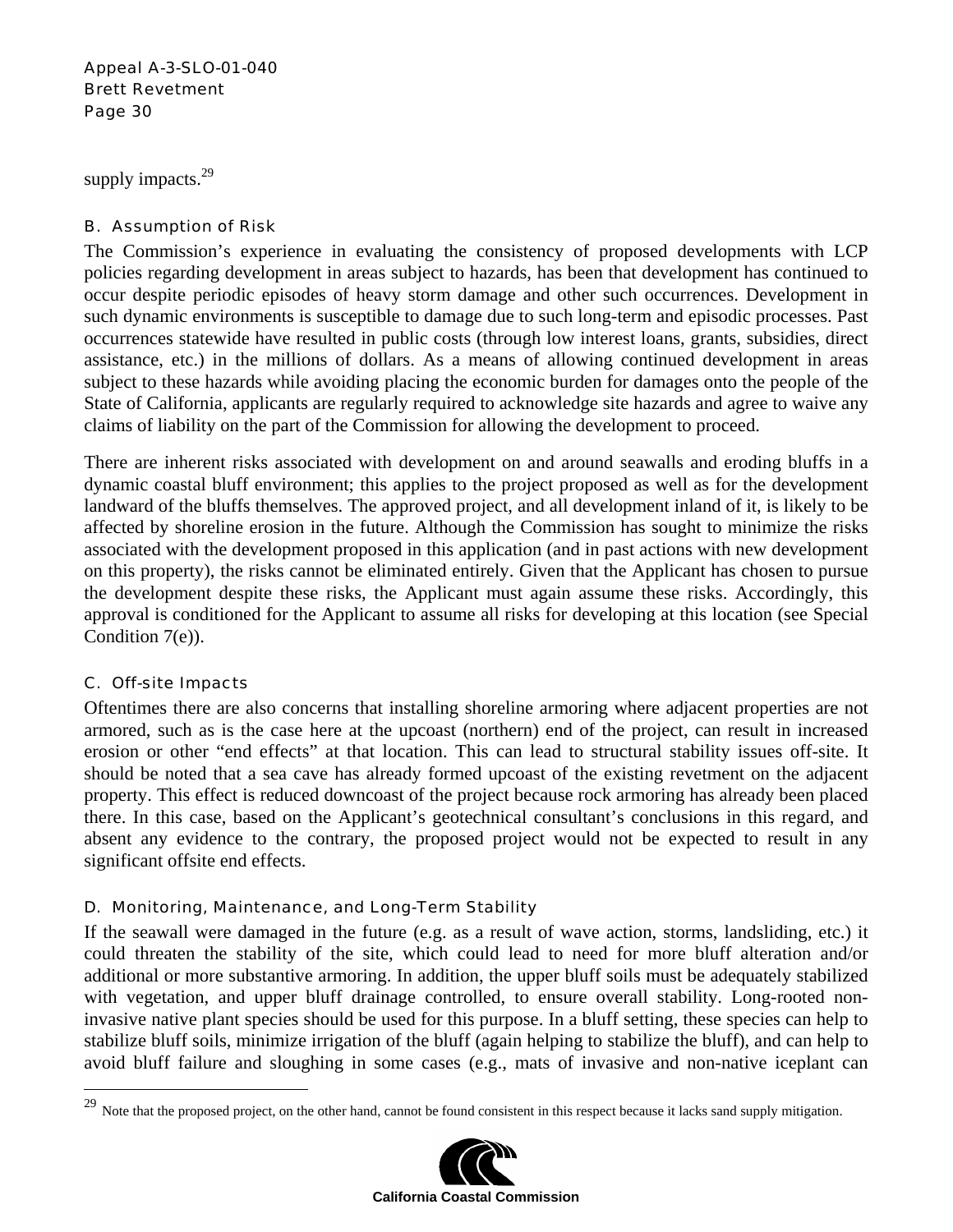become so heavy that they rip out of the bluff, particularly in saturated situations, taking bluff materials with them). They also help to create a more natural (to the bluff area) looking natural landform, helping to offset visual impacts of unnatural structures along bluffs (see also visual findings below).

Therefore, in order to find the proposed project consistent with the LCP, the Commission finds that the condition of the seawall, the bluff plantings, and the drainage controls in their approved state must be maintained for the life of the seawall. Further, in order to ensure that the Applicant and the Commission know when repairs or maintenance are required, the Applicant must monitor the condition of the seawall and the bluff over the long term. The monitoring will ensure that the Applicant and the Commission are aware of any damage and can determine whether repairs or other actions are necessary to maintain the seawall and bluff measures in their approved state before such repairs or actions are undertaken. Finally, such future monitoring and maintenance activities must be understood in relation to clear as-built plans.

Therefore, special conditions are attached to this approval for the submittal of as-built plans to define the footprint and profile of the permitted development (see special condition 5) and drainage and noninvasive native vegetation parameters are required for the bluff area (see special conditions 1 and 7). For monitoring, the Applicant is responsible for ensuring adequate monitoring of the approved project and is required to submit a monitoring report on five year intervals that evaluates the condition and performance of the seawall, and related drainage and vegetation elements, and to submit the report with recommendations, if any, for necessary maintenance, repair, changes or modifications to the project (see special condition 6). All monitoring and maintenance commitments must be recorded as property restrictions to ensure long-term compliance, and to ensure that any future landowners are clearly notified of these commitments (see special condition 11). Finally, this approval is structured to allow future standard maintenance to the approved project to maintain it in its approved state subject to the same construction and restorations parameters of the initial development; the term of this future maintenance is indefinite until there are changed circumstances that require its reevaluation (see special condition 8).

#### E. Future Shoreline Management

Although none are known or anticipated at this time, it is possible that in the future there may be a regional shoreline management project designed to address shoreline armoring issues in a more comprehensive regional manner. It is unknown what form such a planning initiative may take, or whether it will happen at all for this portion of the shoreline. This approval is conditioned for the Applicant to acknowledge that such future planning initiatives may involve this property (see special condition 7(f)).

#### 1.3 Hazards Conclusion

As discussed above, the facts of this particular case show that the proposed rip-rap revetment is not required to protect an existing structure in danger from erosion and that a less environmentally damaging feasible alternative is available. As conditioned, the alternative seawall project will be designed to minimize (and to the extent feasible eliminate) sand supply impacts, and includes mitigation to offset impacts that are unavoidable in this regard. Conditions have been applied for monitoring, longterm maintenance, prohibition on future seaward encroachment, and assumption of risk. As conditioned,

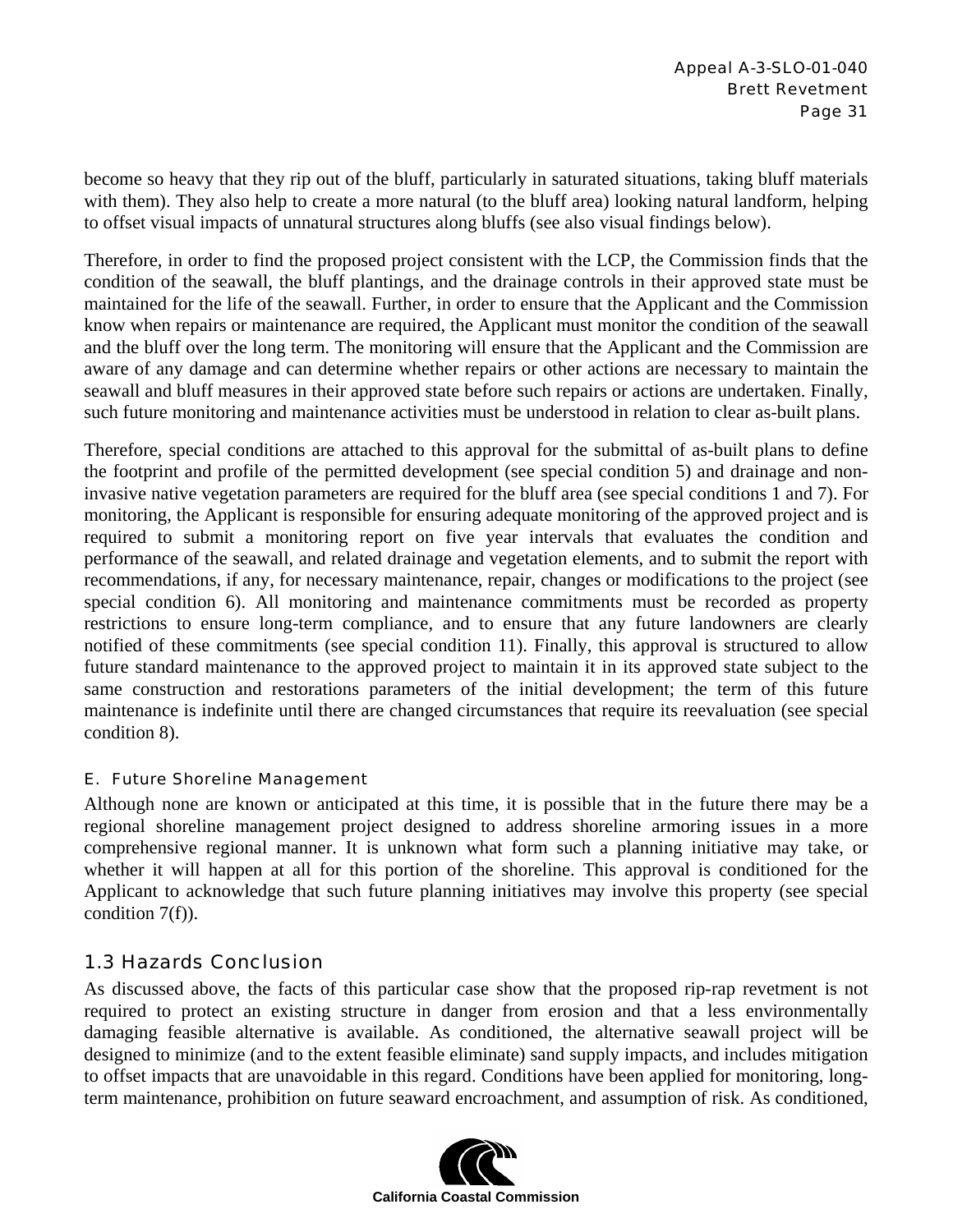the proposed project can be found consistent with the LCP hazard polices as cited in this finding.

## 2. Public Access and Recreation

### 2.1 LCP and Coastal Act Policies

The project is located between the first public road and the sea. As such, the project must be consistent not only with the certified LCP but also the access and recreation policies of the Coastal Act.

Coastal Act Section 30604(c) requires that every coastal development permit issued for any development between the nearest public road and the sea "shall include a specific finding that the development is in conformity with the public access and public recreation policies of [Coastal Act] Chapter 3." The proposed project is located seaward of the first through public road. Coastal Act Sections 30210 through 30214 and 30220 through 30224 specifically protect public access and recreation. In particular:

*30210. In carrying out the requirement of Section 4 of Article X of the California Constitution, maximum access, which shall be conspicuously posted, and recreational opportunities shall be provided for all the people consistent with public safety needs and the need to protect public rights, rights of private property owners, and natural resource areas from overuse.* 

*30211. Development shall not interfere with the public's right of access to the sea where acquired through use or legislative authorization, including, but not limited to, the use of dry sand and rocky coastal beaches to the first line of terrestrial vegetation.* 

*30213. Lower cost visitor and recreational facilities shall be protected, encouraged, and, where feasible, provided. Developments providing public recreational opportunities are preferred. …* 

*30221. Oceanfront land suitable for recreational use shall be protected for recreational use and development unless present and foreseeable future demand for public or commercial recreational activities that could be accommodated on the property is already adequately provided for in the area.* 

*30223. Upland areas necessary to support coastal recreational uses shall be reserved for such uses, where feasible.* 

Coastal Act Section 30240(b) also protects parks and recreation areas, such as the adjacent beach area. Section 30240(b) states:

*30240(b). Development in areas adjacent to environmentally sensitive habitat areas and parks and recreation areas shall be sited and designed to prevent impacts which would significantly degrade those areas, and shall be compatible with the continuance of those habitat and recreation areas.* 

The LCP policies previously cited also require the protection of public access. Policy 4 requires that shoreline structures not preclude public access, and if approved, areas seaward of the protective device

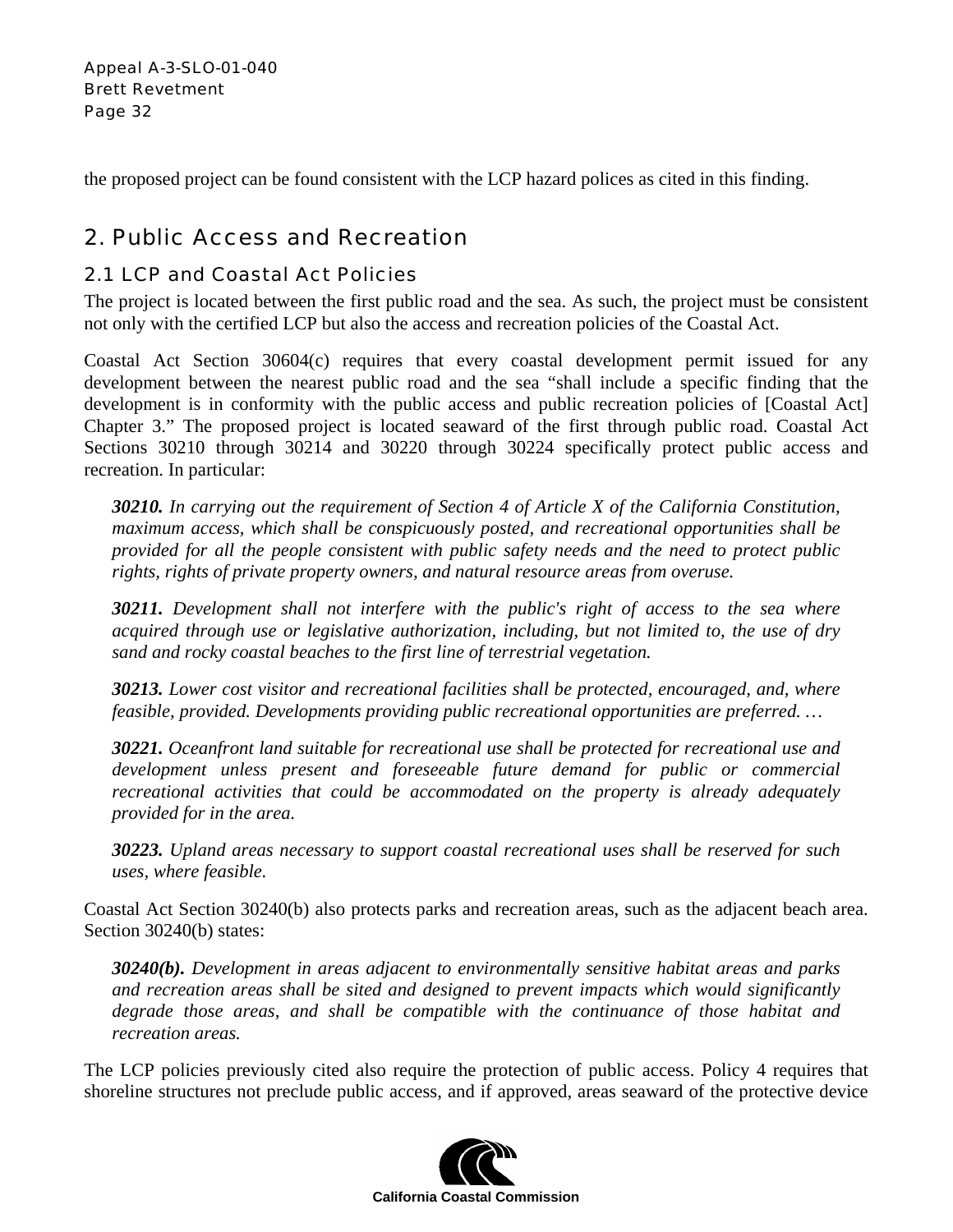must be dedicated for lateral public access. In addition, Policy 5 and implementing ordinance Section 23.05.090 require shoreline structures to mitigate or eliminate effects on local shoreline sand movement and supply. In this sense, sand supply effects relate to the way in which the project impacts creation and maintenance of beach sand, ultimately translating into potential impacts to beach access and recreation.

In sum, these overlapping Coastal Act and LCP policies clearly protect the beach (and access to and along it) and offshore waters for public access and recreation purposes, particularly free and low cost access.

### 2.2 Beach Access Impacts

#### Loss of Beach Access Area and Lateral Access Opportunities

The beach area fronting the project site is a much-used mostly cobbly beach backed by coastal bluffs. Based on the Commission's 1980 approval of an addition to the existing residence at this site, this beach area fronting the bluff is also subject to a public access easement (see Exhibit I). A rocky promontory is located upcoast of the property line. Past this point there are numerous pocket beaches and some further rocky areas, which can be laterally accessed, particularly at lower tides. In general, most beach goers frequent the beaches in front and downcoast of the property towards the Cayucos Pier, while the rockier areas and pocket beaches upcoast are primarily used by visitors looking for the privacy of the pocket beaches, or those interested in exploring the rocky intertidal areas present there. This entire stretch of coast, including the cobbly beach area in front of the property, is extensively used by the public. In short, the beach area and lateral public access route that would be impacted by the proposed revetment is a significant public access resource much used by local residents and visitors alike.

The effect of covering a portion of this beach area with the proposed revetment would be to remove a portion of the beach from use. According to the Applicant's engineer, approximately 230 square feet of useable beach has been covered by rock.<sup>30</sup> At higher tides, the impact on public use of the beach has been exacerbated given that tidal influence foreshortens the beach at these times. Another effect has been to further limit the public's ability to gain access both up and down coast laterally along the beach being covered, particularly at higher tides. Furthermore, the rocks that make up rip-rap revetments can tend to migrate onto the beach and present a public access and public safety impediment. The Commission's experience has shown this rock migration to be the norm rather than the exception with rock revetments.

These adverse public access impacts are inconsistent with the LCP and Coastal Act Sections 30210, 30211, and 30240 which protect this recreational area and the public's right of access thereto. In addition, as discussed in the findings above, the area where the proposed revetment is located is a recorded and accepted public access easement area specifically required by the Commission previously. Per the terms of the easement, the revetment would not be allowed in the easement area (see Exhibit I).

Furthermore, as noted above in the discussion of sand supply impacts, in addition to the direct loss of useable recreational beach area, the introduction of the proposed revetment has a number of effects on



 $30$  Id.

1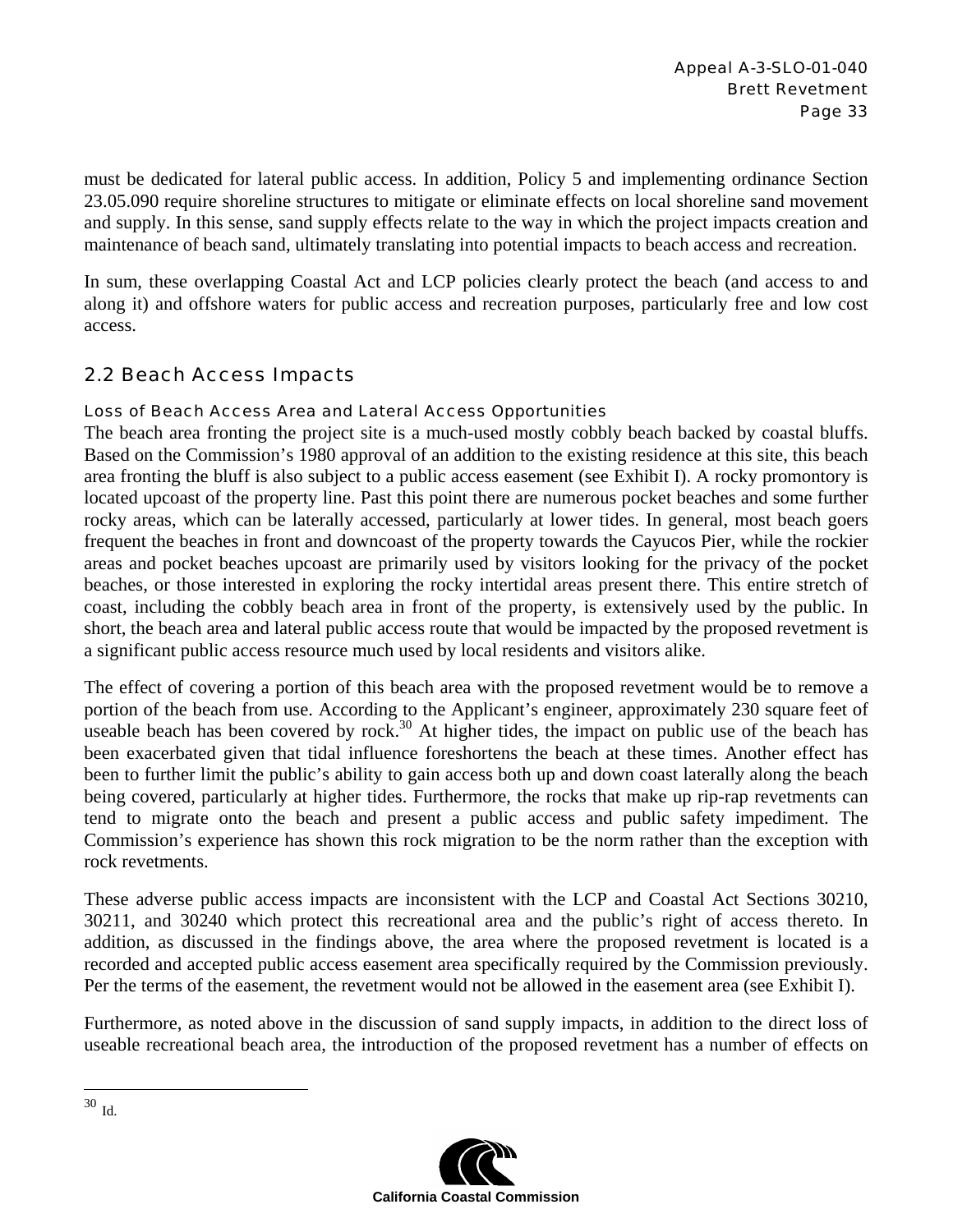the dynamic shoreline system and the public's beach use interests. First, the revetment leads to a progressive loss of sand as shore material is not available to nourish the sand supply system. Second, and particularly in combination with the loss of sand generating materials, the proposed revetment fixes the back beach location. The effect on public use is that the useable beach space narrows; eventually this beach area between the revetment and the water would be expected to disappear. Third, changes in the shoreline profile, particularly changes in the slope of the profile that result from a reduced beach width, alter the useable beach area restricted for public access. A beach that rests either temporarily or permanently at a steeper angle than under normal conditions will have less horizontal distance available for the public to use. This reduces the actual area in which the public can pass on property restricted for public access. Fourth, the proposed revetment cumulatively affects public access by causing accelerated and increased erosion on the adjacent beaches. This effect may not become clear until such devices are constructed individually along a shoreline. Fifth, since the proposed revetment is not sited so far landward that it would only be acted upon during severe storm events, beach scour, particularly during the winter season, could be accelerated because there is less beach area to dissipate the wave's energy. This can act to exacerbate the narrowing of the useable beach space available for public access.

#### Public Trust Issues

In addition to publicly owned recreational beach parks, the public has ownership and use rights in the lands of the State seaward of the mean high tide line as it exists from time to time (public trust lands) and may also have rights landward of the mean high tide line through historic public use (public prescriptive rights). As mentioned above, in this case the beach area is also subject to a public access easement (see Exhibit I for the full text of these recorded documents).

By virtue of its admission into the Union, California became the owner of all tidelands and all lands lying beneath inland navigable waters. These lands are held in the State's sovereign capacity and are subject to the common law public trust. The public trust doctrine restricts uses of sovereign lands to public trust purposes, such as navigation, fisheries, commerce, public access, water-oriented recreation, open space and environmental protection. The public trust doctrine also severely limits the ability of the State to alienate these sovereign lands into private ownership and use free of the public trust. Consequently, the Commission must avoid decisions that improperly compromise public ownership and use of sovereign tidelands.

Where development is proposed that may impair public use and ownership of tidelands, the Commission must consider where the development will be located in relation to tidelands. The legal boundary between public tidelands and private uplands is known as the ordinary high water mark. (Civil Code, Section 830.) In California, where the shoreline has not been affected by fill or artificial accretion, the ordinary high water mark of tidelands is determined by locating the existing "mean high tide line." The mean high tide line is the intersection of the elevation of mean high tide with the shore profile. Where the shore is composed of a sandy beach whose profile changes as a result of wave and tidal action, the location at which the elevation of mean high tide line intersects the shore is subject to change. The result is that the mean high tide line (and therefore the boundary) is an "ambulatory" or moving line that moves seaward through the process known as accretion and landward through the process known as erosion.

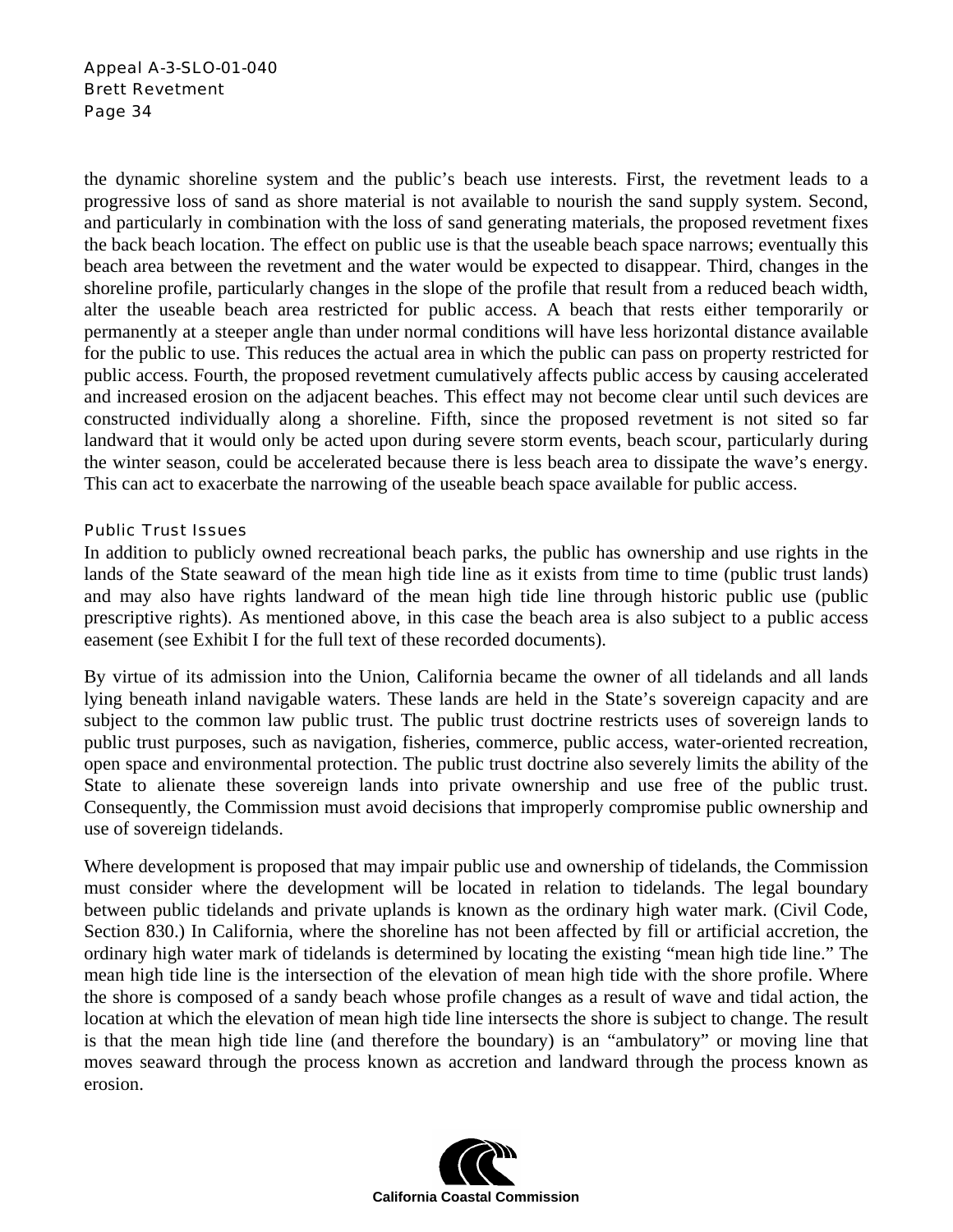Consequently, the position of the mean high tide line fluctuates seasonally as high wave energy (usually but not necessarily) in the winter months causes the mean high tide line to move landward through erosion, and as milder wave conditions (generally associated with the summer) cause the mean high tide line to move seaward through accretion. In addition to ordinary seasonal changes, the location of the mean high tide line is affected by long term changes such as sea level rise and diminution of sand supply.

In order to protect public tidelands when beachfront development is proposed, the Commission must consider (1) whether the development or some portion of it will encroach on public tidelands (i.e., will the development be located below the mean high tide line as it may exist at some point throughout the year); and (2) if not located on tidelands, whether the development will indirectly affect tidelands by causing physical impacts to tidelands.

In order to minimize approving development that will encroach on public tidelands during any time of the year, the Commission, usually relying on information supplied by the State Lands Commission, will look to whether the project is located landward of the most landward known location of the mean high tide line. In this case, the Applicant's site plan shows much of the proposed revetment landward of the mean high tide. However, this claim has not been verified by the State Lands Commission. Elevations submitted by the Applicant's engineer show portions of the rock and keyway extending below the elevation of the mean high tide. Given the ambulatory character of the mean high tide line, it may be the case that the proposed revetment lies partially (or totally) below mean high tide.

In either event, even structures located above the mean high tide line may have an impact on shoreline processes – and ultimately to the extent and availability of tidelands. That is why the Commission also must consider whether a project will have indirect impacts on public ownership and public use of shorelands. In this case, as discussed earlier in these findings, there is substantial evidence that this project would result in some indirect impacts on tidelands because the proposed revetment is located in an area that is subject to wave attack and wave energy. This wave interaction with the revetment would contribute to erosion and steepening of the shore profile. The proposed revetment would fix the back beach location, retain potential beach materials, cover beach area, contribute to beach scour, potentially alter the longshore transport of materials, and contribute to erosion and steepening of the shore profile to the detriment of the availability of tidelands.

In addition to a development proposal's impact on tidelands and on public rights protected by the common law public trust doctrine, the Commission must consider whether the project will affect a public right to use beachfront property, independent of who owns the underlying land on which the public use takes place. Generally, there are three additional types of public uses identified as: (1) the public's recreational rights in navigable waters guaranteed to the public under the California Constitution and state common law; (2) any rights that the public might have acquired under the doctrine of implied dedication based on continuous public use over a five-year period; and (3) any additional rights that the public might have acquired through public purchase or offers to dedicate.

These use rights are implicated as the public walks the wet or dry beach. This area of use, in turn, moves across the face of the beach as the beach changes in depth on a daily basis. The free movement of sand on the beach is an integral part of this process, and it is here that the effects of structures are of concern.

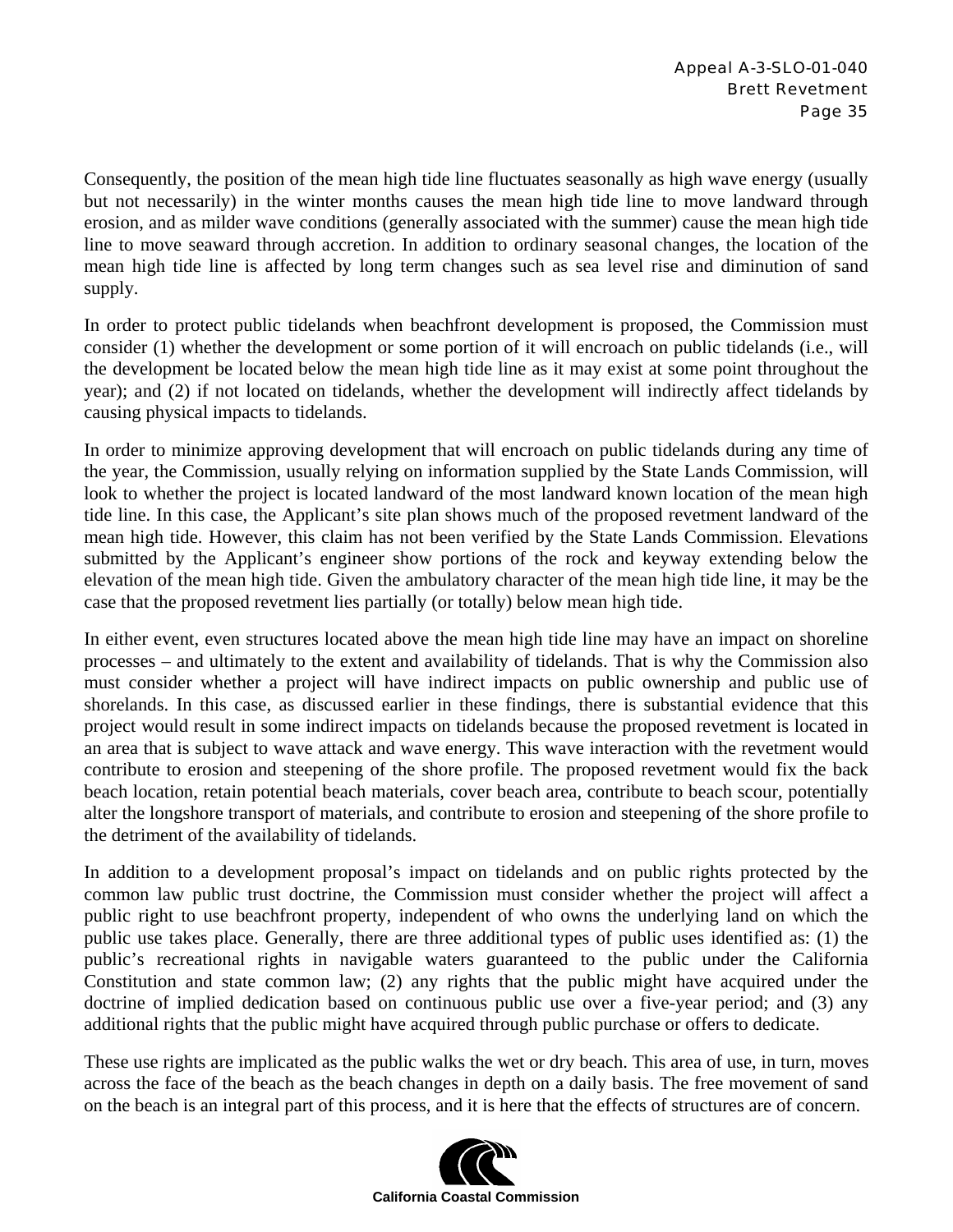In this case, the public has been granted an easement for beach access seaward of the toe of the bluff through the Commission's approval of an addition to the residence in 1980 (again, see Exhibit I). Nonetheless, as discussed above in terms of sand supply impacts, there is evidence that the proposed revetment will be subject to wave uprush which may result in some potential adverse individual and cumulative impacts on sand supply, beach profile, and ultimately, public access as a result of fixing the back beach location, retention of beach material, localized beach scour, coverage of sandy beach area, and interruption of the alongshore and onshore sand transport process.

The Commission must protect those public rights by assuring that any proposed shoreline development does not interfere with, or will only minimally interfere with, those rights. In the case of the proposed project, the potential for the permanent loss of sandy beach, and a corresponding permanent loss of public access, does exist as a result of the proposed revetment.

As described, the revetment does negatively impact public beach access and recreation. The proposed revetment results in the direct loss of approximately 230 square feet of recreational beach area; limits the public's ability to gain access both up and down coast laterally along the beach being covered, particularly at higher tides; will eventually result in the migration of rock(s) seaward on the beach and into the intertidal zone where they will become a public access and public safety impediment; will eventually result in a loss of useable beach area by fixing the back beach location, retaining potential beach materials, contributing to beach scour, potentially alter the longshore transport of materials, and contributing to erosion and steepening of the shore profile, all to the detriment and availability of tidelands and the public trust. These impacts are inconsistent with the Coastal Act and LCP sections cited above, and they have been occurring for the last ten years at this site.

In addition, as described, a portion of the project may be below mean high tide, and thus subject to State Lands Commission and Monterey Bay National Marine Sanctuary requirements. This approval is conditioned for the review and approval of these agencies (see special condition 10).

#### No Seaward Encroachment

As discussed, the Coastal Act, LCP Policy 4, and CZLUO Section 23.05.090c(2) all require that shoreline structures not preclude public access. The proposed rip-rap revetment fails to comply with these standards inasmuch as it occupies recreational sandy beach/cobbly intertidal areas and increases the amount of armoring within the beach area public viewshed. Therefore, to protect the beach and easement area seaward of the toe of bluff, and in order to find this project consistent with the LCP requiring that development not interfere with public access, the Commission finds that no seaward encroachment/impediment to access beyond the immediate toe of bluff area is allowed (see special condition 7(a)).

#### Construction Issues

The project did, when it was installed, and will when the approved project is constructed: require the movement of large equipment, workers, materials, and supplies through the public beach and public beach access point off Cayucos State Beach to gain access to the revetment; include large equipment operations on the recreational beach area fronting the site; result in the loss of recreational beach area to a construction zone (at the immediate project area); potentially encroach on State Lands and Sanctuary

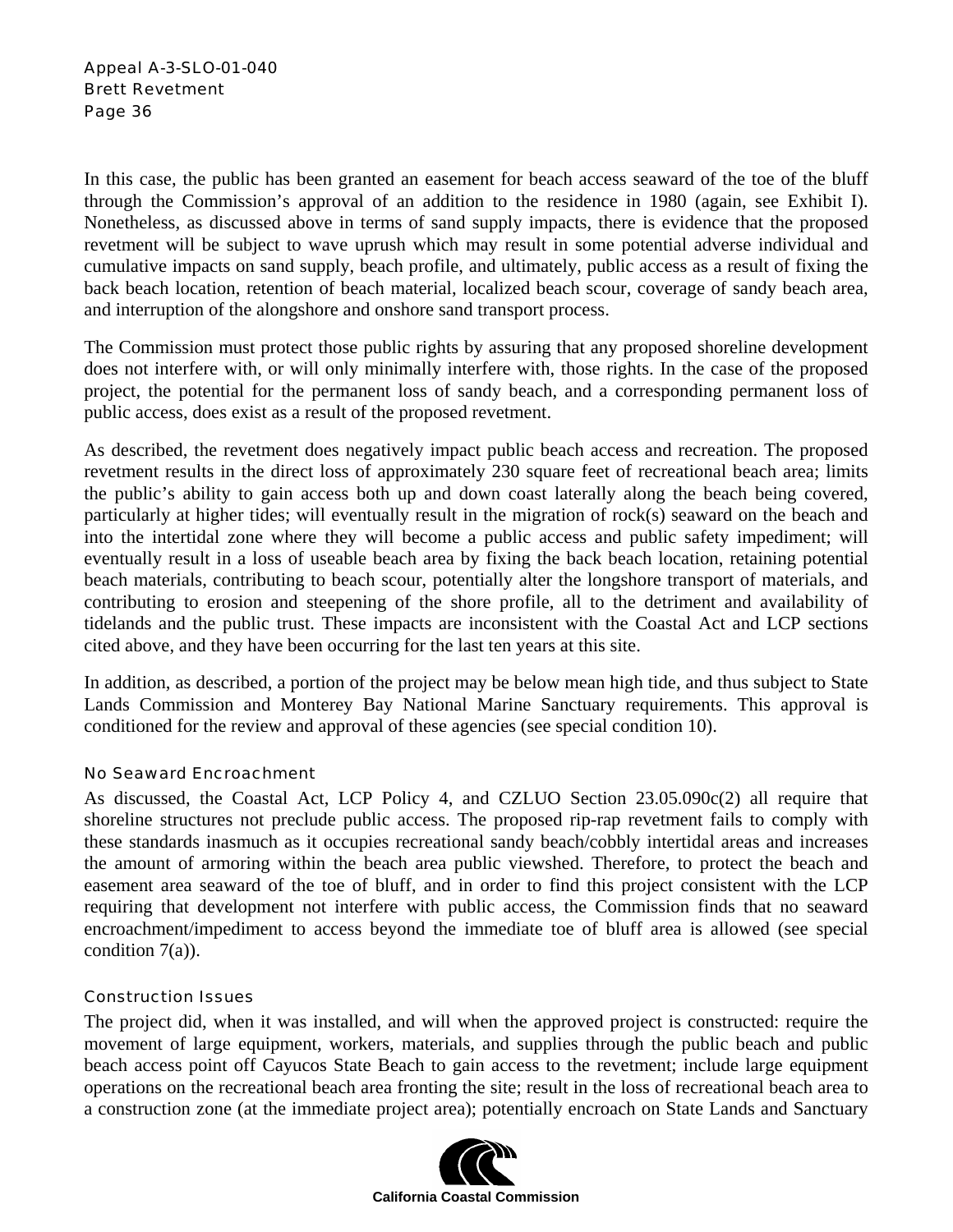waters; and generally intrude and negatively impact the aesthetics, ambiance, serenity, and safety of the recreational beach experience. These beach recreational use impacts can be contained through construction parameters that limit the area of construction, limit the times when work can take place (to avoid both weekends and peak summer use months when recreational use is highest), clearly fence off the minimum construction area necessary, keep equipment out of coastal waters, require off-beach equipment and material storage during non-construction times, and clearly delineate and avoid to the maximum extent feasible beach use areas. A construction plan is required for this purpose (see special condition 2). In addition, to provide maximum information to the beach-going public during all construction, the Applicant must maintain copies of the CDP and approved plans available for public review at the construction site, as well as provide a construction coordinator whose contact information is posted at the site to respond to any problems and/or inquiries that might arise (see special condition 3).

Although the required construction conditions can minimize the impacts of this project on beach goers, the conditions cannot completely compensate for the unavoidable degradation of the usual beach recreational experience available at this location, including the overall diminution of aesthetics and ambiance, due to the proposed project. To offset these impacts to the recreational beach, mitigation is necessary.

### 2.3 Public Access and Recreation Conclusion

The preceding discussion establishes distinct and identifiable impacts due to the Applicant's proposed revetment: (1) the direct loss of 230 square feet of recreational beach; (2) increased difficulty for the public to gain access both up and down coast laterally along the pocket beach being covered, particularly at higher tides; (3) a loss of useable beach area by fixing the back beach location, retaining potential beach materials, contributing to beach scour, potentially alter the longshore transport of materials, and contributing to erosion and steepening of the shore profile, all to the detriment and availability of tidelands, shorelands and the public trust; and (4) temporary construction impacts on recreational beach use. Furthermore, the revetment has been shown to be inconsistent with the underlying public access easement. Even if the proposed revetment had been shown to be necessary and consistent with the Coastal Act and the LCP for allowing shoreline structures, the Commission finds that the proposed revetment is inconsistent with the access and recreation policies of the LCP and Coastal Act Sections 30210, 30211, 30220, and 30240.

Finally, from an access and recreation impact perspective, and based upon information available today, the proposed revetment would result in more adverse impacts than would a semi-vertical, sloped and contoured concrete wall in this instance. In past permit actions, the Commission has required that new shoreline protective devices be located as landward as possible in order to reduce the adverse impacts to the sand supply and public access resulting from the development. A concrete wall of this type that mimicked the natural slope would occupy less beach space than would the proposed revetment and would be located further landward. As such, the sloped concrete wall would have lesser impacts in terms of beach coverage, lateral access, beach goer safety, and the interrelated sand supply impacts discussed above. Furthermore, a sloped concrete wall could be shaped, colored, and textured to approximate the natural bluff contours and would be less visually intrusive (see also visual findings that follow).

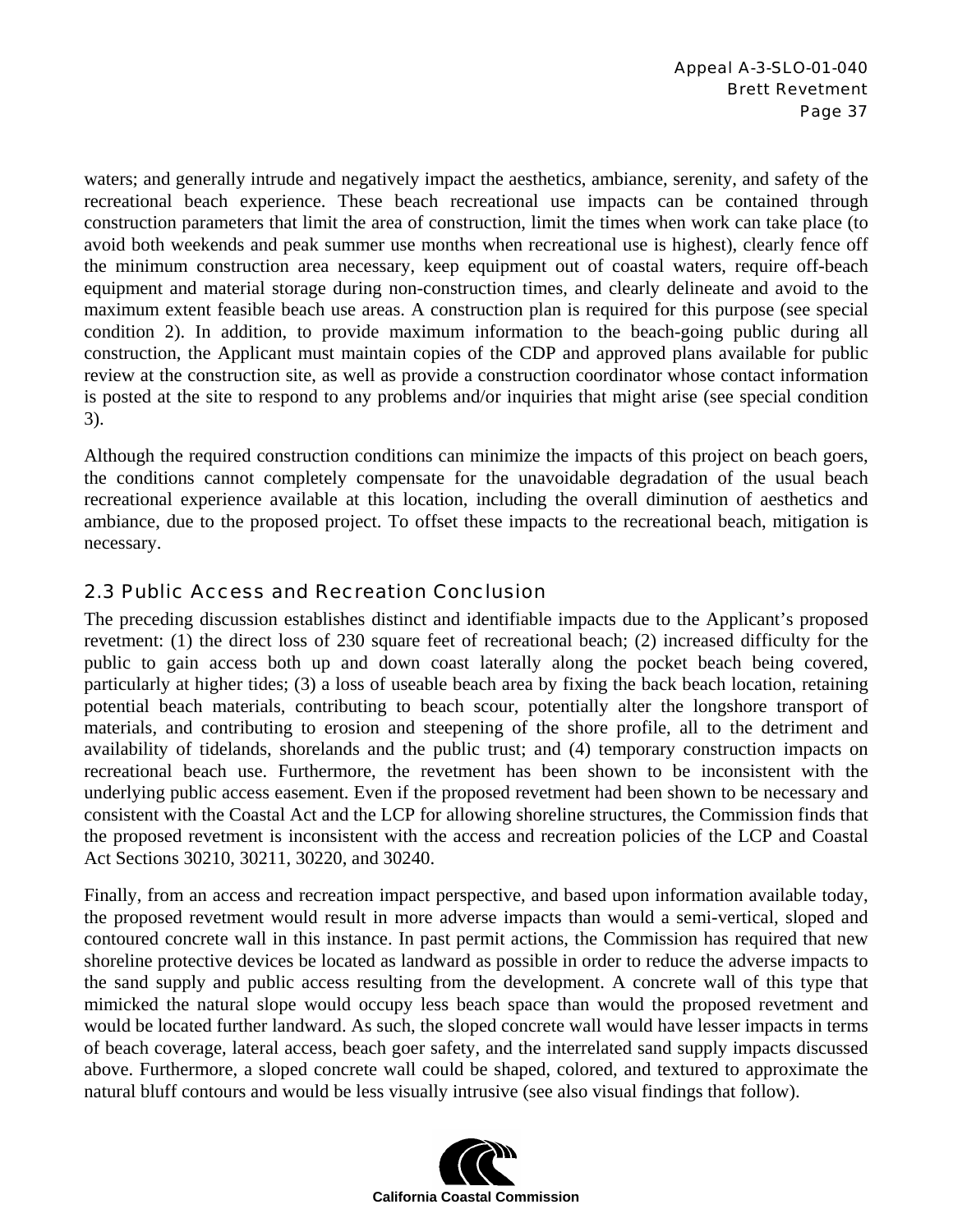Therefore, in order to protect public recreational access as required by the LCP and Coastal Act, including to minimize unavoidable access impacts and to mitigate for them, this approval is conditioned for a revised project that replaces the revetment with a sloped concrete seawall project, that includes significant drainage and landscaping improvements, and that includes an in-lieu fee of \$53,250 that will be applied to improve beach recreational access in the Cayucos State Beach area (see special conditions 1, 2, 3, 4, 7, 9, and 11). All of these requirements are necessary to offset the significant public access and recreation impacts discussed in this finding above. As conditioned, the project can be found consistent with the Coastal Act and LCP public access and recreation policies cited in this finding.

## 3. Visual Resources

### 3.1 Applicable Policies

The LCP protects the scenic and visual qualities of the County's coastal zone, including specifically in relation to shoreline armoring structures. LCP Hazard Policy 4 states, in applicable part:

*Shoreline structures … shall be sited to minimize the visual impacts….* 

This requirement is mirrored by CZLUO Section 23.05.090 which states, in applicable part:

*CZLUO Section 23.05.090c(3) - Required findings. In order to approve a land use permit for a shoreline structure, the Planning Director or other applicable review body shall first find that the structure is designed and sited to be visually compatible with adjacent structures and natural features to the maximum extent feasible; and Sections 30251 and 30240 of the Coastal Act also protect the scenic and visual qualities of the public viewshed.* 

### 3.2 Analysis

#### Additional Rock Massing in the Public Viewshed

Because of its geographic setting near Cayucos State Beach and the Cayucos Pier, the project area is located in a significant public viewshed. As previously detailed, the project site backs a popular beach recreation area. These areas are important coastal access destinations for residents and visitors to the area alike. Although some of the back beach bluffs have been degraded visually by the placement of revetments, it remains a valuable view area for which the LCP and Coastal Act require protection.

The proposed project has for ten years and would continue to adversely affect the overall public viewshed and aesthetic by introducing large rocks into the back beach area. While the Applicant has attempted to mitigate for some of the visual impact by using darker colored rocks in an attempt to achieve visual consistency with adjacent bluff formations, photographic evidence of the completed revetment shows an imposing and unnatural (compared to the natural bluff landforms in this area) rock boulder facade covering significant back beach and natural bluff area (see exhibit C). The pile of rock is prominently visible in public views from vantage points on the beach and pier, detracting from and degrading these views. Natural bluff landforms in the area include an actively eroding coastal bluff, bedrock benches, rocky intertidal zone, cobbly and sandy beach, and small sea caves. Although some downcoast properties include established revetments, most of this area, particularly to the north, remains free of shoreline protective structures, and the subject revetment does not maintain visual compatibility

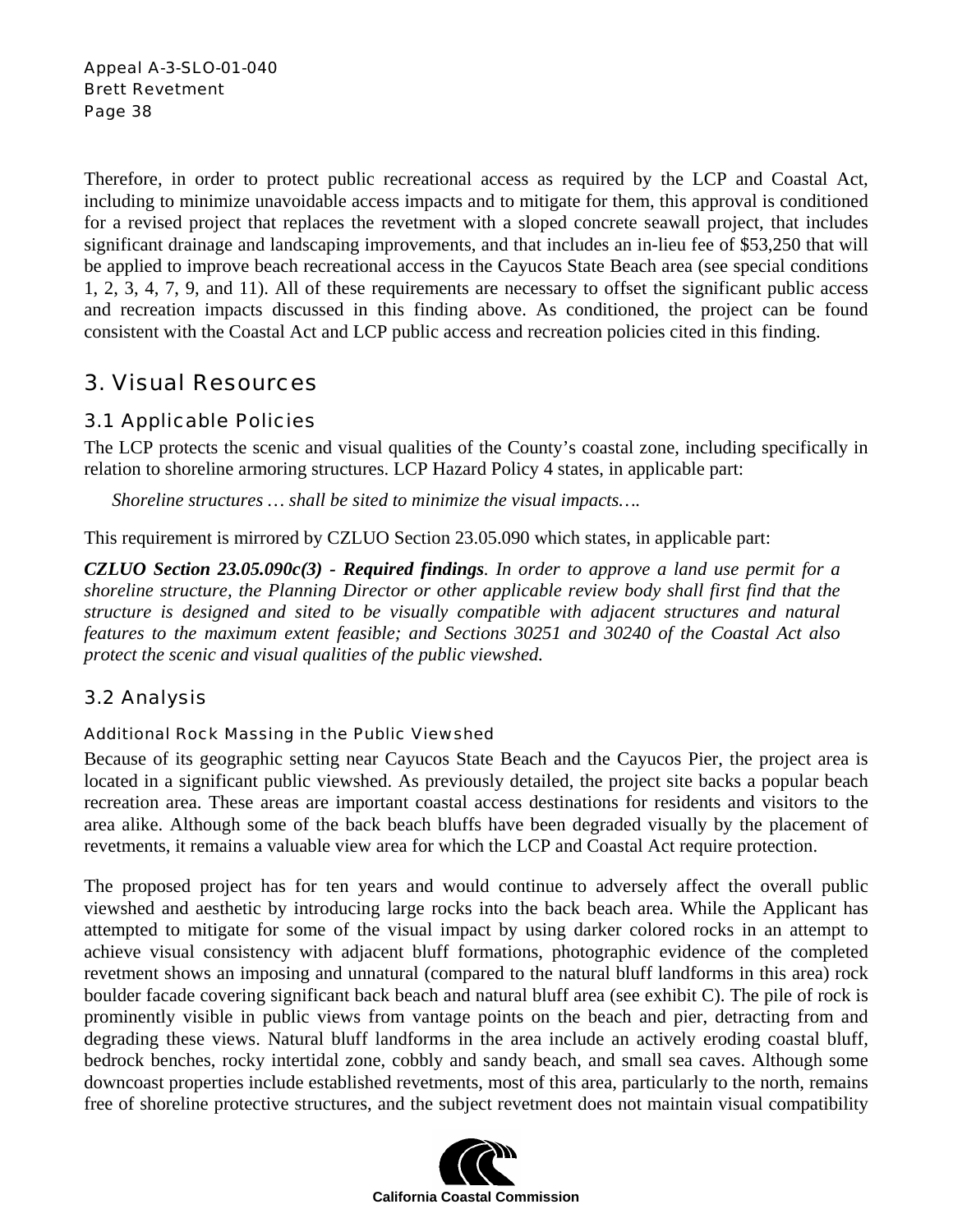in that regard.

In this case, alternative projects are available that would reduce this visual impact. Specifically, a colored and contoured vertically sloped seawall can approximate the natural bluff landform as much as possible with an armoring project, and complementary native bluff landscaping can be used atop the bluff and cascading over the seawall to soften the impact even further. This approval is conditioned accordingly (see special conditions 1 and 7).

#### 3.3 Visual Resource Conclusion

As conditioned, the project is consistent with LCP Policy 4 and CZLUO section 23.05.090c(3) regarding visual and scenic resources.

## 10. Coastal Development Permit Conditions of Approval

### A. Standard Conditions

- **1. Notice of Receipt and Acknowledgment.** The permit is not valid and development shall not commence until a copy of the permit, signed by the Permittee or authorized agent, acknowledging receipt of the permit and acceptance of the terms and conditions, is returned to the Commission office.
- **2. Expiration.** If development has not commenced, the permit will expire two years from the date on which the Commission voted on the application. Development shall be pursued in a diligent manner and completed in a reasonable period of time. Application for extension of the permit must be made prior to the expiration date.
- **3. Interpretation.** Any questions of intent or interpretation of any condition will be resolved by the Executive Director or the Commission.
- **4. Assignment.** The permit may be assigned to any qualified person, provided assignee files with the Commission an affidavit accepting all terms and conditions of the permit.
- **5. Terms and Conditions Run with the Land.** These terms and conditions shall be perpetual, and it is the intention of the Commission and the Permittee to bind all future owners and possessors of the subject property to the terms and conditions.

### B. Special Conditions

**1. Final Plans.** PRIOR TO ISSUANCE OF THE COASTAL DEVELOPMENT PERMIT AND WITHIN SIX MONTHS OF APPROVAL OF THIS PERMIT (I.E., BY SEPTEMBER 12, 2009), the Permittee shall submit two copies of Final Plans to the Executive Director for review and approval. The Final Plans (other than the landscape screening component – see below) shall be prepared and stamped by a licensed civil engineer with experience in coastal structures and processes and shall include, at a minimum, site plans, cross sections, and supporting information

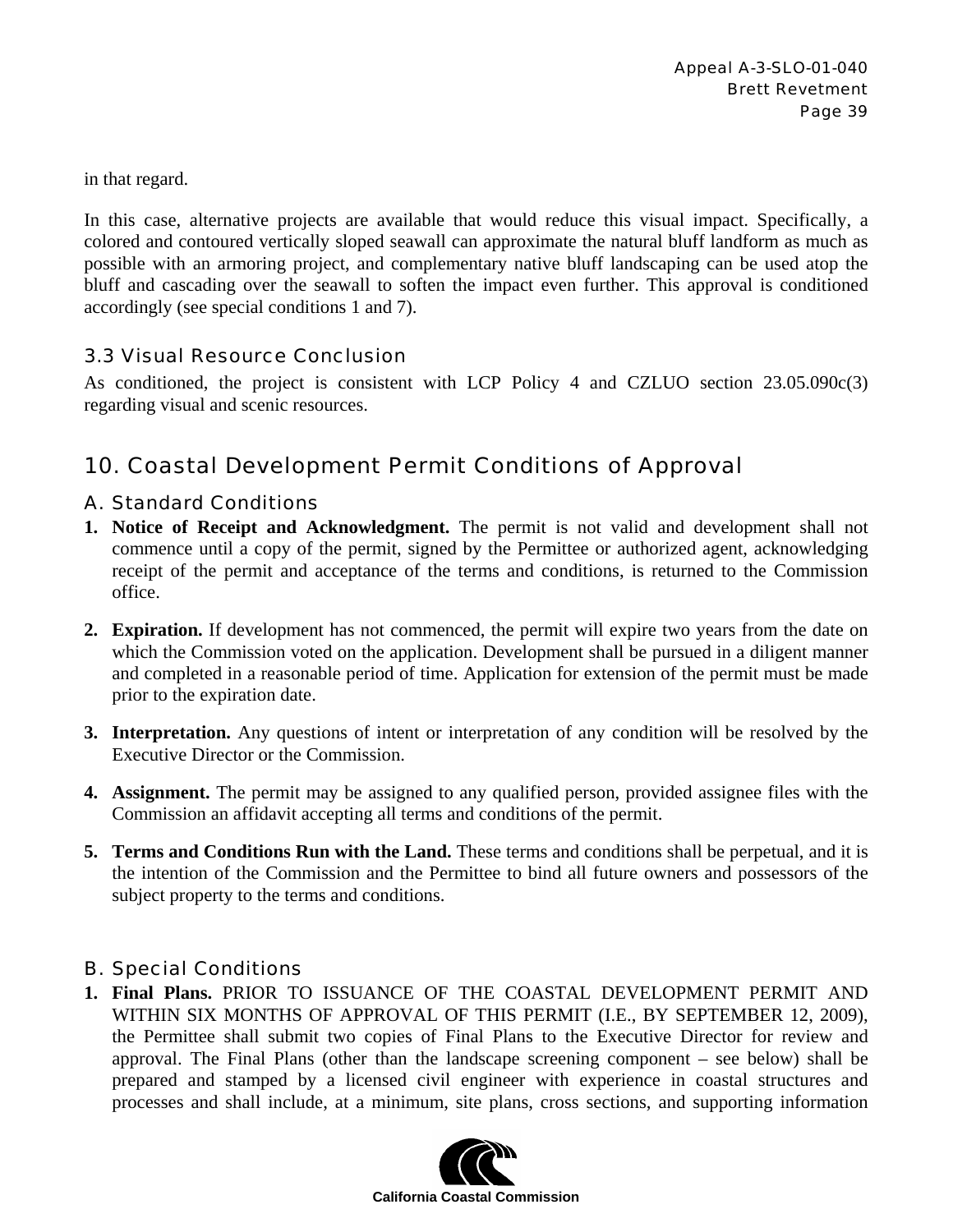(including all assumptions, methodologies, tie-back load calculations, etc. underlying the project design) that clearly show the following:

- **(a) Sloped Concrete Seawall Detail.** The Plans shall provide for replacement of the revetment by a sloped-vertical (i.e., constructed at an angle generally approximating the bluff slope) concrete tie-back seawall. The seawall shall be constructed of reinforced concrete surfaced in such a way as to mimic the natural bluff landform in slope, integral mottled color, and undulation; shall be the minimum width and height necessary to provide the required slope buttress; shall be embedded at the toe of the slope (including any embedded scour apron or equivalent) so as to avoid any undercutting or scouring of the toe of the slope; and shall include sufficient structural tiebacks into the bluff to ensure its long-term stability and effectiveness.
- **(b) Drainage Detail.** The Plans shall provide for an engineered drainage system (which may include, but not be limited to curtain drains, vertical drainage wells, sump pumps (or equivalent), swales, ditches, drainage in the sloped vertical wall, or some combination of these devices) sufficient to intercept and control groundwater, subsurface drainage and surface runoff (comparable to a 100-year storm event), such that water will not flow over the blufftop edge, or collect or pool near the sloped vertical wall to such a degree that it would cause structural stability problems to the wall. The drainage system shall be designed to minimize the need for and size of the sloped-vertical wall to the maximum degree feasible. All drainage, with the exception of weep holes in the wall itself necessary for its proper function, shall not be directed seaward of the blufftop edge, but rather shall be directed inland to appropriate collection areas (whether for use in on-site irrigation or directed to street collection systems) if it is feasible. If it is not feasible, then such drainage shall be directed as inconspicuously as possible into a natural drainage swale in a manner that avoids exacerbating erosion.
- **(c) Concrete Surfacing.** All exposed concrete surfaces shall be faced with a colored, sculpted concrete surface that mimics natural bluff landforms in the vicinity in terms of integral mottled color, texture, and undulation. Any protruding concrete elements (e.g., corners, edges, etc.) shall be rounded to evoke natural bluff undulations. All drainage within the sculpted concrete and/or extending seaward (see also Drainage Detail above) shall be camouflaged (e.g., randomly spaced, hidden with overhanging or otherwise protruding sculpted concrete, etc.) so as to be hidden from view and/or inconspicuous as seen from the public viewing areas. The Plans shall include documentation describing the concrete surfacing techniques to be applied, including identifying application contractors and samples of their work, and clear visual simulations of the expected completed appearance of the seawall.
- **(d) Landscape Screening.** The Plans shall provide for the removal of all non-native invasive plants (e.g., iceplant) currently present in the blufftop area seaward of the residence, and shall provide for the planting of native species (native to the Cayucos bluff area) in the area between the top of the approved seawall and a line roughly 5 feet inland of the blufftop edge in a manner designed to provide for a cascading screen of native vegetation to screen the upper portion of the seawall from view from the beach below. The Plans shall clearly identify in site plan view the type, size, extent and location of all native plant materials to be used. The Plans shall also provide for any

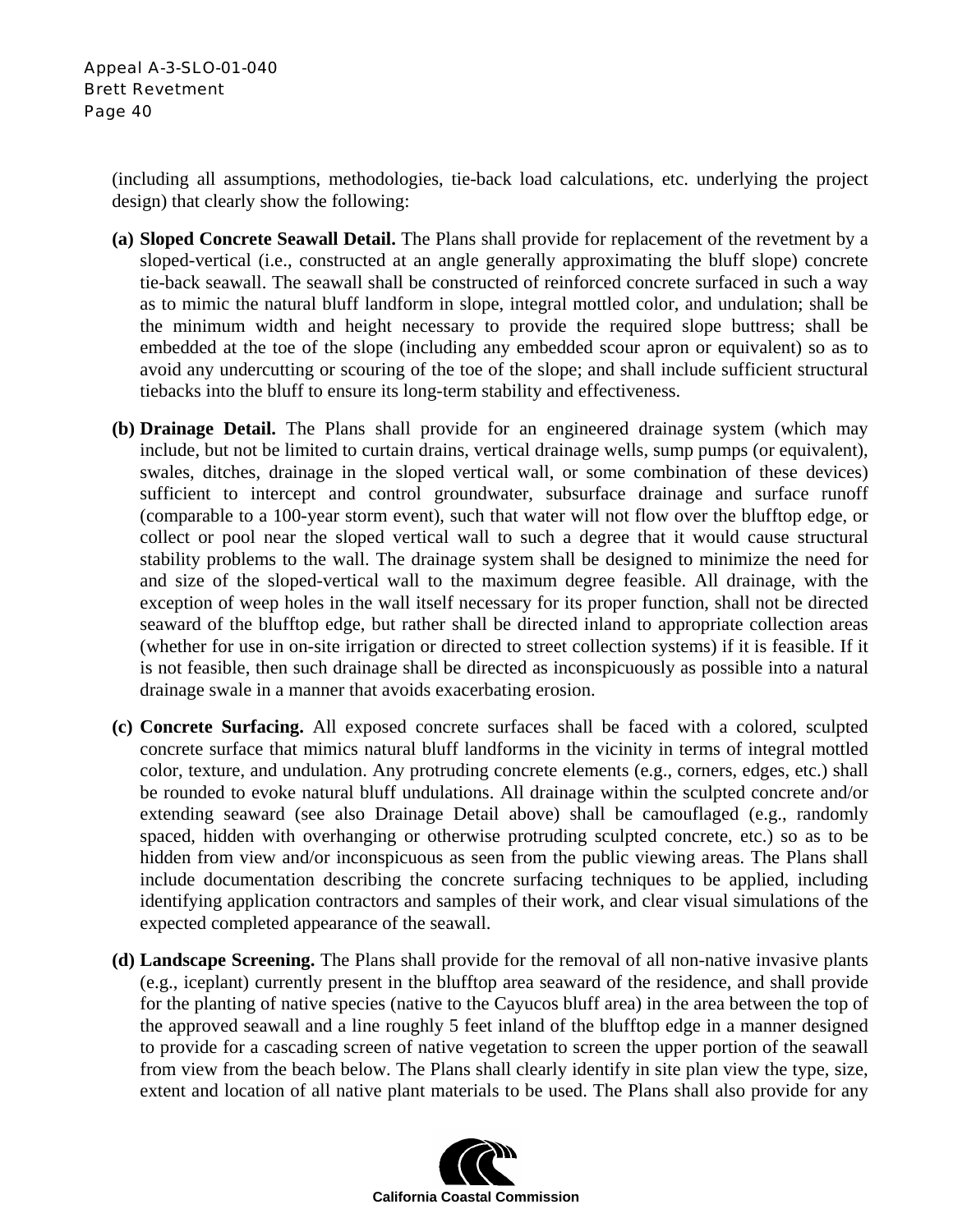irrigation necessary to ensure that the landscape screening is successful. All initial plant removal and planting shall be completed within one month of completion of seawall construction. The Plans shall require regular monitoring and remedial action (such as replanting as necessary) to ensure success of the vegetative screen. The landscape screening component of the Plans shall be prepared by a landscape professional with experience in coastal bluff vegetation.

**(e) Revetment Removal Detail.** The Plans shall provide for removal of all of the rock revetment, and restoration of that portion of the thus exposed beach and bluff area (previously underlying the revetment) that is not otherwise to be covered by the approved sloped-vertical seawall. All such rock removed shall be appropriately disposed of and all rock disposal locations shall be noted. Any such rock disposal in the coastal zone may require a separate coastal development permit.

The Permittee shall undertake development in accordance with the approved Final Plans, which shall be completed within two years of the approval of this permit (i.e., by March 12, 2011). Failure to submit the Final Plans within six months of approval of this permit and/or failure to complete the development identified in the approved Final Plans shall constitute a knowing and intentional violation and shall be subject to the provisions of Chapter 9 of the Coastal Act.

- **2. Construction Plan.** PRIOR TO ISSUANCE OF THE COASTAL DEVELOPMENT PERMIT AND WITHIN SIX MONTHS OF APPROVAL OF THIS PERMIT (I.E., BY SEPTEMBER 12, 2009), the Permittee shall submit two copies of a Construction Plan to the Executive Director for review and approval. The Construction Plan shall identify the specific location of all construction areas, all staging areas, all storage areas, all construction access corridors (to the construction sites and staging areas), and all public pedestrian access and recreational use areas in site plan view. All such areas within which construction activities and/or staging are to take place shall be limited to the maximum extent feasible in order to minimize construction encroachment on the beach and to have the least impact on public access. The Plan shall specify all construction methods to be used, including all methods to be used to keep the construction areas separated from beach access and recreational use areas (including using the blufftop space available on the Permittee's property for staging, storage, and construction activities to the maximum extent feasible) and shall include a final construction schedule. All erosion control/water quality best management practices to be implemented during construction and their location shall be noted. Silt fences, or equivalent apparatus, shall be installed at the perimeter of the construction site to prevent construction-related runoff and/or sediment from entering into the Pacific Ocean. The Construction Plan shall, at a minimum, include the following construction requirements specified via written notes on the Plan. Minor adjustments to the following construction requirements may be allowed by the Executive Director if such adjustments: (1) are deemed necessary due to extenuating circumstances; and (2) will not adversely impact coastal resources.
	- (a) All work shall take place during daylight hours. Lighting of the beach area is prohibited.
	- (b) Construction work or equipment operations shall not be conducted seaward of the mean high water line unless tidal waters have receded from the authorized work areas.

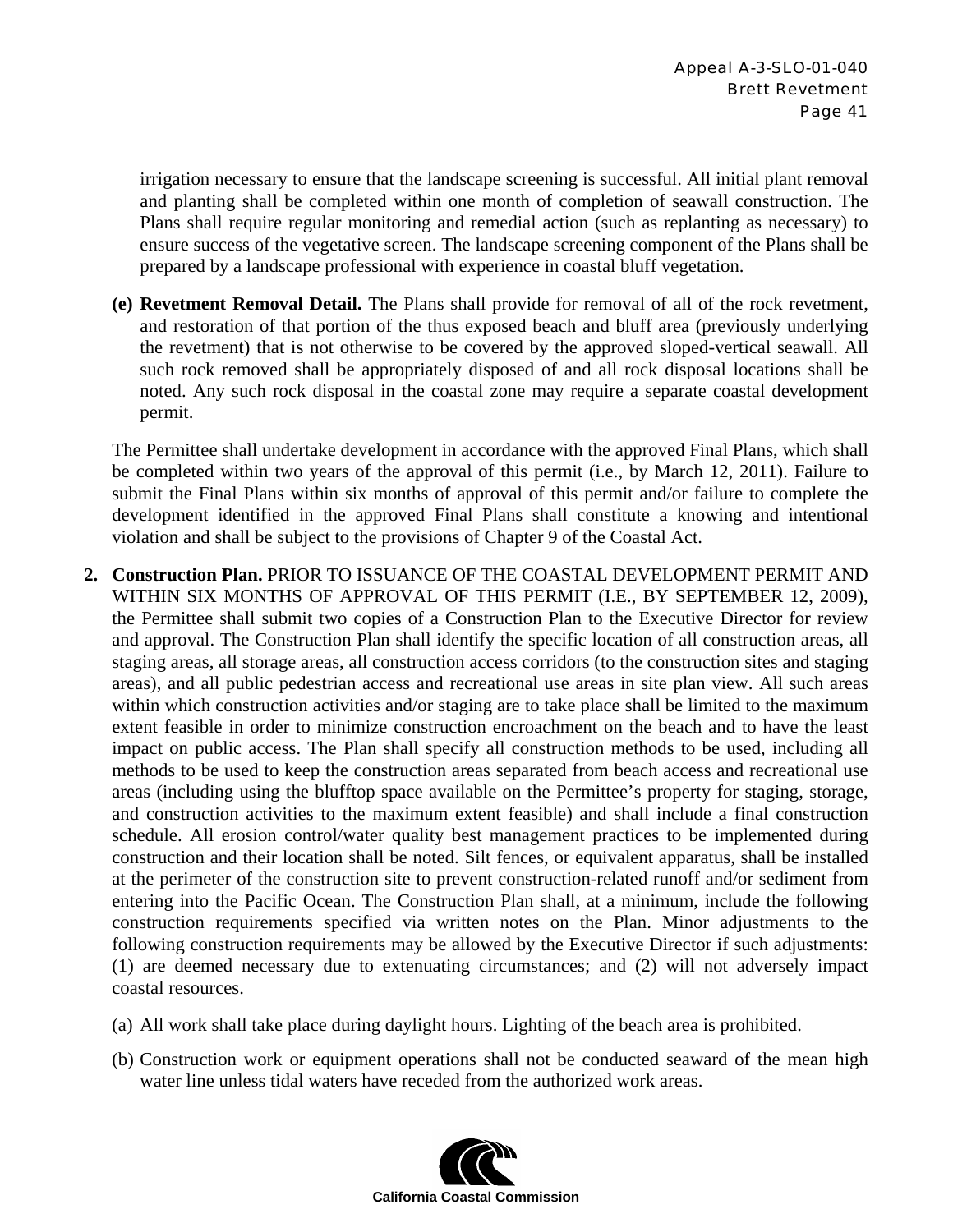- (c) Grading of intertidal areas is prohibited with the exception of removal of existing revetment rock per special condition 1. Any such existing rock retrieved from intertidal areas shall be recovered by excavation equipment positioned landward of the waterline (i.e., excavator equipment with mechanical extension arms, swing arm crane, etc.).
- (d) Any construction materials and equipment that cannot be delivered to the site from the blufftop above, shall be delivered to the beach area by rubber-tired construction vehicles. When transiting on the beach, all such vehicles shall remain as high on the upper beach as possible and avoid contact with ocean waters and intertidal areas.
- (e) All construction materials and equipment placed on the beach during daylight construction hours shall be stored beyond the reach of tidal waters. All construction materials and equipment shall be removed in their entirety from the beach area by sunset each day that work occurs. The only exceptions shall be for: (1) erosion and sediment controls (e.g., a silt fence at the base of the construction area) as necessary to contain rock and/or sediments in the construction area, where such controls are placed as close to the toe of the revetment/seawall as possible, and are minimized in their extent; and (2) storage of larger materials (i.e., steel I-beams, large forms, etc.) beyond the reach of tidal waters for which moving the materials each day would be extremely difficult. If larger materials are to be left on the beach area overnight, the Construction Plan shall clearly specify what types of materials are to be so stored, the difficulty associated with moving them each day, the methods to be taken to ensure they are completely encased (i.e., not in contact with beach sands and completely covered), and the contingency plan for moving said materials in the event of tidal/wave surge reaching them.
- (f) Construction (including but not limited to construction activities, and materials and/or equipment storage) is prohibited outside of the defined construction, staging, and storage areas.
- (g) No work shall occur on the beach during the summer peak months (start of Memorial Day weekend to Labor Day).
- (h) Equipment washing, refueling, and/or servicing shall not take place on the beach.
- (i) The construction site shall maintain good construction site housekeeping controls and procedures (e.g., clean up all leaks, drips, and other spills immediately; keep materials covered and out of the rain (including covering exposed piles of soil and wastes); dispose of all wastes properly, place trash receptacles on site for that purpose, and cover open trash receptacles during wet weather; remove all construction debris from the beach).
- (j) All erosion and sediment controls shall be in place prior to the commencement of construction as well as at the end of each work day.
- (k) All beach areas and all shoreline access points impacted by construction activities shall be restored to their pre-construction condition or better within three days of completion of construction. Any beach sand in the area that is impacted by construction shall be filtered as necessary to remove all construction debris.
- (l) All contractors shall insure that work crews are carefully briefed on the importance of observing

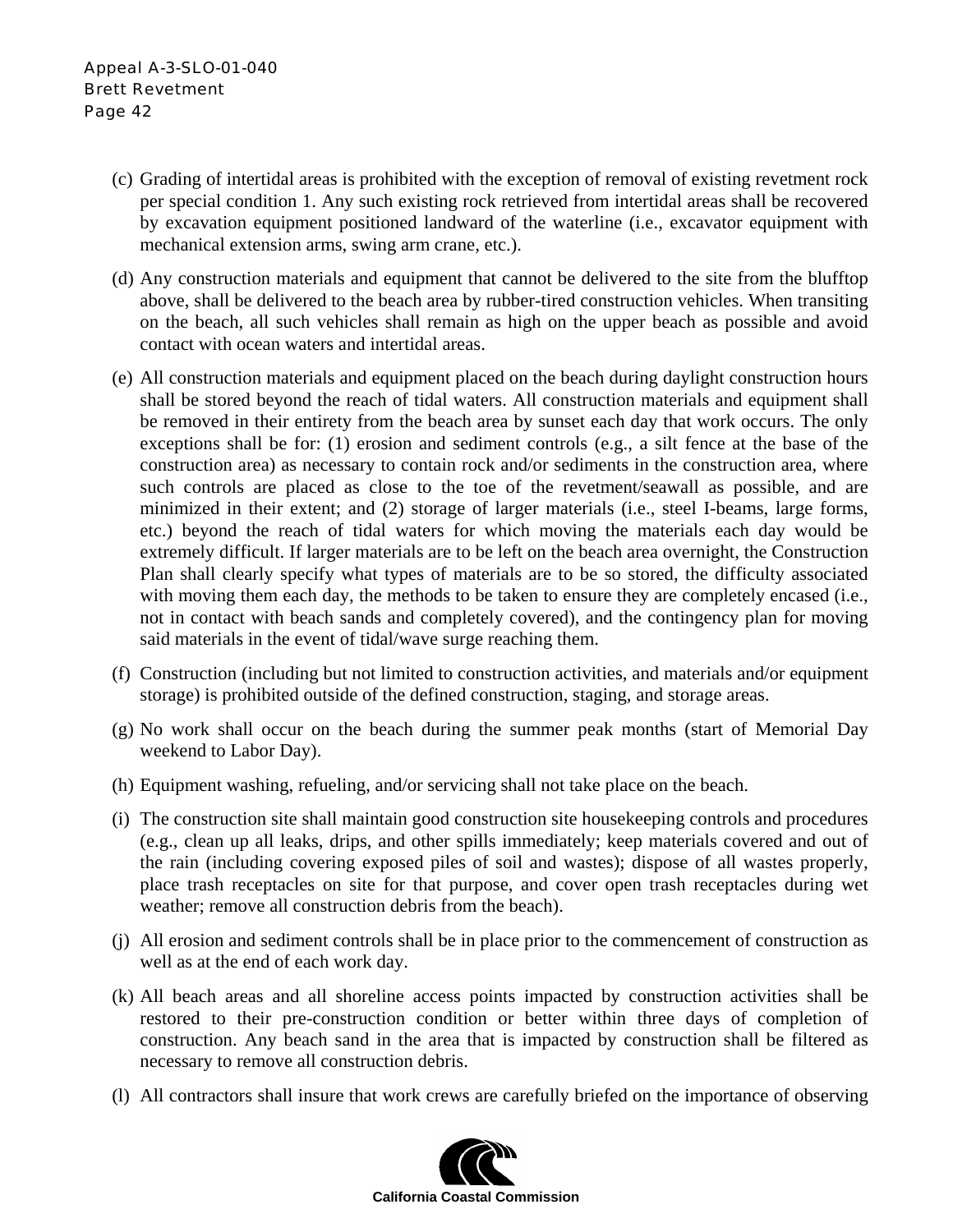the construction precautions given the sensitive work environment. Construction contracts shall contain appropriate penalty provisions sufficient to offset the cost of retrieval/clean up of foreign materials not properly contained.

(m)The Permittee shall notify planning staff of the Coastal Commission's Central Coast District Office at least 3 working days in advance of commencement of construction, and immediately upon completion of construction and required beach-area restoration activities. If planning staff should identify additional reasonable measures necessary to restore the beach and beach access points, such measures shall be implemented immediately.

The Permittee shall undertake construction in accordance with the approved Construction Plan.

#### **3. Construction Site Documents & Construction Coordinator.** DURING ALL CONSTRUCTION:

- (a) **Construction Site Documents.** Copies of the signed coastal development permit and the approved Construction Plan shall be maintained in a conspicuous location at the construction job site at all times, and such copies shall be available for public review on request. All persons involved with the construction shall be briefed on the content and meaning of the coastal development permit and the approved Construction Plan, and the public review requirements applicable to them, prior to commencement of construction.
- (b) **Construction Coordinator.** A construction coordinator shall be designated to be contacted during construction should questions arise regarding the construction (in case of both regular inquiries and emergencies), and their contact information (i.e., address, phone numbers, etc.) including, at a minimum, a telephone number that will be made available 24 hours a day for the duration of construction, shall be conspicuously posted at the job site where such contact information is readily visible from public viewing areas, along with indication that the construction coordinator should be contacted in the case of questions regarding the construction (in case of both regular inquiries and emergencies). The construction coordinator shall record the name, phone number, and nature of all complaints received regarding the construction, and shall investigate complaints and take remedial action, if necessary, within 24 hours of receipt of the complaint or inquiry.
- **4. Public Access/Sand Supply Mitigation.** PRIOR TO ISSUANCE OF THE COASTAL DEVELOPMENT PERMIT AND WITHIN SIX MONTHS OF APPROVAL OF THIS PERMIT (I.E., BY SEPTEMBER 12, 2009), the Permittee shall submit to the Executive Director evidence that a public access/sand supply mitigation fee of \$53,250 has been deposited into an interestbearing account to be established and managed by State Parks or another appropriate entity as approved by the Executive Director. The sole purpose the fee/account shall be for public beach recreational access improvements at Cayucos State Beach. The entire fee and any accrued interest shall be used for the above-stated purpose, in consultation with the Executive Director, within ten years of the fee being deposited into the account. Any portion of the fee that remains after ten years shall be donated to one or more of the State Parks units located in the vicinity of Cayucos State Beach, or other organization acceptable to the Executive Director, for the purpose of public beach recreational access improvements. PRIOR TO EXPENDITURE OF ANY FUNDS CONTAINED IN

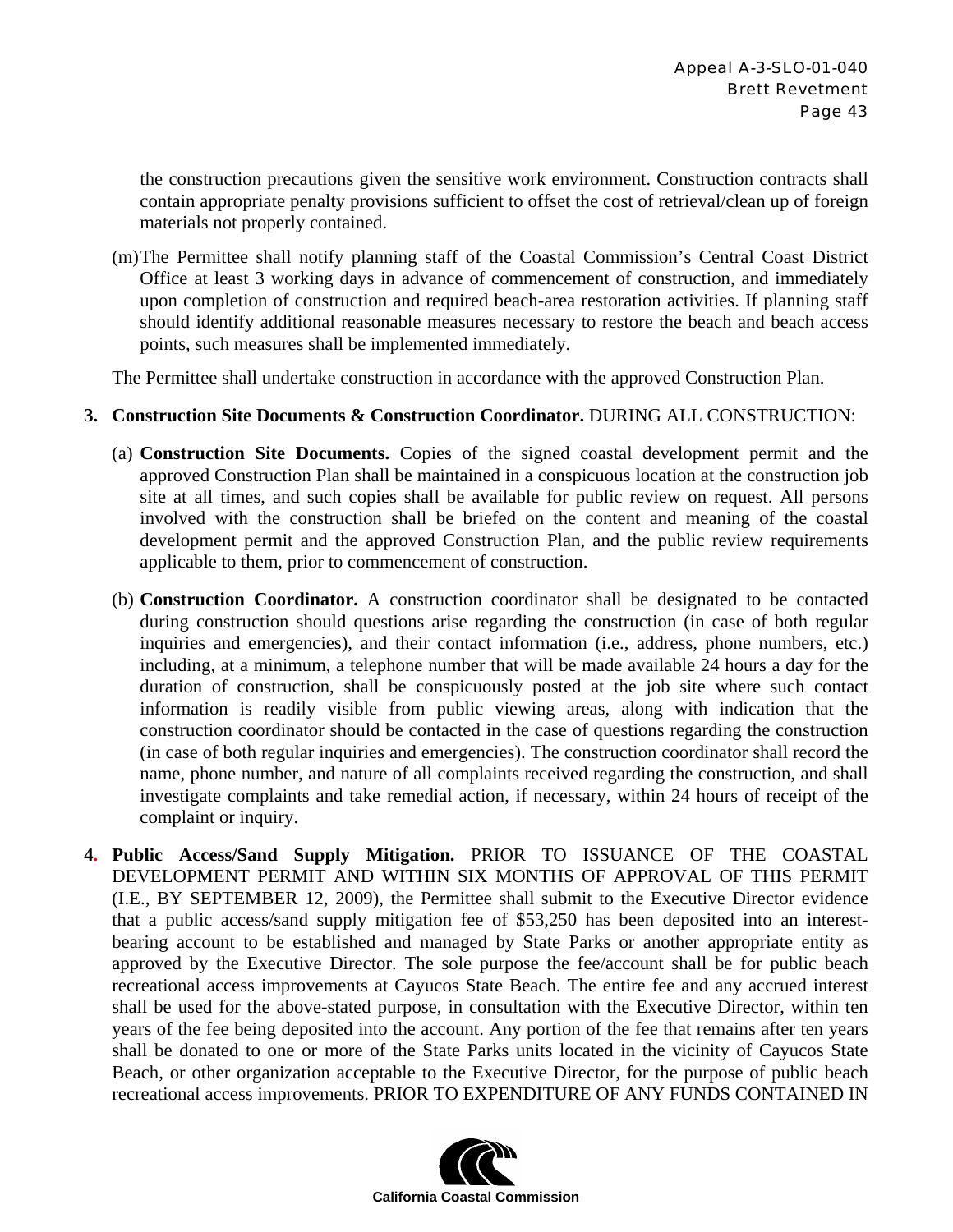THIS ACCOUNT, the Executive Director must review and approve the proposed use of the funds as being consistent with the intent and purpose of this condition.

- **5. As-Built Plans.** WITHIN TWO (2) MONTHS OF COMPLETION OF CONSTRUCTION, the Permittee shall submit two copies of As-Built Plans showing all development completed pursuant to this coastal development permit; all property lines; and all residential development inland of the seawall structure. The As-Built Plans shall be substantially consistent with the approved final plans (see special condition 1), including providing for all of the same requirements specified there, and shall account for all of the parameters of special condition 6 (Monitoring), 7 (Shoreline Development Stipulations) and 8 (Future Maintenance). The As-Built Plans shall include a graphic scale and all elevation(s) shall be described in relation to National Geodetic Vertical Datum (NGVD). The As-Built Plans shall include color photographs (in hard copy and jpg format) that clearly show the as-built project, and that are accompanied by a site plan that notes the location of each photographic viewpoint and the date and time of each photograph. At a minimum, the photographs shall be from upcoast, seaward, and downcoast viewpoints, and from a sufficient number of beach viewpoints as to provide complete photographic coverage of the seawall and residence at a scale that allows comparisons to be made with the naked eye between photographs taken in different years and from the same vantage points. The As-Built Plans shall be submitted with certification by a licensed civil engineer with experience in coastal structures and process, acceptable to the Executive Director, verifying that the seawall has been constructed in conformance with the approved final plans described by special condition 1 above.
- **6. Monitoring.** The Permittee shall ensure that the condition and performance of the as-built project is regularly monitored by a licensed civil engineer with experience in coastal structures and processes. Such monitoring evaluation shall at a minimum address whether any significant weathering or damage has occurred that would adversely impact project performance, including the effectiveness of the drainage system and the camouflaging treatment applied to the sloped-vertical wall (i.e., the sculpted concrete and screening vegetation). Monitoring reports prepared by a licensed civil engineer with experience in coastal structures and processes, and covering the above-described evaluations, shall be submitted to the Executive Director for review and approval at five year intervals by May 1st of each fifth year (with the first report due May 1, 2014, and subsequent reports due May 1, 2019, May 1, 2024, and so on) for as long as the approved project exists at this location. The reports shall identify any recommended actions necessary to maintain the approved project in a structurally sound manner and its approved state, and shall include photographs taken from each of the same vantage points as required in the as-built plans (see special condition 5) with the date and time of the photographs and the location of each photographic viewpoint noted on a site plan.
- **7. Shoreline Development Stipulations.** By acceptance of this permit, the Permittee acknowledges and agrees, on behalf of itself and all successors and assigns that:
	- **(a) No Further Seaward Encroachment.** Any future response to coastal hazards (including but not limited to coastal hazards associated with shoreline erosion, subterranean water "piping" failures, landslides, wave attack, etc.) requiring the placement of any type of shoreline structure, including, but not limited to, modifications to the as-built seawall, shall be constructed inland

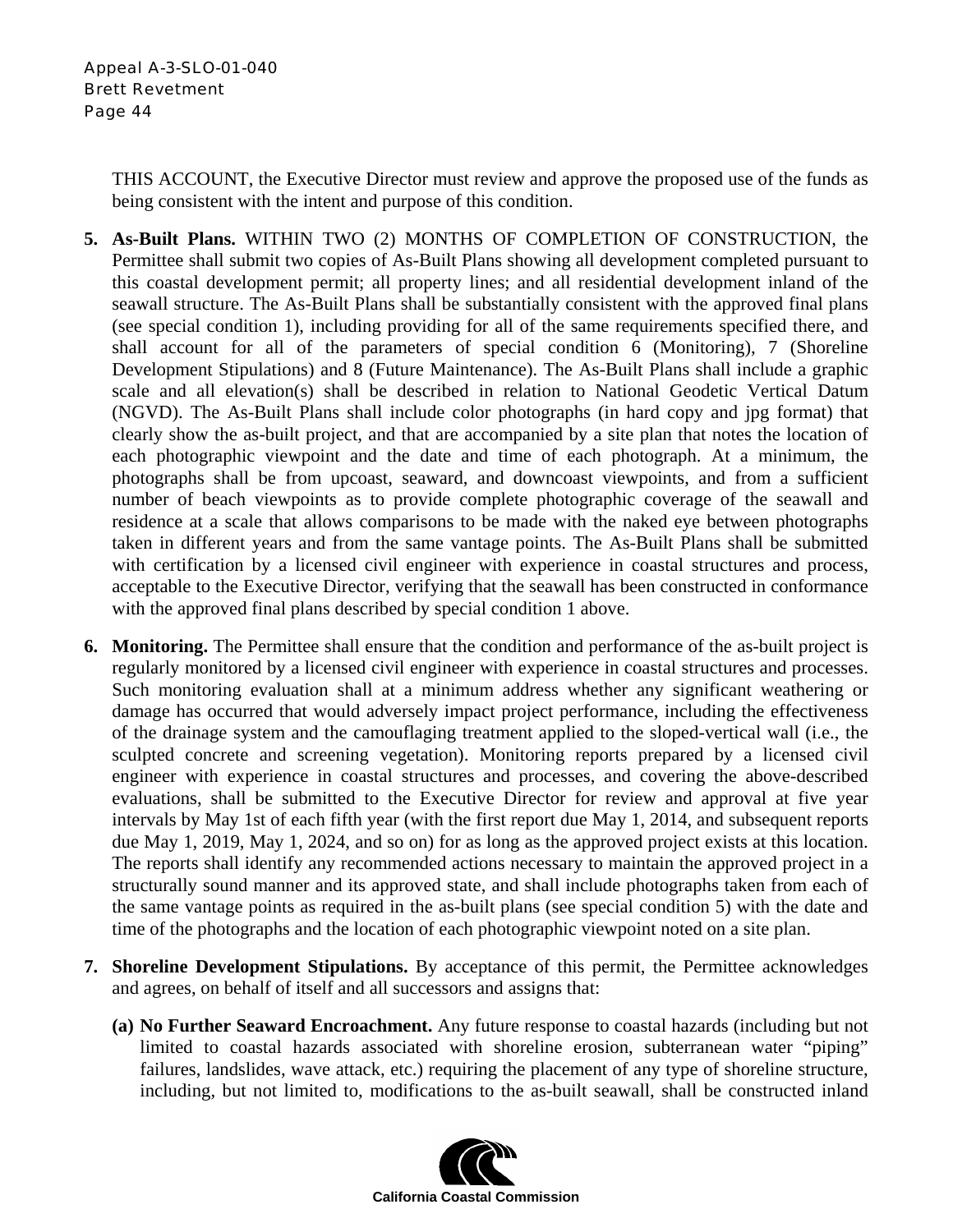(i.e., toward the blufftop) of the location of the seawall. As-Built Plans have been approved pursuant to coastal development permit A-3-SLO-01-040 that define the location of the seawall.

- **(b) Screening Vegetation.** Screening vegetation has been approved pursuant to coastal development permit A-3-SLO-01-040 that provides for the removal of invasive plants and the planting with non-invasive native bluff plants in the bluff area above the seawall and extending inland 5 feet past the blufftop edge. The full linear extent of the upper bluff area above the seawall shall be completely covered by native vegetation so that exposed soils are not visible. For that upper bluff area located directly above the seawall, the upper 3 vertical feet of the seawall shall be completely screened from view (as seen from the beach) by a cascading screen of native vegetation. To allow for initial growth, the required screening shall be initially achieved within two years of the construction of the seawall, and shall thereafter be maintained for the life of the seawall. Screening vegetation has been approved pursuant to coastal development permit A-3- SLO-01-040 that specifies the allowed native planting palette and the required vegetation maintenance parameters. All native plantings shall be maintained in good growing conditions, including the use of appropriate irrigation and drainage apparatus, and shall be replaced as necessary to maintain the approved screening vegetation.
- **(c) Maintenance.** It is the Permittee's responsibility to maintain the seawall, and all irrigation, drainage, and vegetation approved pursuant to coastal development permit A-3-SLO-01-040 in a structurally sound manner and its approved state. As-Built Plans have been approved pursuant to coastal development permit A-3-SLO-01-040 that defines the parameters of the approved project. Future maintenance as specified in special condition 8 is authorized pursuant to the parameters of coastal development permit A-3-SLO-01-040, but this does not obviate the need to obtain permits from other agencies for any future maintenance and/or repair episodes. Special condition 8 (Future Maintenance) is incorporated here in its entirety by reference.
- **(d) Debris Removal.** The Permittee shall immediately remove all materials and/or debris that may fall from the blufftop area inland of the seawall onto the beach below.
- **(e) Assumption of Risk, Waiver of Liability and Indemnity Agreement.** The Permittee acknowledges and agrees, on behalf of itself and all successors and assigns: (i) that the site is subject to hazards from episodic and long-term bluff retreat and coastal erosion, subsurface erosion (water "piping"), wave and storm events, bluff and other geologic instability, and the interaction of same; (ii) to assume the risks to the Permittee and the property that is the subject of this permit of injury and damage from such hazards in connection with this permitted development; (iii) to unconditionally waive any claim of damage or liability against the Commission, its officers, agents, and employees for injury or damage from such hazards; (iv) to indemnify and hold harmless the Commission, its officers, agents, and employees with respect to the Commission's approval of the project against any and all liability, claims, demands, damages, costs (including costs and fees incurred in defense of such claims), expenses, and amounts paid in settlement arising from any injury or damage due to such hazards; and (v) that any adverse effects to property caused by the permitted project shall be fully the responsibility of the landowner.

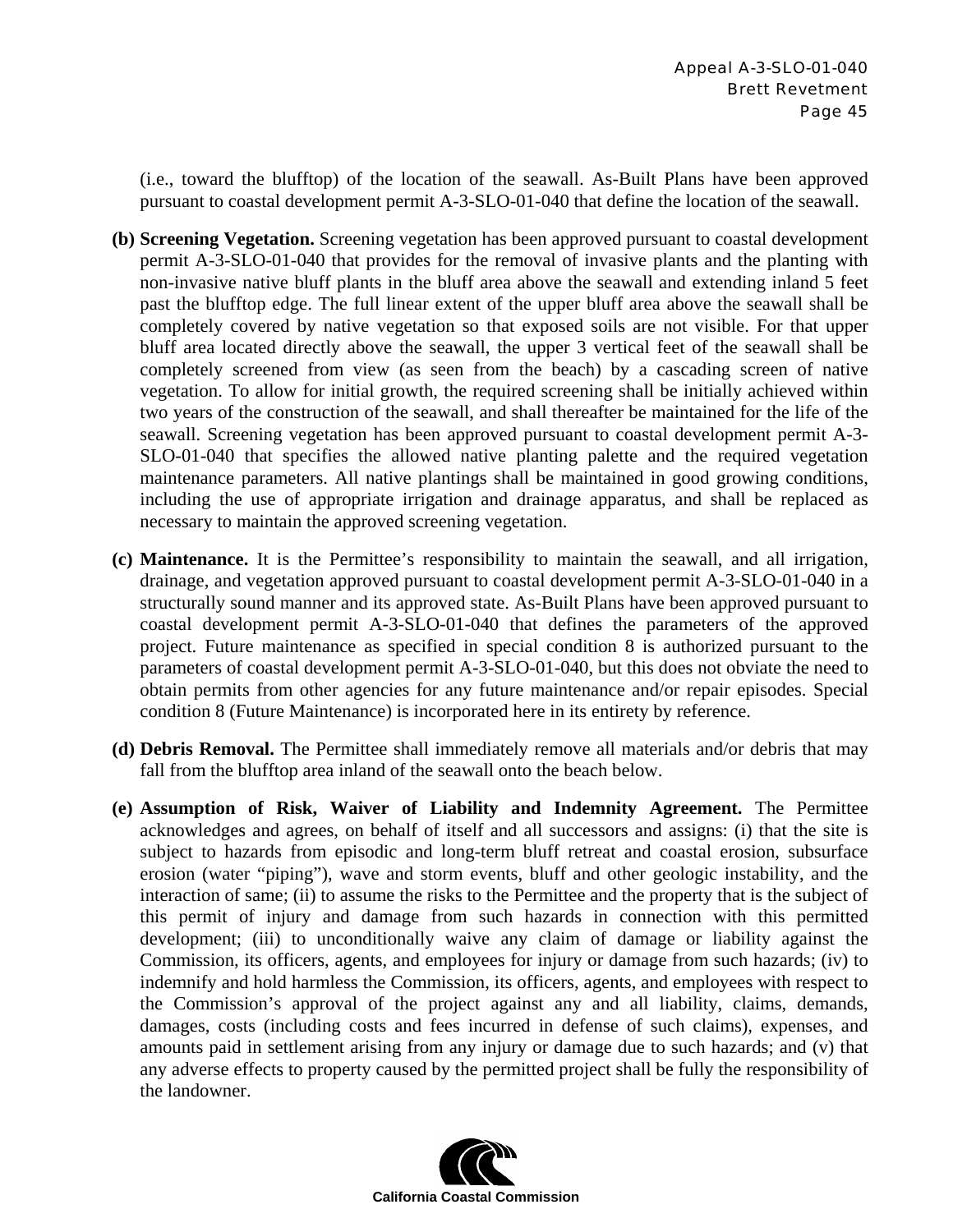- **(f) Future Shoreline Planning.** The Permittee acknowledges, on behalf of itself and all successors and assigns, that there may be future shoreline armoring planning efforts that involve the seawall approved pursuant to coastal development permit A-3-SLO-01-040. Such planning efforts may involve consideration of a shoreline armoring management entity meant to cover the larger shoreline that includes the shoreline structure here, and may involve consideration of potential modifications and/or programs designed to reduce public viewshed and beach access impacts due to shoreline armoring. Acknowledgement in no way binds the Permittee (and all successors and assigns) to any particular outcome of such planning efforts, and in no way limits the ability of Permittee (and all successors and assigns) to express his viewpoint during the course of such planning efforts.
- **8. Future Maintenance.** Coastal development permit A-3-SLO-01-040 authorizes future maintenance as described in this special condition. The Permittee acknowledges and agrees, on behalf of itself and all successors and assigns that: (a) it is the Permittee's responsibility to maintain the as-built seawall, the vegetative screening, and all irrigation and drainage structures in a structurally sound manner and their approved state; (b) remove all debris that may fall from the blufftop area onto the beach below. Any such development, or any other maintenance development associated with the asbuilt seawall, the vegetative screening, and related irrigation and drainage structures, shall be subject to the following:
	- **(a) Maintenance.** "Maintenance," as it is understood in this condition, means development that would otherwise require a coastal development permit whose purpose is: (1) to repair, reface, and/or otherwise maintain the approved seawall structure in its approved configuration (as shown on the approved As-Built Plans); (2) to reestablish the permitted bluff drainage, vegetation, and/or irrigation elements of the approved Final Plans.
	- **(b) Maintenance Parameters.** Maintenance shall only be allowed subject to the parameters of the approved Construction Plan required by special condition 2. Any proposed modifications to the approved construction plan and/or beach restoration requirements associated with any maintenance event shall be reported to planning staff of the Coastal Commission's Central Coast District Office with the maintenance notification (described below), and such changes shall require a coastal development permit amendment unless the Executive Director deems the proposed modifications to be minor in nature (i.e., the modifications would not result in additional coastal resource impacts).
	- **(c) Other Agency Approvals.** The Permittee acknowledges that these maintenance stipulations do not obviate the need to obtain permits from other agencies for any future maintenance and/or repair episodes.
	- **(d) Maintenance Notification.** At least 2 weeks prior to commencing any maintenance event, the Permittee shall notify, in writing, planning staff of the Coastal Commission's Central Coast District Office. The notification shall include a detailed description of the maintenance event proposed, and shall include any plans, engineering and/or geology reports, proposed changes to the maintenance parameters, other agency authorizations, and other supporting documentation describing the maintenance event. The maintenance event shall not commence until the

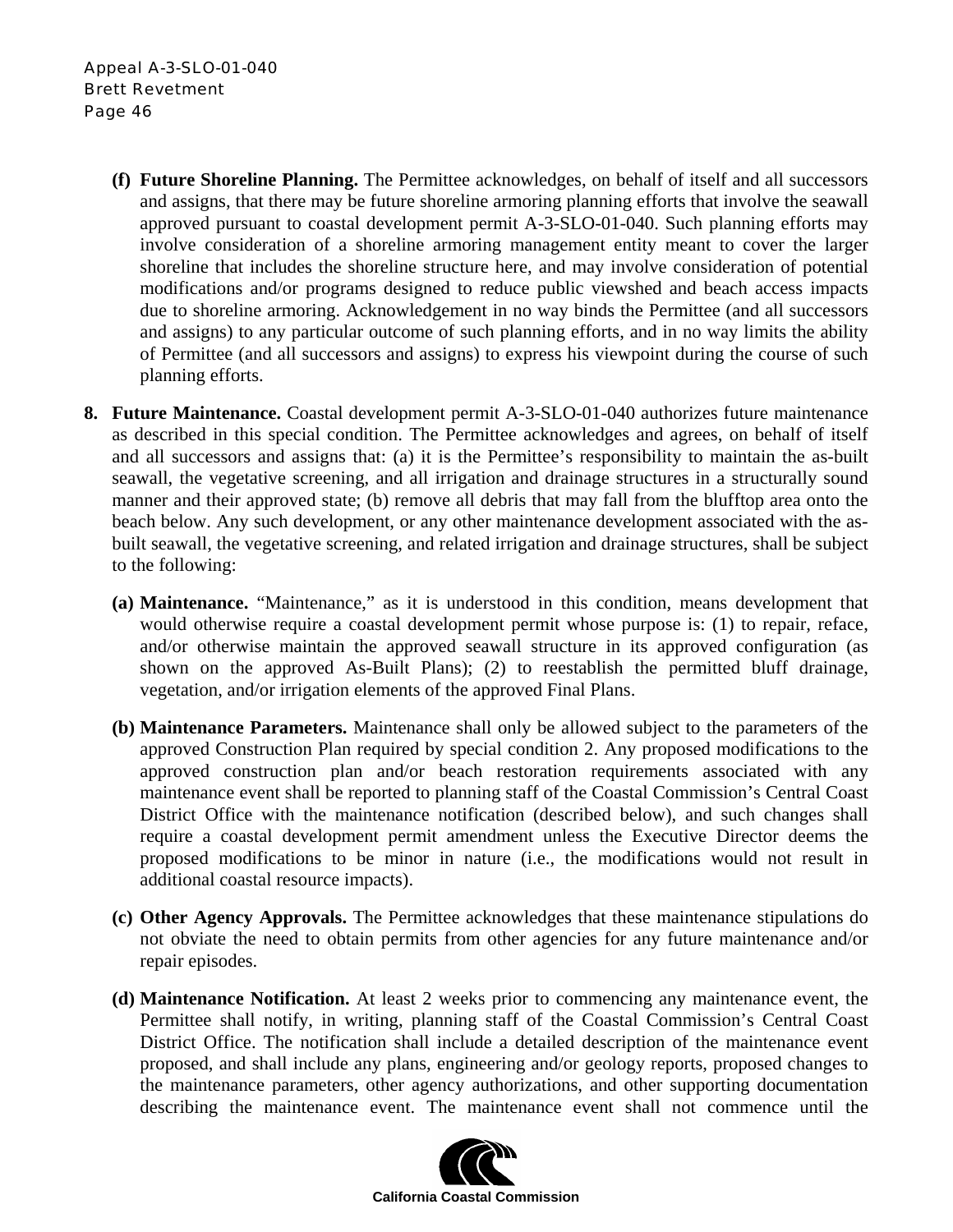Permittee has been informed by planning staff of the Coastal Commission's Central Coast District Office that the maintenance event complies with this coastal development permit. If the Permittee has not received a response within 30 days of receipt of the notification by the Coastal Commission's Central Coast District Office, the maintenance event shall be authorized as if planning staff affirmatively indicated that the event complies with this coastal development permit. The notification shall clearly indicate that the maintenance event is proposed pursuant to this coastal development permit, and that the lack of a response to the notification within 30 days of its receipt constitutes approval of it as specified in the permit.

- **(e) Maintenance Coordination.** Maintenance events shall, to the degree feasible, be coordinated with other maintenance events proposed in the immediate vicinity with the goal being to limit coastal resource impacts, including the length of time that construction occurs in and around the beach area and beach access points at Cayucos State Beach. As such, the Permittee shall make reasonable efforts to coordinate the Permittee's maintenance events with other events (such as those of the California Department of Parks and Recreation), including adjusting maintenance event scheduling as directed by planning staff of the Coastal Commission's Central Coast District Office.
- **(f) Non-compliance Proviso.** If the Permittee is not in compliance with the conditions of this permit at the time that a maintenance event is proposed, then the maintenance event that might otherwise be allowed by the terms of this future maintenance condition shall not be allowed by this condition.
- **(g) Emergency.** Nothing in this condition shall serve to waive any Permittee rights that may exist in cases of emergency pursuant to Coastal Act Section 30611, Coastal Act Section 30624, and Subchapter 4 of Chapter 5 of Title 14, Division 5.5, of the California Code of Regulations (Permits for Approval of Emergency Work).
- **(h) Duration of Covered Maintenance.** Future maintenance under this coastal development permit is allowed subject to the above terms for five (5) years from the date of approval (i.e., until March 23, 2014). Maintenance can be carried out beyond the 5 year period if the Executive Director extends the maintenance term in writing.
- **9. Public Rights.** The Coastal Commission's approval of this permit shall not constitute a waiver of any public rights which may exist on the property. The Permittee shall not use this permit as evidence of a waiver of any public rights which may exist on the property.
- **10. Other Agency Review.** PRIOR TO ISSUANCE OF THE COASTAL DEVELOPMENT PERMIT AND WITHIN SIX MONTHS OF APPROVAL OF THIS PERMIT (I.E., BY SEPTEMBER 12, 2009), the Permittee shall submit to the Executive Director written evidence that all necessary permits, permissions, approvals, and/or authorizations for the project as approved by this coastal development permit have been granted by the California State Lands Commission and San Luis Obispo County. Any changes to the approved project required by these entities/agencies shall be reported to the Executive Director. No changes to the approved project shall occur without a Commission amendment to this coastal development permit unless the Executive Director